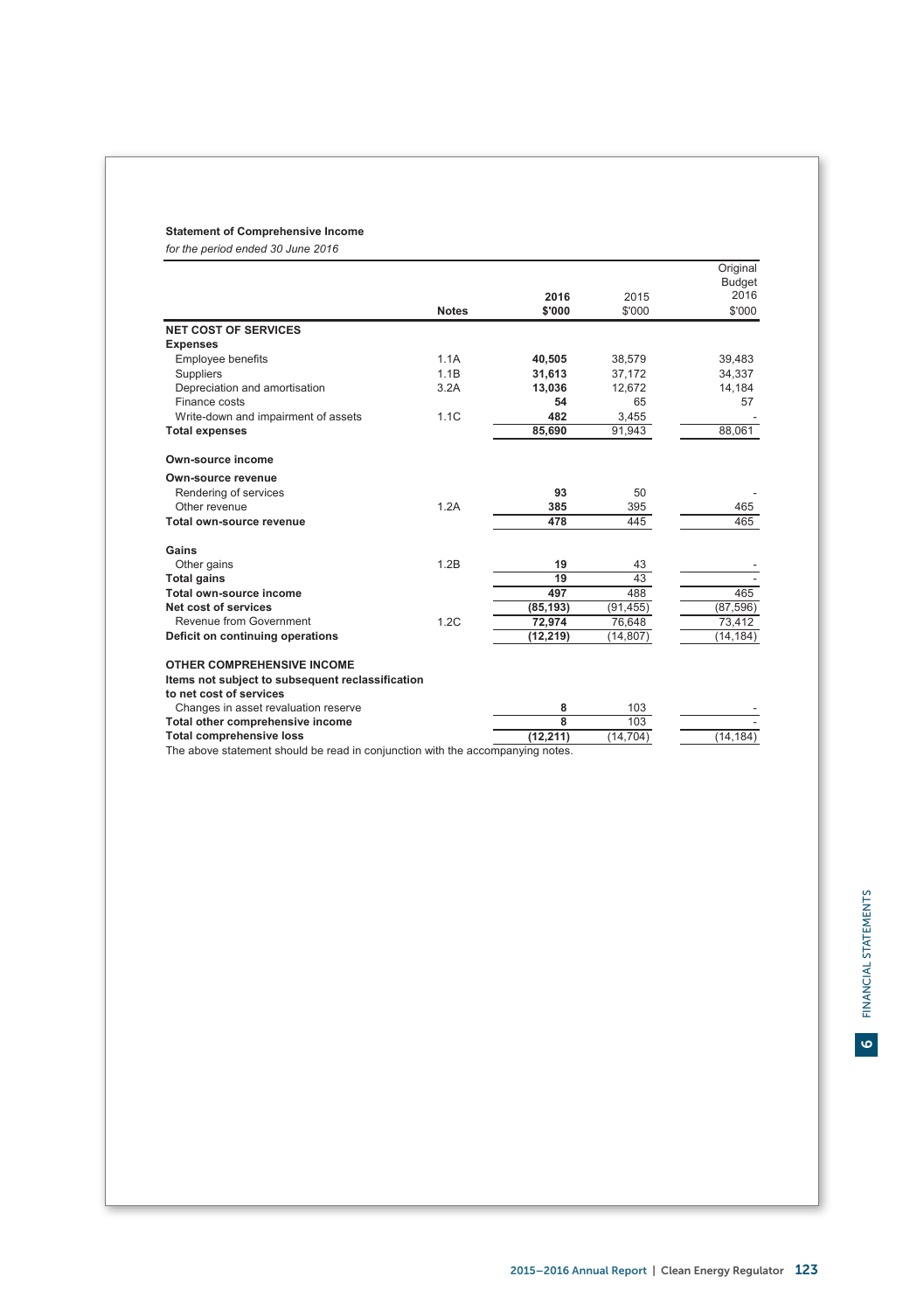# **Statement of Financial Position**

*as at 30 June 2016*

|                                   |              |           |           | Original              |
|-----------------------------------|--------------|-----------|-----------|-----------------------|
|                                   |              | 2016      | 2015      | <b>Budget</b><br>2016 |
|                                   | <b>Notes</b> | \$'000    | \$'000    | \$'000                |
| <b>ASSETS</b>                     |              |           |           |                       |
| <b>Financial assets</b>           |              |           |           |                       |
| Cash and cash equivalents         | 3.1A         | 282       | 307       | 306                   |
| Trade and other receivables       | 3.1B         | 25,044    | 29,164    | 14,878                |
| Other financial assets            | 3.1C         |           | 51        |                       |
| <b>Total financial assets</b>     |              | 25,326    | 29,522    | 15,184                |
| Non-financial assets              |              |           |           |                       |
| <b>Buildings</b>                  | 3.2A         | 1,956     | 4,083     | 2,405                 |
| Plant and equipment               | 3.2A         | 1,744     | 1,022     | 964                   |
| Intangibles                       | 3.2A         | 21,311    | 27,679    | 26,297                |
| Other non-financial assets        | 3.2B         | 1,130     | 1,097     | 639                   |
| <b>Total non-financial assets</b> |              | 26,141    | 33,881    | 30,305                |
| <b>Total assets</b>               |              | 51,467    | 63,403    | 45,489                |
| <b>LIABILITIES</b>                |              |           |           |                       |
| <b>Payables</b>                   |              |           |           |                       |
| Suppliers                         | 3.3A         | 4,944     | 6,687     | 3,201                 |
| Other payables                    | 3.3B         | 458       | 1,652     | 229                   |
| <b>Total payables</b>             |              | 5,402     | 8,339     | 3,430                 |
| <b>Provisions</b>                 |              |           |           |                       |
| Employee provisions               | 6.1A         | 11,364    | 9,384     | 12,373                |
| Other provisions                  | 3.4A         | 1,836     | 1,789     | 1,939                 |
| <b>Total provisions</b>           |              | 13,200    | 11,173    | 14,312                |
| <b>Total liabilities</b>          |              | 18,602    | 19,512    | 17,742                |
| <b>Net assets</b>                 |              | 32,865    | 43,891    | 27,747                |
| <b>EQUITY</b>                     |              |           |           |                       |
| Contributed equity                |              | 83,725    | 82,540    | 78,627                |
| <b>Reserves</b>                   |              | 3,994     | 3,986     | 3,882                 |
| Accumulated deficit               |              | (54, 854) | (42, 635) | (54, 762)             |
| <b>Total equity</b>               |              | 32,865    | 43,891    | 27,747                |

The above statement should be read in conjunction with the accompanying notes.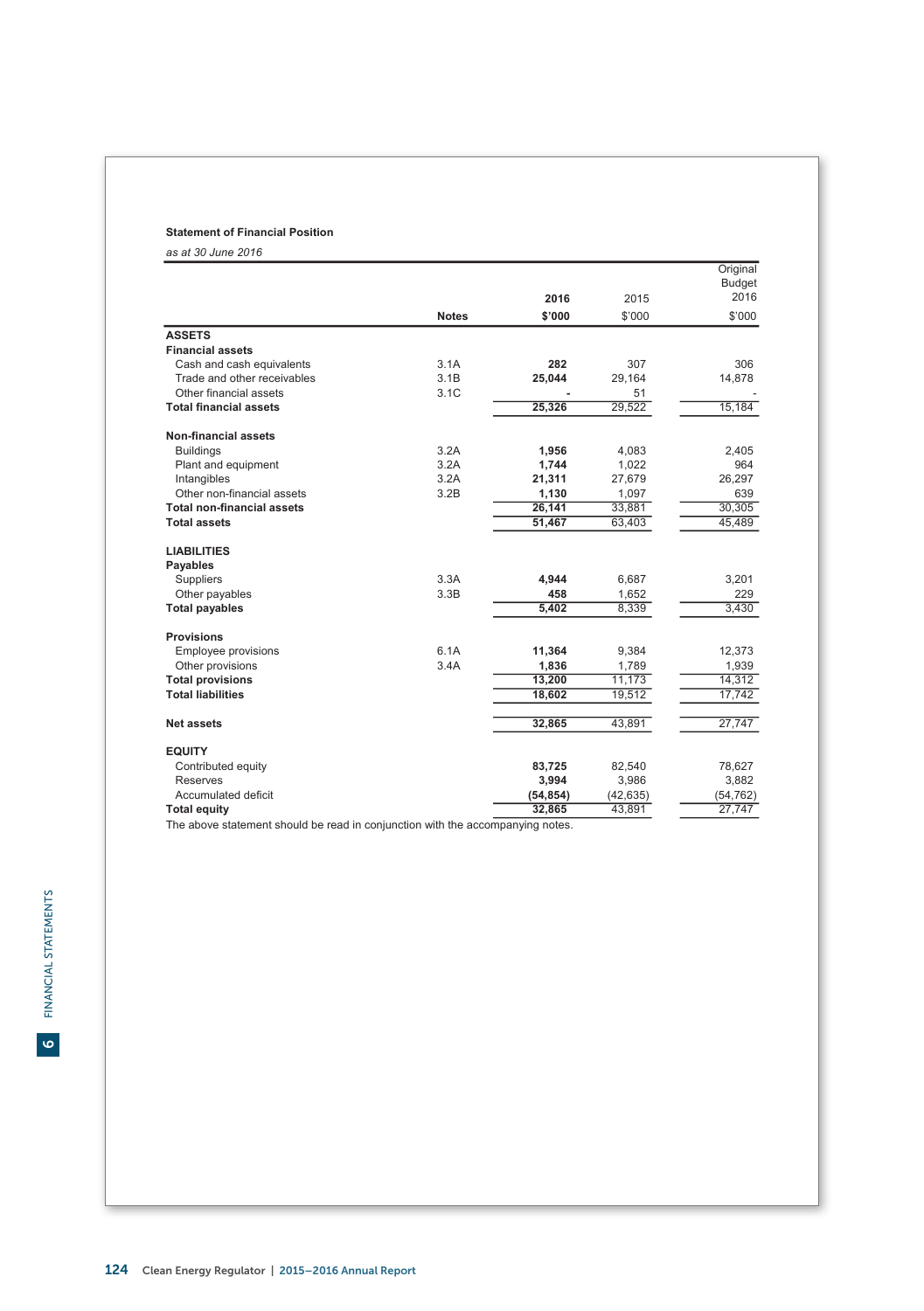# **Statement of Changes in Equity**

*for the period ended 30 June 2016*

|                                       |              |                |           | Original              |
|---------------------------------------|--------------|----------------|-----------|-----------------------|
|                                       |              | 2016           | 2015      | <b>Budget</b><br>2016 |
|                                       | <b>Notes</b> | \$'000         | \$'000    | \$'000                |
| <b>CONTRIBUTED EQUITY</b>             |              |                |           |                       |
| Opening balance                       |              | 82,540         | 76,935    | 77,442                |
| <b>Transactions with owners</b>       |              |                |           |                       |
| <b>Contributions by owners</b>        |              |                |           |                       |
| Equity injection - Appropriations     |              |                | 4,406     |                       |
| Departmental capital budget           |              | 1,185          | 1,199     | 1,185                 |
| <b>Total transactions with owners</b> |              | 1.185          | 5,605     | 1.185                 |
| Closing balance as at 30 June         |              | 83,725         | 82,540    | 78,627                |
|                                       |              |                |           |                       |
| <b>RETAINED EARNINGS</b>              |              |                |           |                       |
| <b>Opening balance</b>                |              | (42, 635)      | (27, 828) | (40, 578)             |
| <b>Comprehensive income</b>           |              |                |           |                       |
| Deficit for the period                |              | (12, 219)      | (14, 807) | (14, 184)             |
| Total comprehensive income            |              | (12, 219)      | (14, 807) | (14, 184)             |
| Closing balance as at 30 June         |              | (54, 854)      | (42, 635) | (54, 762)             |
| <b>ASSET REVALUATION RESERVE</b>      |              |                |           |                       |
| <b>Opening balance</b>                |              | 3,986          | 3,883     | 3,882                 |
| <b>Comprehensive income</b>           |              |                |           |                       |
| Other comprehensive income            |              | 8              | 103       |                       |
| Total comprehensive income            |              | $\overline{8}$ | 103       |                       |
| Closing balance as at 30 June         |              | 3,994          | 3,986     | 3,882                 |
| <b>TOTAL EQUITY</b>                   |              |                |           |                       |
| Opening balance                       |              | 43,891         | 52,990    | 40,746                |
| <b>Comprehensive income</b>           |              |                |           |                       |
| Deficit for the period                |              | (12, 219)      | (14, 807) | (14, 184)             |
| Other comprehensive income            |              | 8              | 103       |                       |
| Total comprehensive income            |              | (12, 211)      | (14, 704) | (14, 184)             |
| <b>Transactions with owners</b>       |              |                |           |                       |
| <b>Contributions by owners</b>        |              |                |           |                       |
| Equity injection - Appropriations     |              |                | 4,406     |                       |
| Departmental capital budget           |              | 1,185          | 1,199     | 1,185                 |
| <b>Total transactions with owners</b> |              | 1,185          | 5,605     | 1,185                 |
| Closing balance as at 30 June<br>.    |              | 32,865         | 43,891    | 27,747                |

The above statement should be read in conjunction with the accompanying notes.

**Accounting Policy**<br>*Equity injections*<br>Amounts appropriated which are designated as 'equity injections' for a year (less any formal reductions) and<br>Departmental Capital Budgets (DCBs) are recognised directly in contribute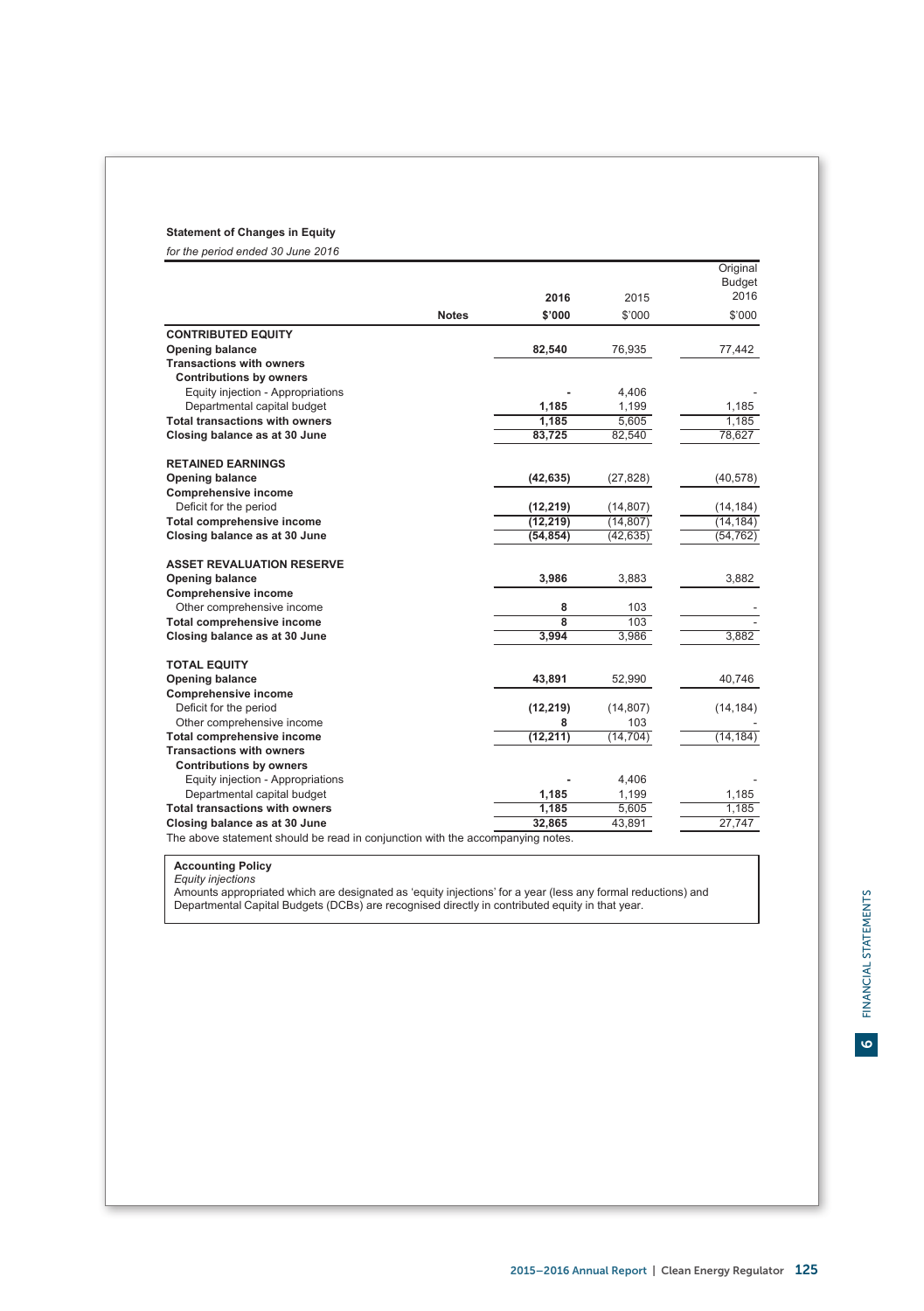# **Cash Flow Statement**

*for the period ended 30 June 2016*

|                                                   |              |         |         | Original      |
|---------------------------------------------------|--------------|---------|---------|---------------|
|                                                   |              |         |         | <b>Budget</b> |
|                                                   |              | 2016    | 2015    | 2016          |
|                                                   | <b>Notes</b> | \$'000  | \$'000  | \$'000        |
| <b>OPERATING ACTIVITIES</b>                       |              |         |         |               |
| Cash received                                     |              |         |         |               |
| Appropriations                                    |              | 73,522  | 74,271  | 73,827        |
| Rendering of services                             |              | 115     |         |               |
| Net GST received                                  |              | 3.228   | 4,441   |               |
| Total cash received                               |              | 76,865  | 78,712  | 73,827        |
| Cash used                                         |              |         |         |               |
| Employees                                         |              | 39.609  | 38.637  | 38.899        |
| Suppliers                                         |              | 36,315  | 39,048  | 34,114        |
| Section 74 receipts transferred to OPA            |              | 967     | 770     |               |
| Total cash used                                   |              | 76,891  | 78,455  | 73,013        |
| Net cash from/(used by) operating activities      | 5.4A         | (26)    | 257     | 814           |
| <b>INVESTING ACTIVITIES</b>                       |              |         |         |               |
| Cash used                                         |              |         |         |               |
| Purchase of property, plant and equipment         |              | 1.056   | 69      | 500           |
| Purchase of intangibles                           |              | 4.809   | 3,582   | 1,499         |
| Total cash used                                   |              | 5,865   | 3,651   | 1,999         |
| Net cash used by investing activities             |              | (5,865) | (3,651) | (1,999)       |
| <b>FINANCING ACTIVITIES</b>                       |              |         |         |               |
| Cash received                                     |              |         |         |               |
| Contributed equity                                |              | 5,866   | 3,395   | 1,185         |
| <b>Total cash received</b>                        |              | 5,866   | 3,395   | 1,185         |
| Net cash from financing activities                |              | 5.866   | 3,395   | 1,185         |
| Net increase/(decrease) in cash held              |              | (25)    | 1.      |               |
| Cash and cash equivalents at the beginning of the |              |         |         |               |
| reporting period                                  |              | 307     | 306     | 306           |
| Cash and cash equivalents at the end of the       |              |         |         |               |
| reporting period                                  | 3.1A         | 282     | 307     | 306           |

The above statement should be read in conjunction with the accompanying notes.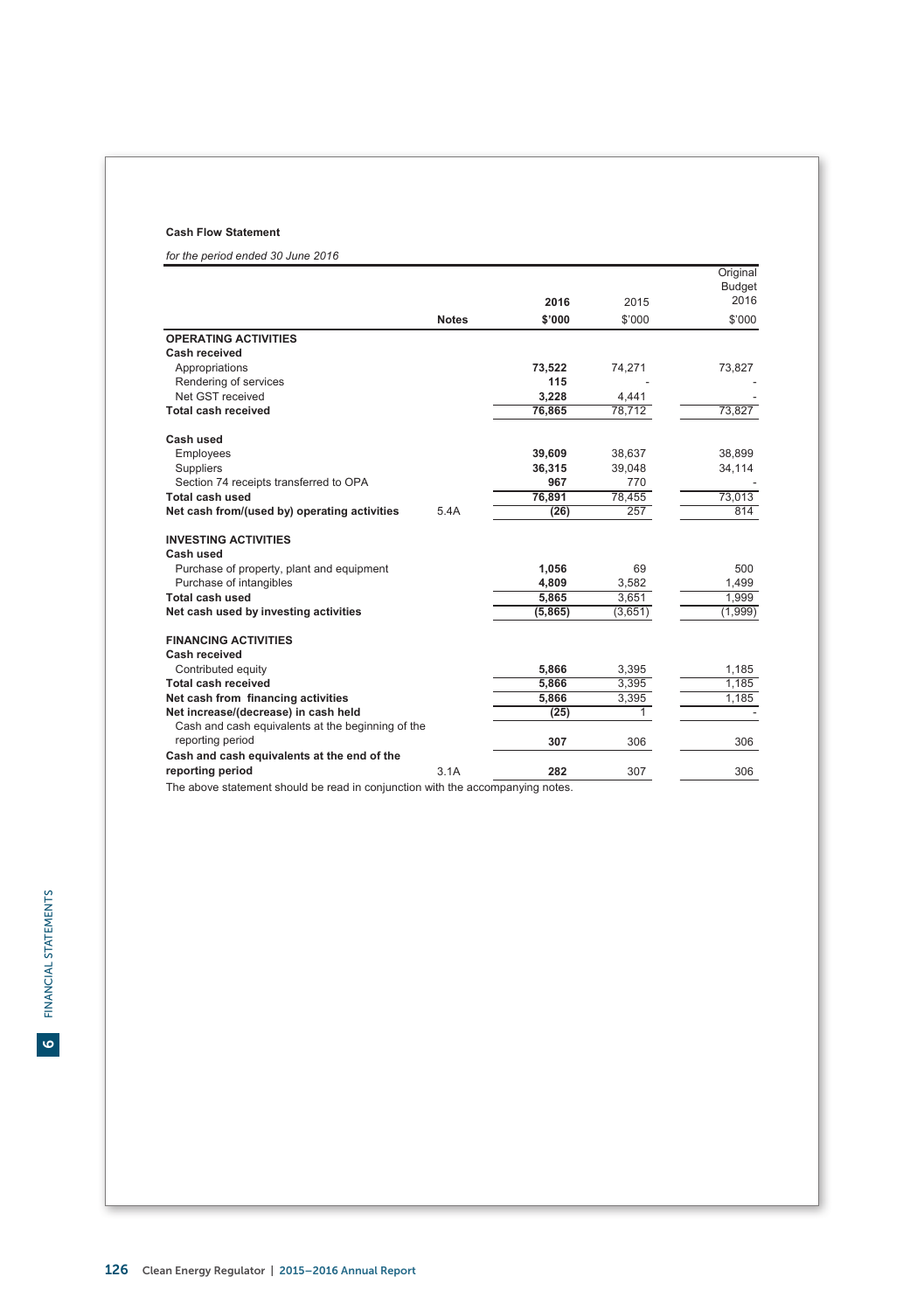# **Budget Variances Commentary - Departmetal**

The Clean Energy Regulator (CER) has disclosed major departmental variances against budget where the variance is greater than 10 per cent and \$0.250 million of an individual line item.

# **Statement of Comprehensive Income**

*Expenses: write-down and impairment of assets*

The CER maintained a number of systems to support the management of the carbon pricing mechanism. Subsequent to the repeal of the legislation these systems were initially impaired in 2014-15, with further impairments recognised in 2015-16, as final carbon pricing mechanism reporting requirements ceased.

# **Statement of Financial Position**

*Assets: trade and other receivables*

The CER's appropriation receivable balance includes \$6.109 million in appropriations which have been administratively quarantined by the Department of Finance (but not yet repealed), and which are not included in budget estimates.

# *Assets: buildings*

The depreciation schedule used to calculate asset values in the budget did not take account of a prior year revaluation increment resulting in a variance to budget.

# *Assets: property, plant and equipment*

The CER acquired new computer hardware under its ICT refresh project during 2015-16 which was originally planned for on a multi-year basis. The project was condensed into 2015-16 to realise project management **efficiencies** 

# *Assets: intangibles*

The budget for 2015-16 is created prior to closing the 2014-15 financial year. A number of transactions relating to higher impairment and lower additions were therefore not reflected in the 2015-16 budget and contributed to the variance. This movement has been offset by higher asset acquisitions in 2015-16.

### *Assets: other non-financial assets*

The CER has a range of contractual arrangements which include prepayment for goods and services such as support and maintenance for IT systems or office accommodation. The number of these arrangements, and therefore the total value, changes from time to time in the normal course of business.

### *Liabilities: suppliers payable*

The CER recognises payables and accrued expenditure at the end of the year for work performed but not yet paid, this amount changes from time to time in the normal course of business.

# **Cash Flow Statement**

*Operating activities: cash received - net GST received* The budget was prepared net of GST whereas actuals are GST inclusive.

*Operating activities: cash received - section 74 receipts transferred to Official Public Account* The budget was prepared net of Section 74 receipts transferred to the Official Public Account as these are highly unpredictable and relate to leave liability transfers and other minor revenues.

*Investing activities: cash used - purchase of property, plant and equipment* The CER acquired new computer hardware under its ICT refresh project during 2015-16 which was originally planned for on a multi-year basis. The project was condensed into 2015-16 to realise project management efficiencies.

*Investing activities: cash used - purchase of intangibles (and financing activities: cash received - contributed equity)*

The CER was funded in 2014-15 for a number of capital projects to support the implementation of the Emissions Reduction Fund. Due to the deferred passage of legislation the capital expenditure occurred during 2015-16.

 $\bullet$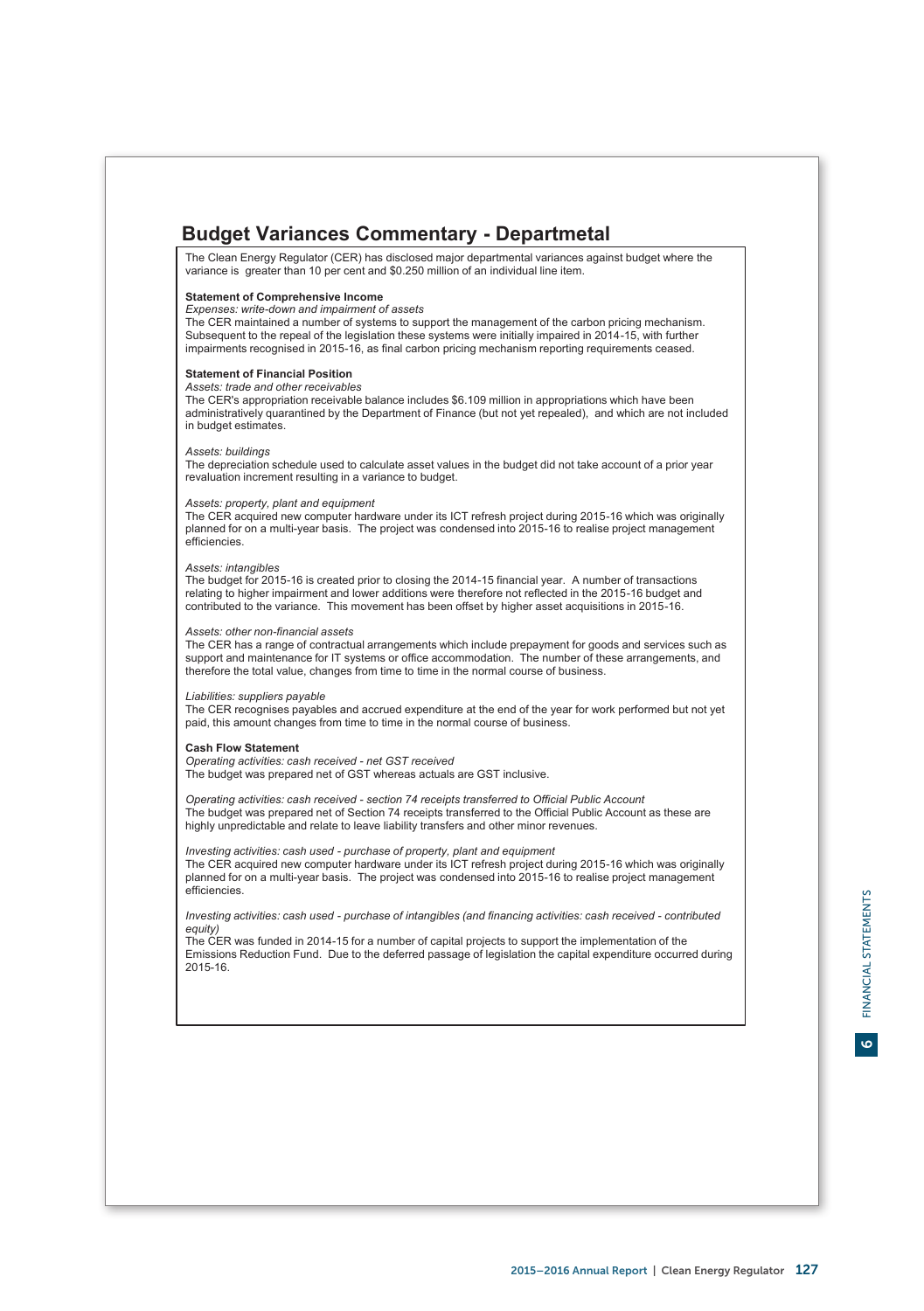# **Administered Schedule of Comprehensive Income**

 **2016** 2015 **Original** Budget 2016 **Notes \$'000** \$'000 \$'000 **NET COST OF SERVICES** Suppliers 2.1A **3,813** 3,707 3,817 Subsidies 2.1B **-** 16,797 - Purchase of Australian Carbon Credit Units 2.1C **138,409** 13,033 299,783 Write-down and impairment of assets 2.1D **690** 3,226 - 3.26<br>Other expenses 2.1E **1,896** - 135,552 295 Other expenses 2.1E 1**,896** 2.35,552 295<br>
2.1E 1,896 135,552 295<br>
2.1E 144,808 172,315 303,895 **Total expenses Income Revenue Taxation revenue** Other taxes **6.170 <b>5,170** 563 563 **Total taxation revenue 5,170** 5,885 563 **Non-taxation revenue** Fees and fines 2.2B **9,888** 12,431 12,265 **Total non-taxation revenue 9,888** 12,431 12,265 **Total revenue** Gains<br>Other gains Other gains 2.2C **-** 39,012 - **Total gains** and the state of the state of the state of the state of the state of the state of the state of the state of the state of the state of the state of the state of the state of the state of the state of the state **Total income 15,058** 67,328 12,828 **Net cost of services (129,750)** (104,987) (291,067)<br> **Deficit** (129,750) (104,987) (291,067) (291,067) **Deficit (129,750)** (104,987) (291,067) **OTHER COMPREHENSIVE INCOME Total other comprehensive income**<br> **Total comprehensive loss**(129,750)
(104,987)
(291,067)
(291,067) **Total comprehensive loss** The above schedule should be read in conjunction with the accompanying notes. *for the period ended 30 June 2016* **Expenses**

FINANCIAL STATEMENTS FINANCIAL STATEMENTS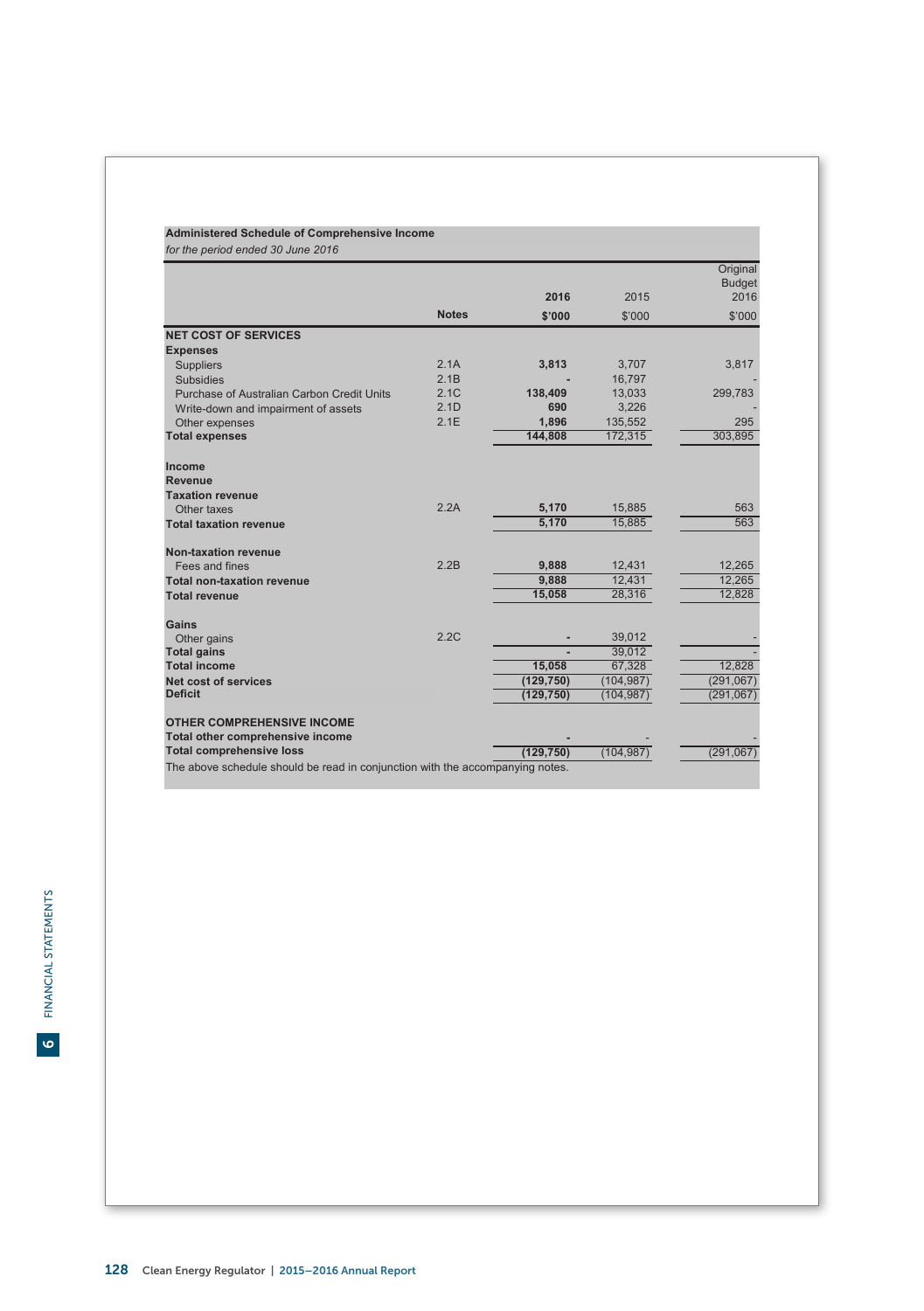# **Administered Schedule of Assets and Liabilities**

| as at 30 June 2016                                                            |              |           |           |                           |
|-------------------------------------------------------------------------------|--------------|-----------|-----------|---------------------------|
|                                                                               |              |           |           | Original<br><b>Budget</b> |
|                                                                               |              | 2016      | 2015      | 2016                      |
|                                                                               | <b>Notes</b> | \$'000    | \$'000    | \$'000                    |
| <b>ASSETS</b>                                                                 |              |           |           |                           |
| <b>Financial assets</b>                                                       |              |           |           |                           |
| Cash and cash equivalents                                                     | 4.1A         | 85,416    | 416       | 1,012                     |
| <b>Taxation receivables</b>                                                   | 4.1B         | 813       | 213       |                           |
| Trade and other receivables                                                   | 4.1C         | 4,232     | 77        | 64                        |
| <b>Total financial assets</b>                                                 |              | 90,461    | 706       | 1,076                     |
| Total assets administered on behalf of                                        |              |           |           |                           |
| Government                                                                    |              | 90,461    | 706       | 1,076                     |
| <b>LIABILITIES</b>                                                            |              |           |           |                           |
| <b>Payables</b>                                                               |              |           |           |                           |
| <b>Suppliers</b>                                                              | 4.2A         | 3,050     | 434       | 351                       |
| Purchase of Australian Carbon Credit Units                                    | 4.2B         | 35,625    |           |                           |
| Other payables                                                                | 4.2C         | 75.913    | 13,805    |                           |
| <b>Total payables</b>                                                         |              | 114,588   | 14,239    | 351                       |
| Total liabilities administered on behalf of                                   |              |           |           |                           |
| Government                                                                    |              | 114,588   | 14,239    | 351                       |
| <b>Net liabilities</b>                                                        |              | (24, 127) | (13, 533) | 725                       |
| The above schedule should be read in conjunction with the accompanying notes. |              |           |           |                           |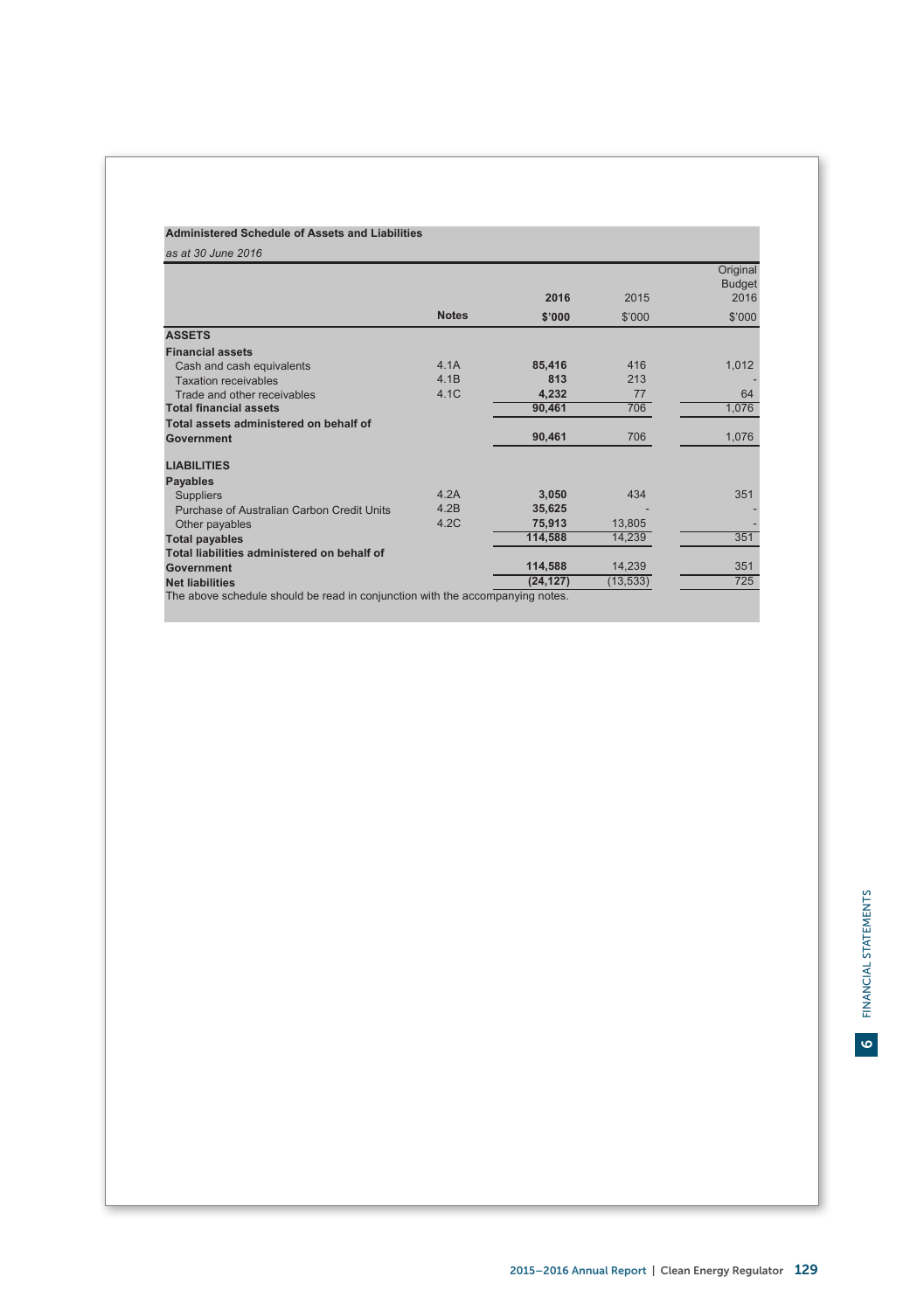| <b>Administered Reconciliation Schedule</b>                                                           |              |            |             |
|-------------------------------------------------------------------------------------------------------|--------------|------------|-------------|
|                                                                                                       |              | 2016       | 2015        |
|                                                                                                       | <b>Notes</b> | \$'000     | \$'000      |
| Opening assets less liabilities as at 1 July                                                          |              | (13, 533)  | 1,429,947   |
|                                                                                                       |              |            |             |
| Net cost of services                                                                                  |              |            |             |
| Income                                                                                                |              | 15,058     | 67,328      |
| <b>Expenses</b>                                                                                       |              |            |             |
| Payments to entities other than corporate Commonwealth entities                                       |              | (144, 808) | (172, 315)  |
| <b>Transfers (to)/from the Australian Government</b>                                                  |              |            |             |
| Appropriation transfers from Official Public Account                                                  |              |            |             |
| Annual appropriations                                                                                 |              |            |             |
| Payments to entities other than corporate Commonwealth entities<br>Special appropriations (unlimited) |              | 151,152    | 6,631       |
| Payments to entities other than corporate Commonwealth entities                                       |              | 8,580      | 327,206     |
| Appropriation transfers to OPA                                                                        |              |            |             |
| Transfers to OPA                                                                                      |              | (40, 576)  | (1,672,330) |
| Closing assets less liabilities as at 30 June                                                         |              | (24, 127)  | (13, 533)   |
| The above schedule should be read in conjunction with the accompanying notes.                         |              |            |             |

# **Accounting Policy**

Administered cash transfers to and from the Official Public Account<br>Revenue collected by the entity for use by the Government rather than the entity is administered revenue.<br>Rollections are transferred to the Official Publ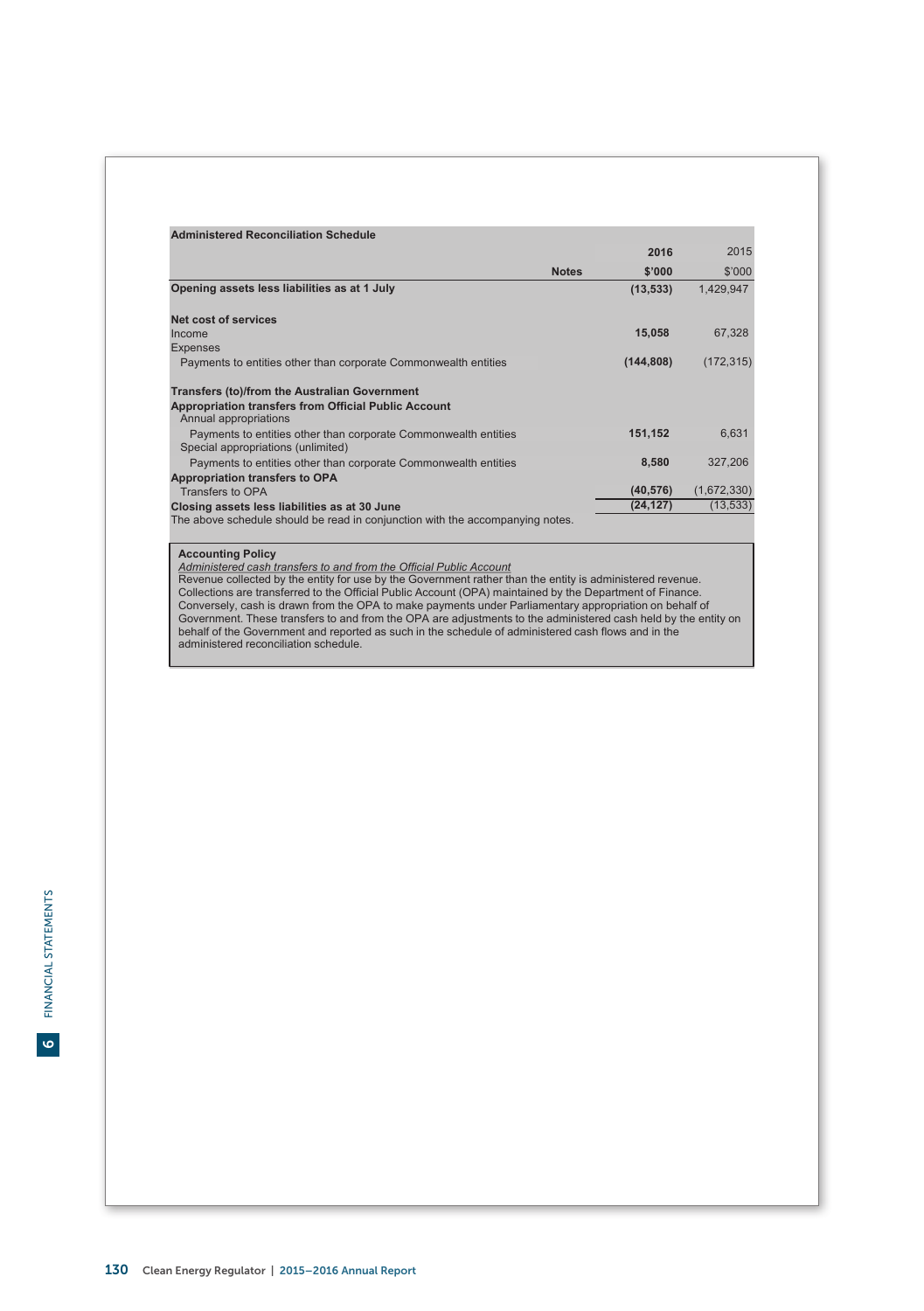| <b>Administered Cash Flow Statement</b>                                  |              |           |                |
|--------------------------------------------------------------------------|--------------|-----------|----------------|
| for the period ended 30 June 2016                                        |              |           |                |
|                                                                          |              | 2016      | 2015           |
|                                                                          | <b>Notes</b> | \$'000    | \$'000         |
| <b>OPERATING ACTIVITIES</b>                                              |              |           |                |
| Cash received                                                            |              |           |                |
| <b>Taxes</b>                                                             |              | 3,817     | 1,641,562      |
| Fees and fines                                                           |              | 9,888     | 17.462         |
| Net receipts from small-scale technology clearing house                  |              | 89,999    |                |
| Net GST received                                                         |              |           | $\overline{7}$ |
| <b>Total cash received</b>                                               |              | 103,704   | 1,659,031      |
| Cash used                                                                |              |           |                |
| <b>Suppliers</b>                                                         |              | 3,390     | 11,565         |
| <b>Subsidies</b>                                                         |              |           | 309.206        |
| Purchase of Australian Carbon Credit Units                               |              | 111,883   |                |
| Other                                                                    |              | 6.540     | 363            |
| Net GST paid                                                             |              | 16,047    |                |
| <b>Total cash used</b>                                                   |              | 137,860   | 321,134        |
| Net cash from/(used by) operating activities                             | 5.4B         | (34, 156) | 1,337,897      |
| Cash and cash equivalents at the beginning of the reporting period       |              | 416       | 1.012          |
| <b>Cash from Official Public Account</b>                                 |              |           |                |
| Appropriations                                                           |              | 159.732   | 333.837        |
| <b>Total cash from Official Public Account</b>                           |              | 159.732   | 333,837        |
| <b>Cash to Official Public Account</b>                                   |              |           |                |
| Appropriations                                                           |              | (40, 576) | (1,672,330)    |
| <b>Total cash to Official Public Account</b>                             |              | (40, 576) | (1,672,330)    |
|                                                                          |              |           |                |
| Cash and cash equivalents at the end of the reporting period             | 4.1A         | 85,416    | 416            |
| This schedule should be read in conjunction with the accompanying notes. |              |           |                |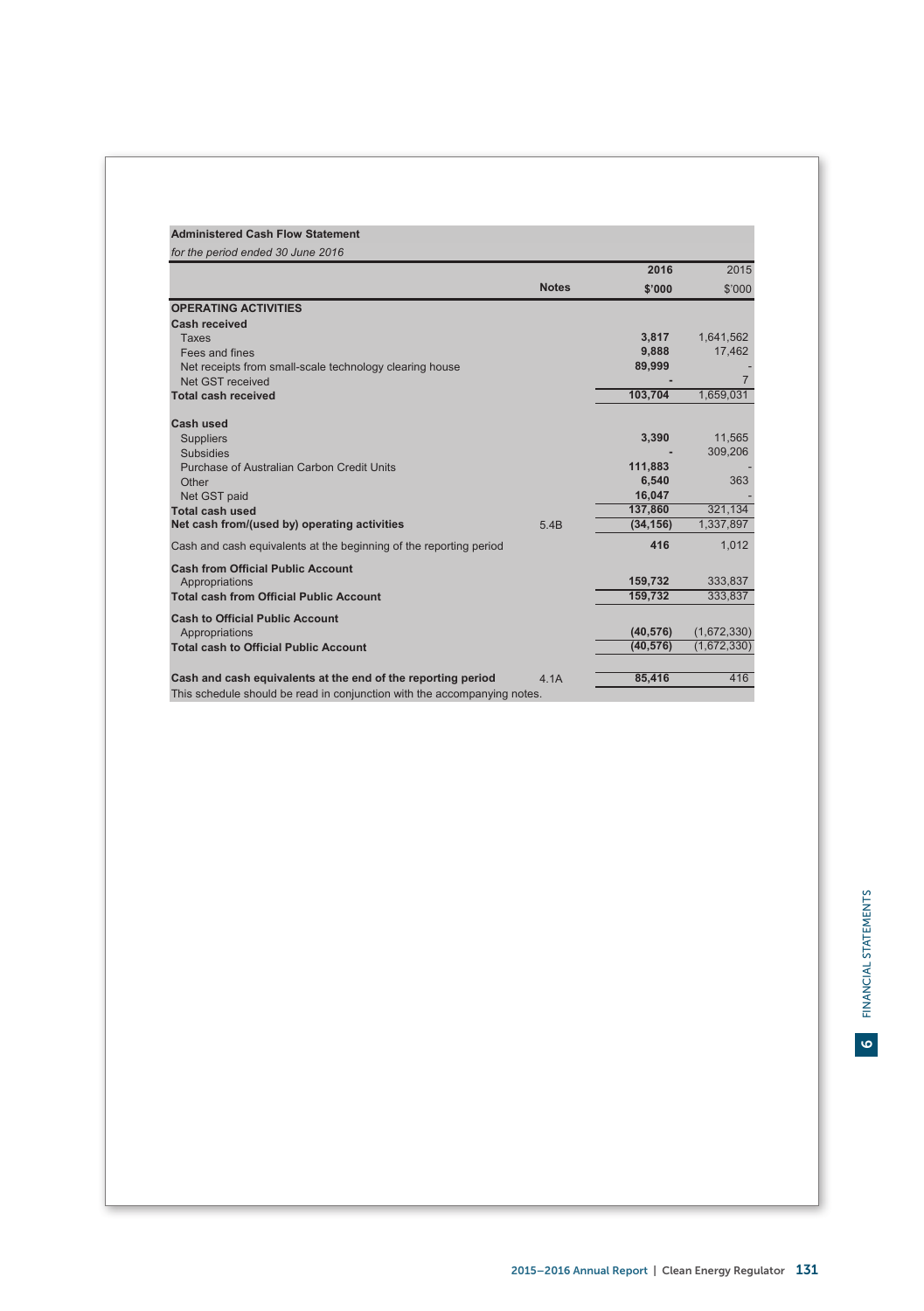# **Budget Variances Commentary - Administered**

The CER has disclosed major administered vriances against budget where the variance is greater than 10 per cent and \$0.500 million of an individual line item.

# **Carbon Pricing Mechanism Repeal**

The carbon pricing mechanism was repealed with effect from July 2014 and removed from the CER's budget estimates. Subsequent to the repeal there have been a number of minor residual items accounted for in 2015- 16 relating to the re-submission of emissions numbers, the remission of shortfall charges and nonrelinquishment orders.

## **Emissions Reduction Fund**

The CER continued the implementation and delivery of the Emissions Reduction Fund in 2015-16, including the completion of the second and third auctions. The budget profile was updated during the 2016-17 Budget process to better reflect the outcome of the first three auctions, with the purchase of Australian Carbon Credit Units (ACCU's) in 2015-16 consistent with revised budget estimates.

# **Administered Schedule of Comprehensive Income**

*Expenses: purchase of Australian Carbon Credit Units* The budget allocation reflects the original profile for the purchase of ACCU's under the Emissions Reduction Fund which has since been updated in line with the known pattern of commitments.

# *Expenses: write-down and impairment of assets*

The CER recognised an impairment allowance for outstanding debts it considered were unlikely to be recovered at the end of the year due to an entity going into administration

# *Expenses: other expense*

The finalisation of the carbon pricing mechanism resulted in a number of minor residual items in 2015-16.

# *Revenue: other taxes*

The budget allocation assumes a low level of non-compliance with obligations to surrender Renewable Energy Certificates, however during 2015-16 there was a small increase in the number of liable entities with renewable energy shortfall charges.

*Revenue: fees and fines*<br>The large number of CER created renewable energy certificates issued through the small-scale technology<br>clearing house, which remained in deficit at year end (more buyers of certificates than sell resulted in lower than estimated certificate registration fees. In addition the *Renewable Energy (Electricity) Act*<br>2000 was amended in June 2015 to allow for full exemption from liability for emissions-intensive trade e activities (previously partially exempt) resulting in lower than estimated certificate surrender fees.

### **Administered Schedule of Assets and Liabilities**

# *Assets: cash and cash equivalents*

The CER operates the small-scale technology certificate clearing house to facilitate the purchase and sale of certificates between liable entities and individuals or agents installing small-scale solar, wind and hydro systems. The closing balance represents receipts from liable entities held in the clearing house for payment in 2016-17.

### *Assets: taxation receivables*

The budget assumes that revenues under the schemes will be received before year end. This item represents outstanding debts under the Renewable Energy Target not yet impaired, and residual amounts owing under the carbon pricing mechanism which were not yet due.

# *Assets: trade and other receivables*

The budget was prepared net of GST, with this item primarily representing GST receivable by the CER in relation to the small-scale technology certificate clearing house, that was not yet due.

### *Liabilities: suppliers payable*

The CER recognises payables and accrued expenditure at the end of the year for work performed but not yet paid, this amount changes from time to time in the normal course of business.

# *Liabilities: purchase of Australian Carbon Credit Units*

The agency's accounting treatment recognises ACCU's issued but not yet delivered as a liability at year end, whereas the budget allocation assumed settlement of all deliveries.

# *Liabilities: other payables*

The agency's budget assumes that the clearing house will be in equilibrium at year end. However as there were more buyers than sellers of certificates the clearing house ended the year in deficit.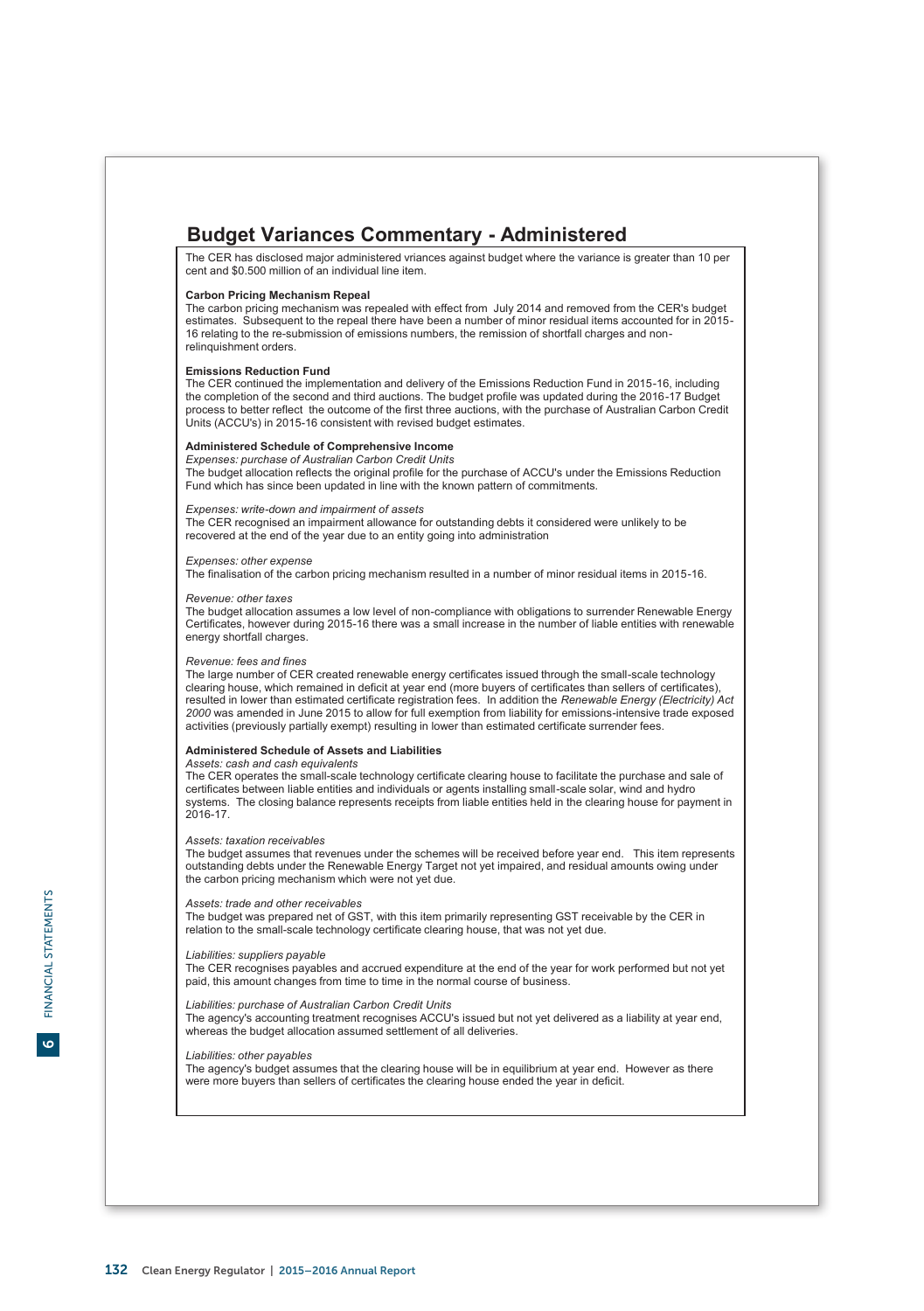# **Overview**

# **Objectives of the Entity**

The CER is an Australian Government controlled entity. It is a non-corporate not-for-profit Commonwealth entity. The objective of the CER is to accelerate carbon abatement for Australia.

The CER is structured to meet the following single outcome, and the result is included in the statement of comprehensive income and statement of financial position:

Outcome 1: Contribute to a reduction in Australia's net greenhouse gas emissions, including through the administration of market based mechanisms that incentivise reduction in emissions and the promotion of additional renewable electricity generation.

The continued existence of CER in its present form and with its present programmes is dependent on Government policy and on continuing funding by Parliament for the CER's administration and programmes.

The CER's activities contributing toward these outcomes are classified as either departmental or administered. Departmental activities involve the use of assets, liabilities, income and expenses controlled or incurred by the CER in its own right. Administered activities involve the management or oversight by the CER, on behalf of the Government, of items controlled or incurred by the Government.

The role of the CER is determined by climate change law. In particular, the CER has administrative responsibilities in relation to the National Greenhouse and Energy Reporting Scheme, Carbon Pricing Mechanism, Emissions Reduction Fund, Australian National Registry of Emission Units, Carbon Farming Initiative and the Renewable Energy Target.

The responsibilities of the CER include:

- greenhouse gas emissions and supports Australia's emissions and energy data needs • collecting, analysing and assessing emissions and energy data, which underpins the reduction of net
- **Registry** • operating the Australian National Registry of Emissions Units and the Renewable Energy Certificate
- monitoring, facilitating and enforcing compliance with the schemes it administers
- issuing ACCU's to projects that reduce greenhouse gas emissions
- undertake audit activities under the schemes • accrediting greenhouse and energy auditors who are engaged by the scheme participants and the CER to
- working with other Commonwealth, state and territory law enforcement and regulatory bodies, and
- providing education and information on the schemes it administers and how they work.

# **The Basis of Preparation**

The financial statements are general purpose financial statements and are required by section 42 of the *Public Governance, Performance and Accountability Act 2013* :

The financial statements have been prepared in accordance with:

- periods ending on or after 1 July 2015, and a) *Public Governance, Performance and Accountability (Financial Reporting) Rule 2015* (FRR) for reporting
- Board (AASB) that apply for the reporting period. b) Australian Accounting Standards and Interpretations issued by the Australian Accounting Standards

The financial statements have been prepared on an accrual basis and in accordance with the historical cost convention, except for certain assets and liabilities at fair value. Except where stated, no allowance is made for the effect of changing prices on the results or the financial position. The financial statements are presented in Australian dollars and rounded to the nearest \$'000 unless otherwise specified.

# **New Accounting Standards**

*Adoption of New Australian Accounting Standard Requirements*

With the exception of AASB 2015-7 no accounting standard has been adopted earlier than the application date as stated in the standard:

 $\bullet$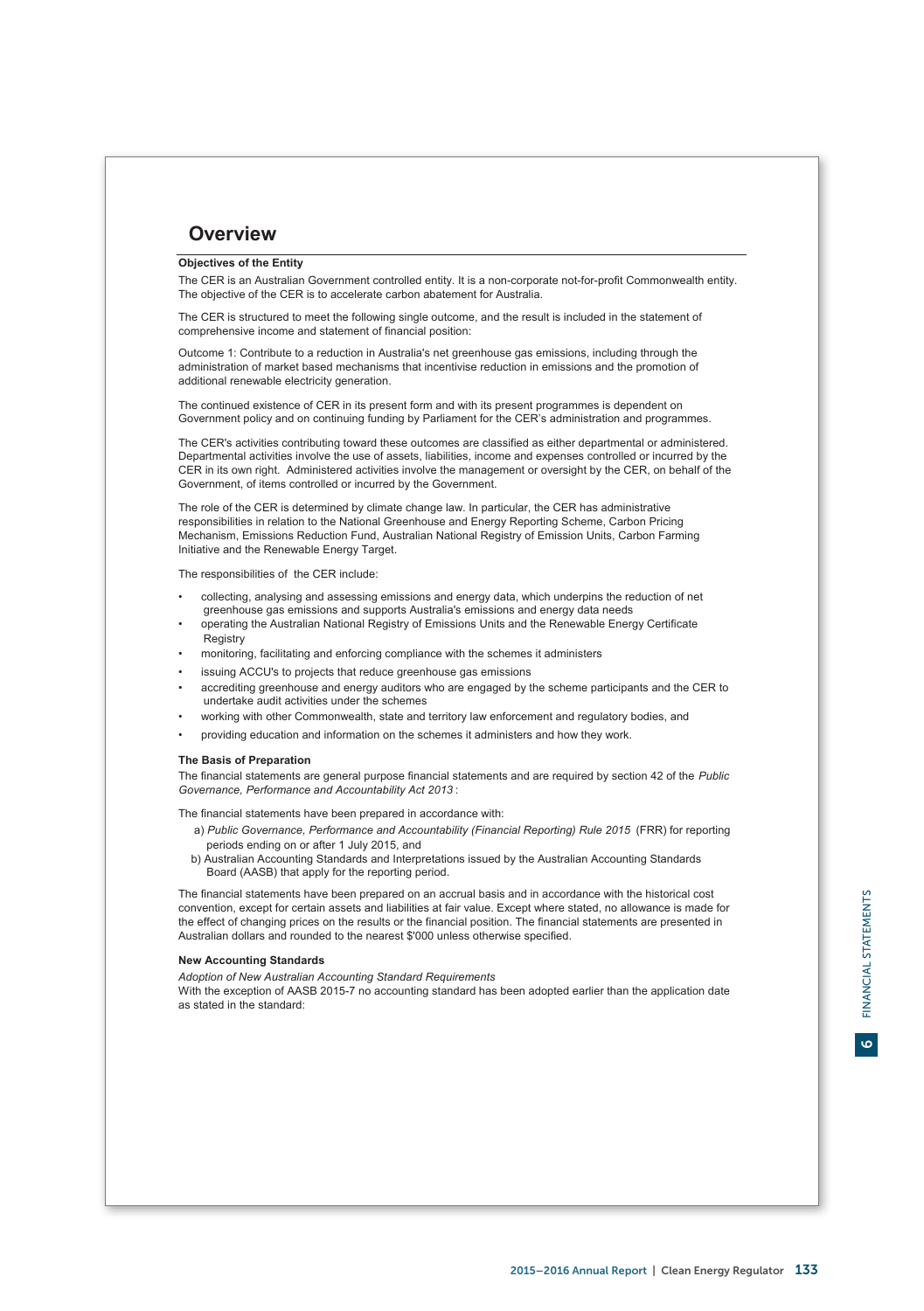| Standard/ Interpretation                                                                                                                                 | Application<br>date for the<br>entity | Nature of change in accounting policy and likely impact on initial<br>application                                                                                                                                                                                                                                                                                                    |
|----------------------------------------------------------------------------------------------------------------------------------------------------------|---------------------------------------|--------------------------------------------------------------------------------------------------------------------------------------------------------------------------------------------------------------------------------------------------------------------------------------------------------------------------------------------------------------------------------------|
| AASB 2015-7<br>Amendments to Australian<br>Accounting Standards -<br>Fair Value Disclosures of<br><b>Not-for-Profit Public</b><br><b>Sector Entities</b> | 1 July 2016                           | The objective of this Standard is to make amendments to AASB 13<br>Fair Value Measurement to relieve not-for-profit public sector entities<br>from certain disclosures applying to assets within the scope of AASB<br>116 Property, Plant and Equipment whose future economic benefits<br>are not primarily dependent on the asset's ability to generate future<br>net cash inflows. |

All other new/revised/amending standards and/or interpretations that were issued prior to the sign-off date and are applicable to the current reporting period did not have a material effect, and are not expected to have a future material effect, on the entity's financial statements.

# *Future Australian Accounting Standard Requirements*

The following new/revised/amending standards and/or interpretations were issued by the Australian Accounting Standards Board prior to the signing of the statement by the accountable authority and chief financial officer, which are expected to have a material impact on the entity's financial statements for future reporting period(s):

| Standard/Interpretation                                                                                                                                                  | Application<br>date for the<br>entitv <sup>1</sup> | Nature of impending change/s in accounting policy and likely impact<br>on initial application                                                                                                                                                                                                        |
|--------------------------------------------------------------------------------------------------------------------------------------------------------------------------|----------------------------------------------------|------------------------------------------------------------------------------------------------------------------------------------------------------------------------------------------------------------------------------------------------------------------------------------------------------|
| AASB 2015-6<br>Amendments to Australian<br>Accounting Standards -<br><b>Extending Related Part</b><br>Disclosures to Not-for-<br><b>Profit Public Sector</b><br>Entities | 1 July 2016                                        | The objective of this Standard is to extend the scope of AASB 124<br>Related Party Disclosures to include not-for-profit public sector<br>entities.<br>The likely impact of the amendment to this standard will be the<br>disclosure of related party transactions with key management<br>personnel. |
| AASB 16 Leases                                                                                                                                                           | 1 January<br>2019                                  | The objective of this Standard is to introduce a single lease<br>accounting model and requires a lessee to recognise assets and<br>liabilities for all leases with a term of more than 12 months.<br>The likely impact on the CER of this new Standard is not yet known.                             |

1. The entity's expected initial application date is when the accounting standard becomes operative at the beginning of the entity's reporting period.

All other new/revised/amending standards and/or interpretations that were issued prior to the sign-off date and are applicable to future reporting period(s) are not expected to have a future material impact on the entity's financial statements.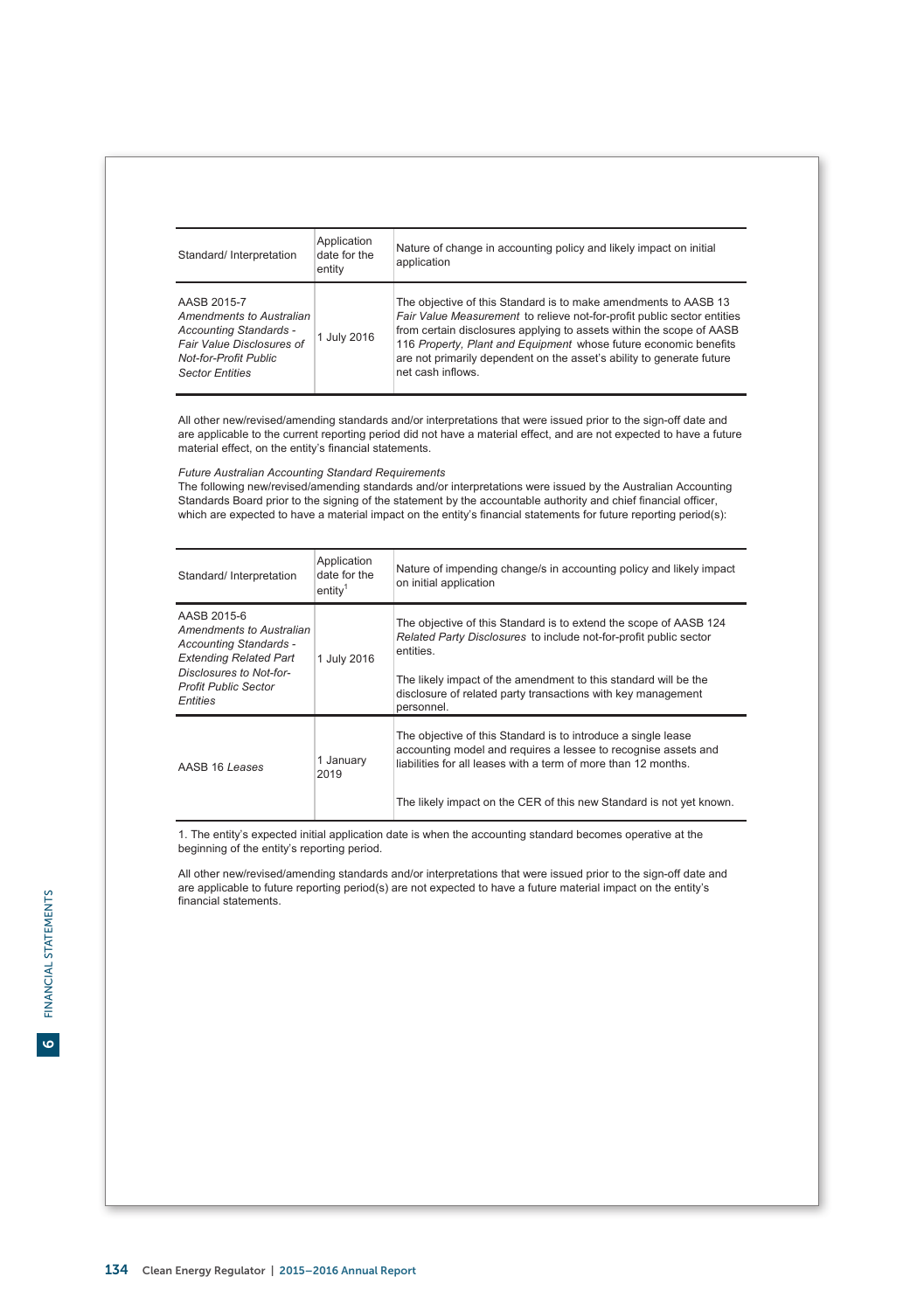# **Taxation**

The entity is exempt from all forms of taxation except Fringe Benefits Tax (FBT) and the Goods and Services Tax (GST).

# **Reporting of Administered activities**

Administered revenues, expenses, assets, liabilities and cash flows are disclosed in the administered schedules and related notes.

Except where otherwise stated, administered items are accounted for on the same basis and using the same policies as for departmental items, including the application of Australian Accounting Standards.

# **Events After the Reporting Period**

# **Departmental**

There was no subsequent event between balance and signing of the financial statements that had the potential to significantly affect the ongoing structure and financial activities of the entity.

# **Administered**

There was no subsequent event between balance and signing of the financial statements that had the potential to significantly affect the ongoing structure and financial activities of the entity.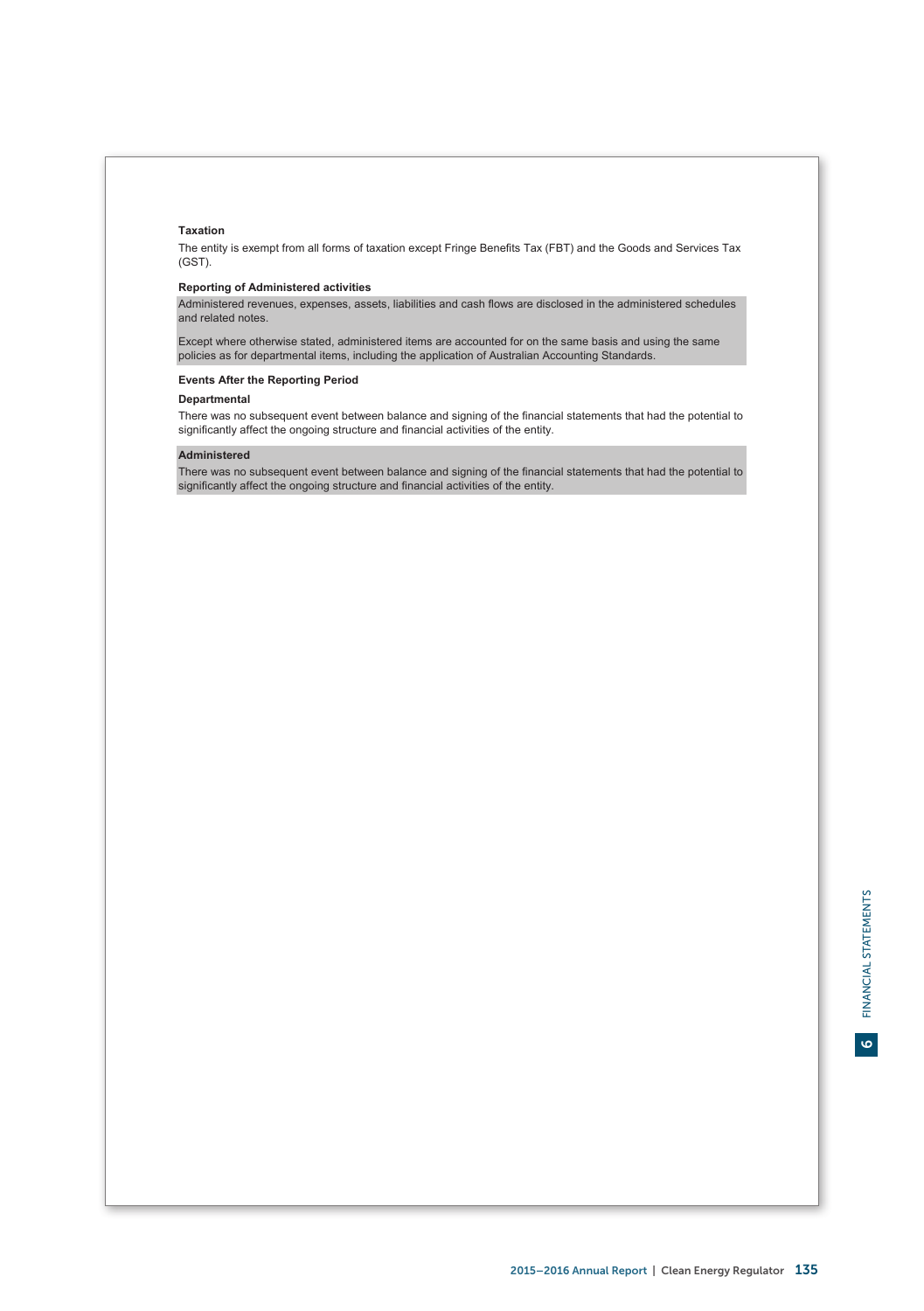**Financial Performance** This section analyses the financial performance of the CER for the year ended 2016.

| 1.1 Expenses                                  |        |        |
|-----------------------------------------------|--------|--------|
|                                               | 2016   | 2015   |
|                                               | \$'000 | \$'000 |
| 1.1A: Employee benefits                       |        |        |
| Wages and salaries                            | 29,069 | 28,162 |
| Superannuation                                |        |        |
| Defined contribution plans                    | 2,876  | 2,738  |
| Defined benefit plans                         | 3,094  | 3,249  |
| Leave and other entitlements                  | 5.203  | 3,458  |
| Separation and redundancies                   | 31     | 795    |
| Other                                         | 232    | 177    |
| <b>Total employee benefits</b>                | 40,505 | 38,579 |
| 1.1B: Suppliers                               |        |        |
| Goods and services supplied or rendered       |        |        |
| Consultants                                   | 6,133  | 7,576  |
| Contractors                                   | 6,036  | 10,372 |
| Third party service providers                 | 7.807  | 8.046  |
| Travel                                        | 677    | 505    |
| Legal expenses                                | 277    | 317    |
| Recruitment and training                      | 1,665  | 1,624  |
| Office equipment                              | 2,479  | 2,376  |
| Other                                         | 2,477  | 2,242  |
| Total goods and services supplied or rendered | 27,551 | 33,058 |
| Goods supplied                                | 575    | 559    |
| Services rendered                             | 26,976 | 32,499 |
| Total goods and services supplied or rendered | 27,551 | 33,058 |
| Other suppliers                               |        |        |
| Operating lease rentals in connection with    |        |        |
| Minimum lease payments                        | 3,661  | 3,630  |
| Workers compensation expenses                 | 401    | 484    |
| <b>Total other suppliers</b>                  | 4,062  | 4.114  |
| <b>Total suppliers</b>                        | 31,613 | 37,172 |

# **Leasing commitments**

The CER in its capacity as lessee has one operating lease for office accommodation. Lease payments are subject to an annual increase at a fixed rate. There are no options for renewal.

# **Commitments for minimum lease payments in relation to non-cancellable**

| operating leases are payable as follows:       |                          |       |
|------------------------------------------------|--------------------------|-------|
| Within 1 year                                  | 3.484                    | 4.320 |
| Between 1 to 5 years                           | $\overline{\phantom{a}}$ | 4.003 |
| Total operating lease commitments <sup>1</sup> | 3.484                    | 8.323 |
| 1. Commitments are GST inclusive.              |                          |       |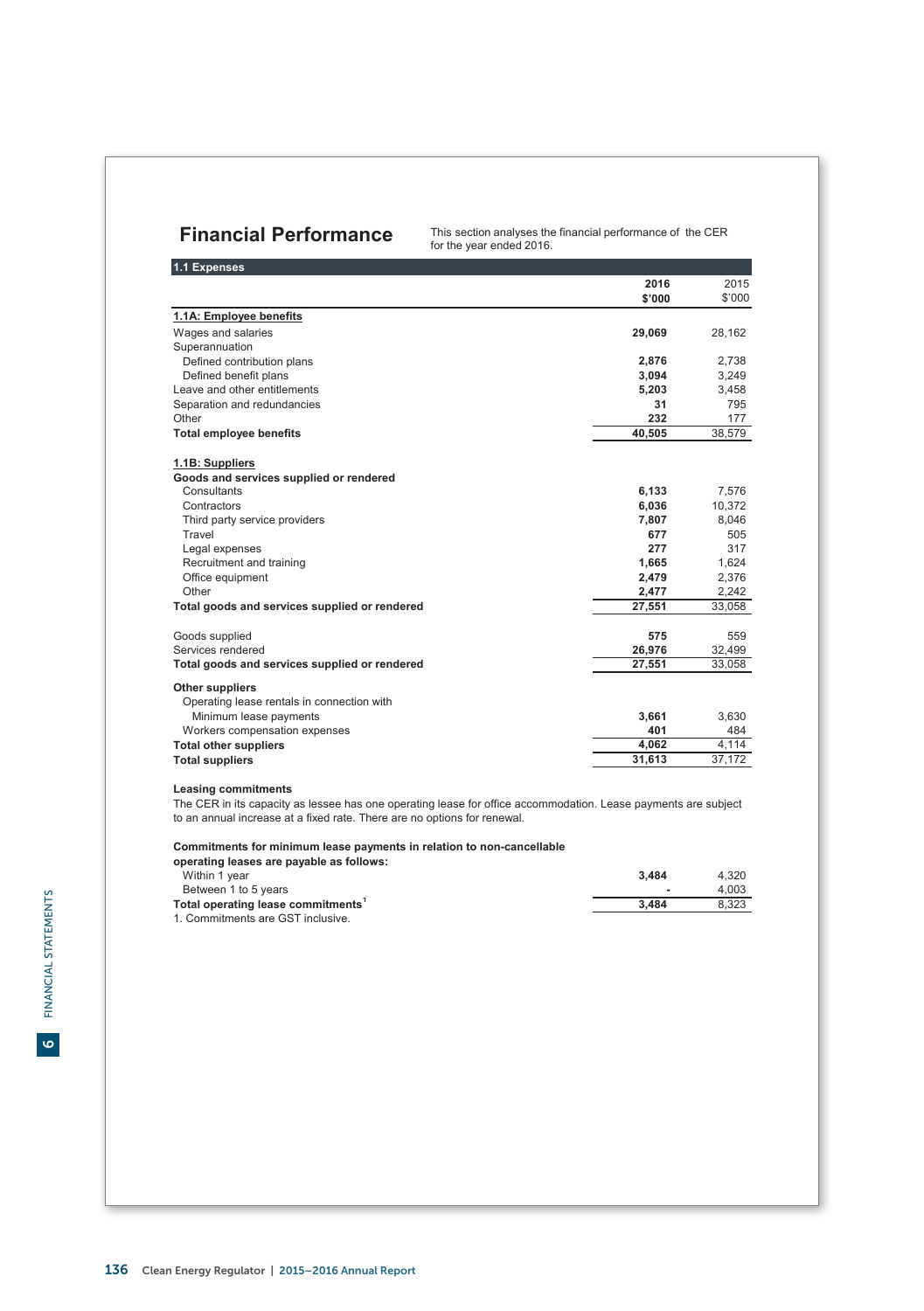|                                             | 2016   | 2015   |
|---------------------------------------------|--------|--------|
|                                             | \$'000 | \$'000 |
| 1.1C: Write-down and impairment of assets   |        |        |
| Impairment on intangible assets             | 455    | 3.462  |
| Write-down of intangible assets             |        | 13     |
| Write-down of property, plant and equipment | 27     | (20)   |
| Total write-down and impairment of assets   | 482    | 3,455  |

**Accounting Policy**<br>*Employee benefits*<br>Accounting policies for employee related expenses are contained in the People and relationships section.

*Operating leases*<br>Operating lease payments are expensed on a straight-line basis which is representative of the pattern of benefits<br>derived from the leased assets.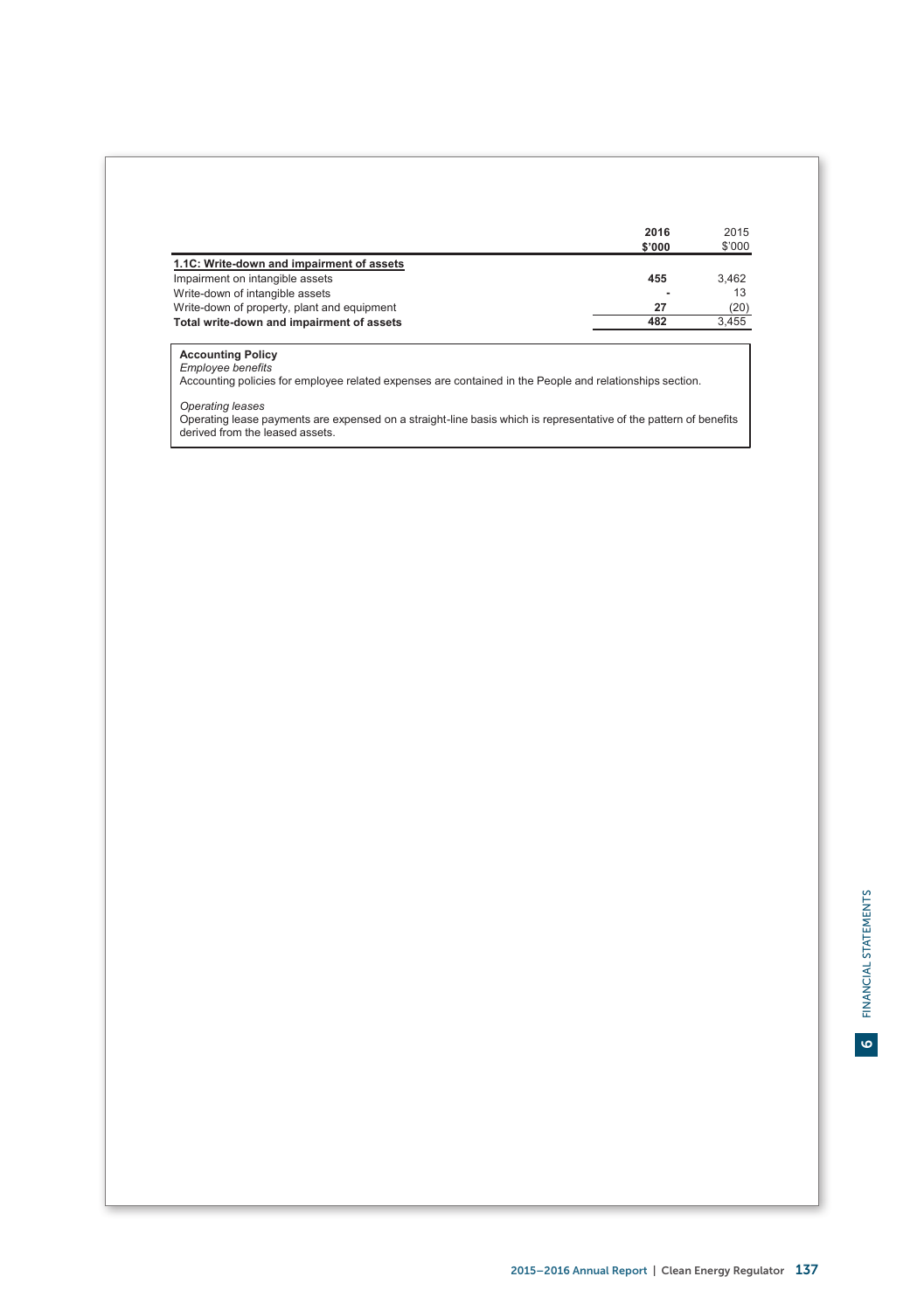| 1.2 Own-Source Revenue and Gains                                                                                                                                                                                                                                                                  |        |        |
|---------------------------------------------------------------------------------------------------------------------------------------------------------------------------------------------------------------------------------------------------------------------------------------------------|--------|--------|
|                                                                                                                                                                                                                                                                                                   | 2016   | 2015   |
|                                                                                                                                                                                                                                                                                                   | \$'000 | \$'000 |
| Own-source revenue                                                                                                                                                                                                                                                                                |        |        |
| 1.2A: Other revenue                                                                                                                                                                                                                                                                               |        |        |
| Resources received free of charge                                                                                                                                                                                                                                                                 |        |        |
| Remuneration of auditors                                                                                                                                                                                                                                                                          | 385    | 395    |
| <b>Total other revenue</b>                                                                                                                                                                                                                                                                        | 385    | 395    |
| Gains                                                                                                                                                                                                                                                                                             |        |        |
| 1.2B: Other gains                                                                                                                                                                                                                                                                                 |        |        |
| Gains from sale of assets                                                                                                                                                                                                                                                                         | 15     |        |
| Other                                                                                                                                                                                                                                                                                             | 4      | 43     |
| <b>Total other gains</b>                                                                                                                                                                                                                                                                          | 19     | 43     |
| <b>Total revenue from Government</b>                                                                                                                                                                                                                                                              | 72,974 | 76.648 |
|                                                                                                                                                                                                                                                                                                   |        |        |
|                                                                                                                                                                                                                                                                                                   |        |        |
| <b>Accounting Policy</b>                                                                                                                                                                                                                                                                          |        |        |
| Rendering of services                                                                                                                                                                                                                                                                             |        |        |
| Revenue from rendering of services is recognised by reference to the stage of completion of contracts at the<br>reporting date. The revenue is recognised when:                                                                                                                                   |        |        |
| a) the amount of revenue, stage of completion and transaction costs incurred can be reliably measured; and                                                                                                                                                                                        |        |        |
| b) the probable economic benefits associated with the transaction will flow to the CER.                                                                                                                                                                                                           |        |        |
| Receivables for goods and services, which have 30 day terms, are recognised at the nominal amounts due less<br>any impairment allowance amount. Collectability of debts is reviewed at end of the reporting period. Allowances<br>are made when collectability of the debt is no longer probable. |        |        |
| Resources received free of charge<br>Resources received free of charge are recognised as gains when, and only when, a fair value can be reliably<br>determined and the services would have been purchased if they had not been donated. Use of those resources                                    |        |        |
| is recognised as an expense.                                                                                                                                                                                                                                                                      |        |        |
| Revenue from Government<br>Amounts appropriated for departmental appropriations for the year (adjusted for any formal additions and                                                                                                                                                               |        |        |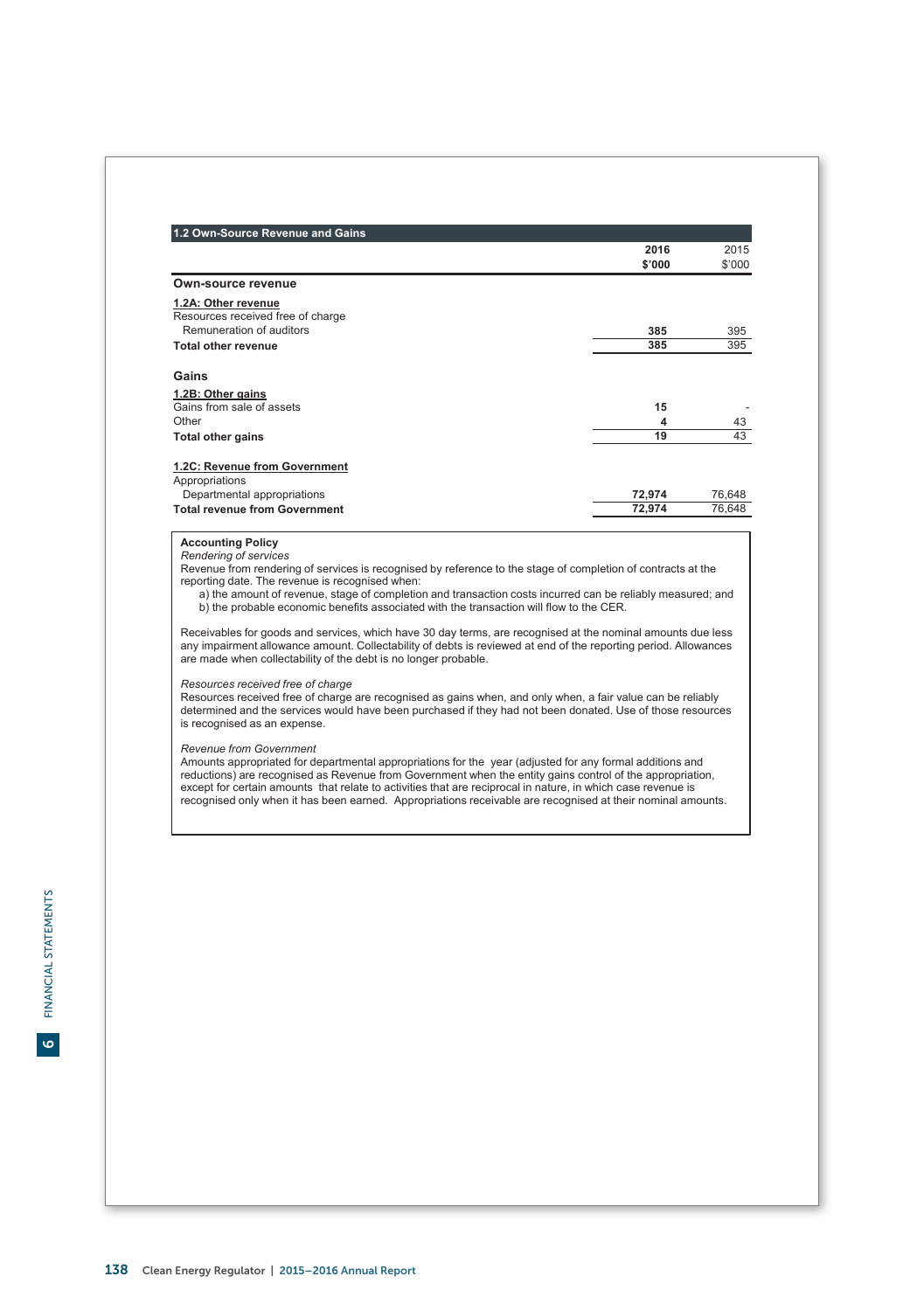# **Income and Expenses Administered on Behalf of Government**

This section analyses the activities that the CER does not control but administers on behalf of the Government. Unless otherwise noted, the accounting policies adopted are consistent with those applied for departmental reporting.

| 2.1 Administered - Expenses                                                                                                      |         |         |
|----------------------------------------------------------------------------------------------------------------------------------|---------|---------|
|                                                                                                                                  | 2016    | 2015    |
|                                                                                                                                  | \$'000  | \$'000  |
| 2.1A: Suppliers                                                                                                                  |         |         |
| Services rendered                                                                                                                |         |         |
| Contractors                                                                                                                      | 3,813   | 3,707   |
| <b>Total suppliers</b>                                                                                                           | 3,813   | 3,707   |
| 2.1B: Subsidies                                                                                                                  |         |         |
| Subsidies in connection with                                                                                                     |         |         |
| Buy-back of carbon units                                                                                                         |         | 16,797  |
| <b>Total subsidies</b>                                                                                                           |         | 16,797  |
| 2.1C: Purchase of Australian Carbon Credit Units                                                                                 |         |         |
| Purchase of Australian Carbon Credit Units                                                                                       | 138.409 | 13,033  |
| <b>Total purchase of Australian Carbon Credit Units</b>                                                                          | 138.409 | 13,033  |
| Commitments for the purchase of Australian Carbon Credit Units were \$1,007,346,000 as at 30 June 2016 (2015:<br>\$584,602,000). |         |         |
| 2.1D: Write-down and impairment of assets                                                                                        |         |         |
| Impairment on financial instruments                                                                                              | 690     | 3,226   |
| Total write-down and impairment of assets                                                                                        | 690     | 3.226   |
| 2.1E: Other expenses                                                                                                             |         |         |
| Remission of shortfall charges and penalties                                                                                     | 64      | 362     |
| Adjustment to accrued carbon price revenue                                                                                       | 1.832   | 135.190 |
| <b>Total other expenses</b>                                                                                                      | 1,896   | 135,552 |

# **Accounting Judgements and Estimates** *Purchase of Australian Carbon Credit Units*

The CER implemented the Emissions Reduction Fund (ERF) in 2014-15 which is a voluntary scheme that aims to provide incentives for a range of organisations and individuals to reduce their emissions. The scheme is currently implemented through a carbon abatement auction process where the CER contracts with successful participants to purchase ACCU's.

ACCU's are earned by participants through eligible projects for each tonne of carbon dioxide equivalent (tCO2 e) stored or avoided.

The CER has an accounting policy for ERF transactions with the following key elements:

- the CER will recognise a liability under the ERF where it has a present obligation arising from a past event;
- the obligating event is ACCU issuance. This is on the basis that it is more likely than not that ACCU's issued will be surrendered in satisfaction of contract deliverables, and
- where ACCU's issued exceed total contract value they will not be recognised by the CER on the basis that no contractual obligation exists.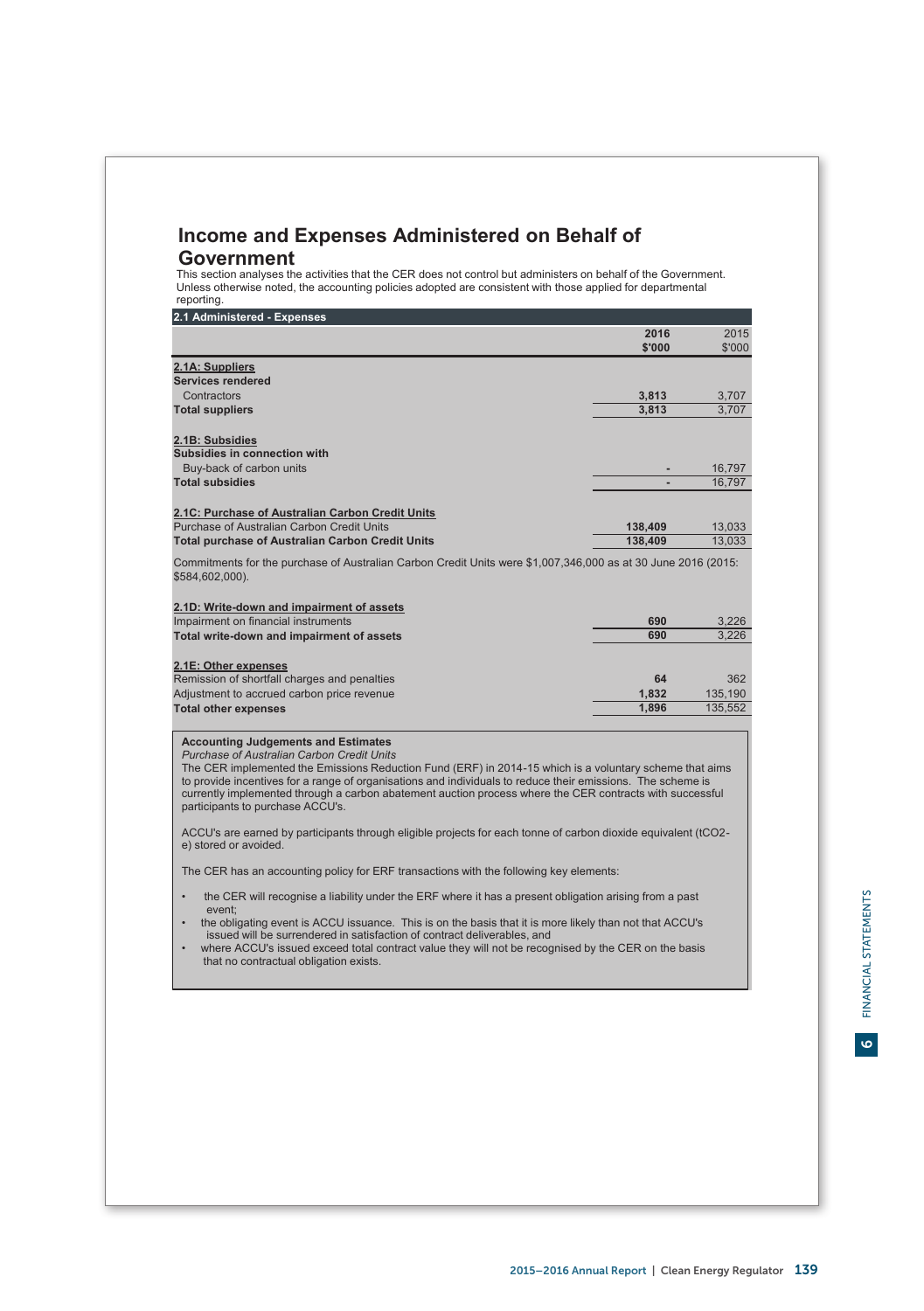| 2.2 Administered - Income                                |        |        |
|----------------------------------------------------------|--------|--------|
|                                                          | 2016   | 2015   |
|                                                          | \$'000 | \$'000 |
| <b>Revenue</b>                                           |        |        |
| 2.2A: Other taxes                                        |        |        |
| Carbon price revenue - shortfall charges and penalties   | 724    | 14,165 |
| Renewable energy - shortfall charges and interest        | 4,446  | 1,720  |
| <b>Total other taxes</b>                                 | 5,170  | 15,885 |
|                                                          |        |        |
| Non-taxation revenue                                     |        |        |
| 2.2B: Fees and fines                                     |        |        |
| Renewable energy fees                                    | 9,590  | 12,161 |
| Other fees                                               | 298    | 96     |
| <b>Fines</b>                                             |        | 174    |
| <b>Total fees and fines</b>                              | 9,888  | 12,431 |
| Gains                                                    |        |        |
| 2.2C: Other gains                                        |        |        |
| True-up on the issue of carbon units                     |        | 39,012 |
| <b>Total other gains</b>                                 |        | 39,012 |
| <b>Accounting Policy</b><br><b>Administered revenues</b> |        |        |

*Administered revenues* All administered revenues are revenues relating to ordinary activities performed by the CER on behalf of the Government. As such, administered appropriations are not revenues of the individual entity that oversees distribution or expenditure of the funds as directed.

Carbon price revenue is recognised when liable entities' emissions occur, under the economic transaction<br>method, where it is possible that future economic benefits will occur and can be reliably measured. Unit shortfall<br>ch

Renewable energy revenue is generated through the creation and surrender of Renewable Energy Certificates when the underlying transaction occurs. Shortfall charges and interest penalties are recognised at the time they are imposed.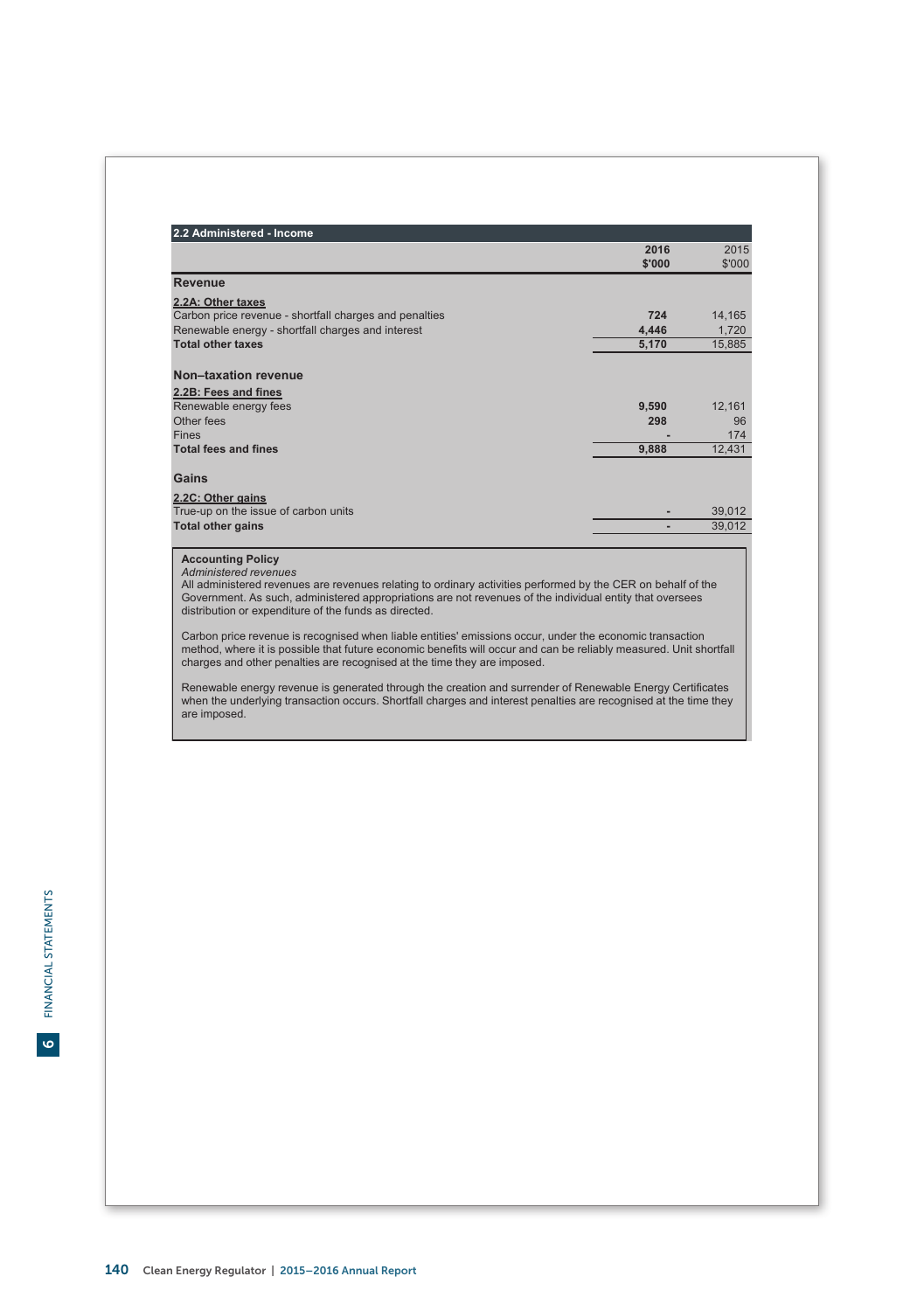# **Financial Position** This section analyses the CER's assets used to conduct its operations and the operations only and the operations only all the sperations only and the operations only all the sperations on  $\mathbf{F}$

| 3.1 Financial Assets                                                                                                                                                                               |                                |                                |
|----------------------------------------------------------------------------------------------------------------------------------------------------------------------------------------------------|--------------------------------|--------------------------------|
|                                                                                                                                                                                                    | 2016                           | 2015                           |
|                                                                                                                                                                                                    | \$'000                         | \$'000                         |
| 3.1A: Cash and cash equivalents                                                                                                                                                                    |                                |                                |
| Cash on hand or on deposit                                                                                                                                                                         | 282                            | 307                            |
| Total cash and cash equivalents                                                                                                                                                                    | 282                            | 307                            |
| 3.1B: Trade and other receivables<br>Services receivable<br><b>Services</b><br>Total services receivable                                                                                           | 251<br>251                     | 192<br>192                     |
| Appropriations receivable<br>Appropriations receivable<br><b>Total appropriations receivable</b>                                                                                                   | 24,195<br>24,195               | 28,457<br>28,457               |
| Other receivables<br>Statutory receivables<br><b>Total other receivables</b><br>Total trade and other receivables (gross)<br>Less: impairment allowance<br>Total trade and other receivables (net) | 598<br>598<br>25,044<br>25,044 | 515<br>515<br>29,164<br>29,164 |
| Trade and other receivables (net) expected to be recovered<br>No more than 12 months<br>Total trade and other receivables (net)                                                                    | 25,044<br>25,044               | 29,164<br>29,164               |
| Trade and other receivables (gross) aged as follows<br>Not overdue<br>Overdue by                                                                                                                   | 24,943                         | 29,017                         |
| 0 to 30 days<br>31 to 60 days<br>61 to 90 days<br>More than 90 days                                                                                                                                | 62<br>9<br>29<br>1             | 14<br>133                      |
| Total trade and other receivables (net)                                                                                                                                                            | 25,044                         | 29,164                         |

Credit terms for goods and services were within 30 days (2015: 30 days).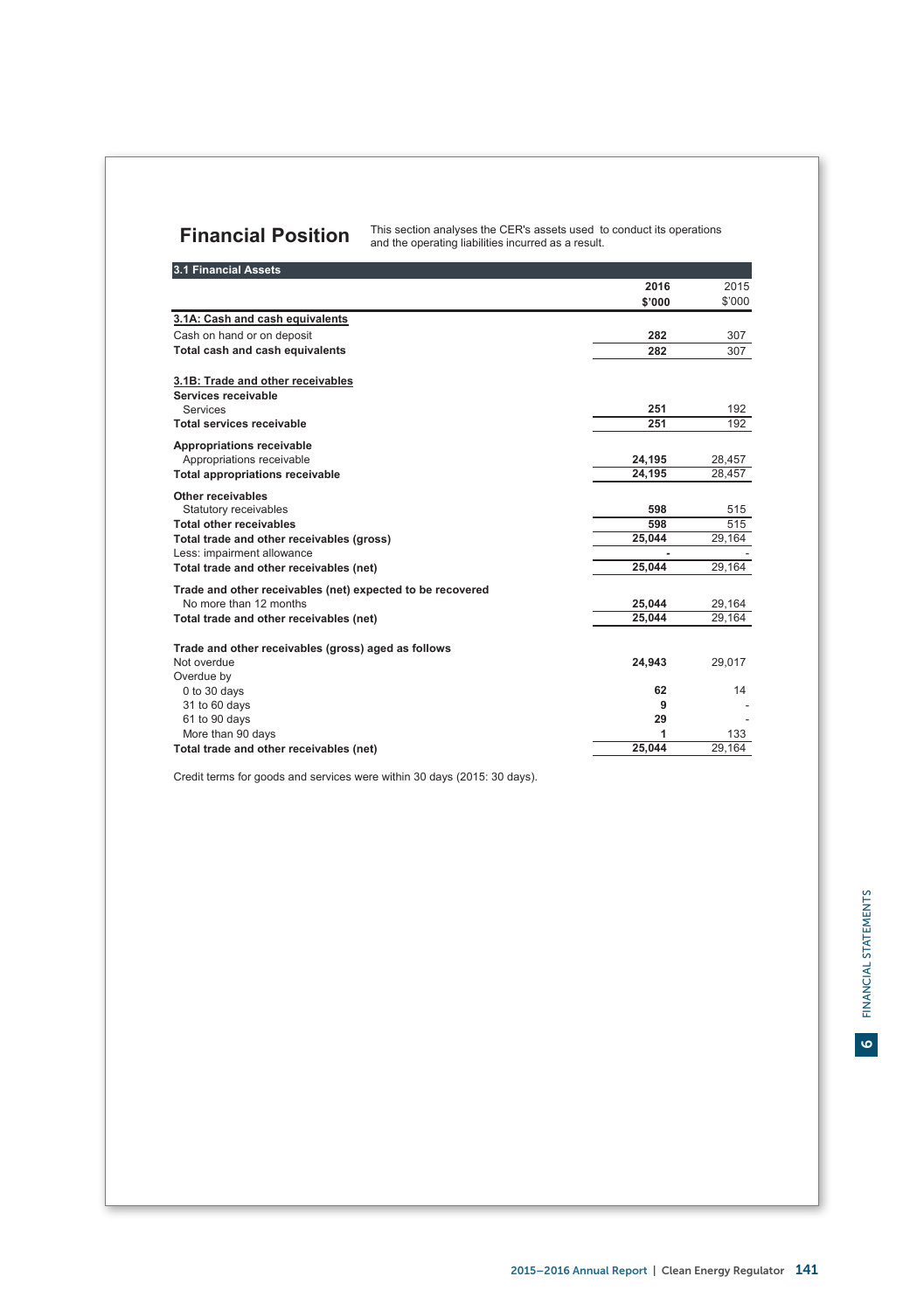|                                                                                                                                                                                                                                                                                                                                                                                                                                                                                      | 2016<br>\$'000 | 2015<br>\$'000 |
|--------------------------------------------------------------------------------------------------------------------------------------------------------------------------------------------------------------------------------------------------------------------------------------------------------------------------------------------------------------------------------------------------------------------------------------------------------------------------------------|----------------|----------------|
| 3.1C: Other financial assets                                                                                                                                                                                                                                                                                                                                                                                                                                                         |                |                |
| Accrued revenue                                                                                                                                                                                                                                                                                                                                                                                                                                                                      |                | 51             |
| <b>Total other financial assets</b>                                                                                                                                                                                                                                                                                                                                                                                                                                                  |                | 51             |
| Other financial assets expected to be recovered                                                                                                                                                                                                                                                                                                                                                                                                                                      |                |                |
| No more than 12 months                                                                                                                                                                                                                                                                                                                                                                                                                                                               |                | 51             |
| <b>Total other financial assets</b>                                                                                                                                                                                                                                                                                                                                                                                                                                                  |                | 51             |
| Cash<br>Cash is recognised at its nominal amount. Cash and cash equivalents include:<br>a. cash on hand<br>b. demand deposits in bank accounts with an original maturity of 3 months or less that are readily<br>convertible to known amounts of cash and subject to insignificant risk of changes in value, and<br>c. cash in special accounts.                                                                                                                                     |                |                |
| Receivables<br>Trade receivables and other receivables that have fixed or determinable payments and that are not quoted in an<br>active market are classified as 'receivables'. Receivables are measured at amortised cost using the effective<br>interest method less impairment.                                                                                                                                                                                                   |                |                |
| <b>Financial assets</b><br>Financial assets are assessed for impairment at the end of each reporting period.                                                                                                                                                                                                                                                                                                                                                                         |                |                |
| Financial asset held at amortised cost - if there is objective evidence that an impairment loss has been incurred<br>for receivables, the amount of the loss is measured as the difference between the asset 's carrying amount and<br>the present value of estimated future cash flows discounted at the asset's original effective interest rate. The<br>carrying amount is reduced by way of an allowance account. The loss is recognised in the statement of profit<br>and loss. |                |                |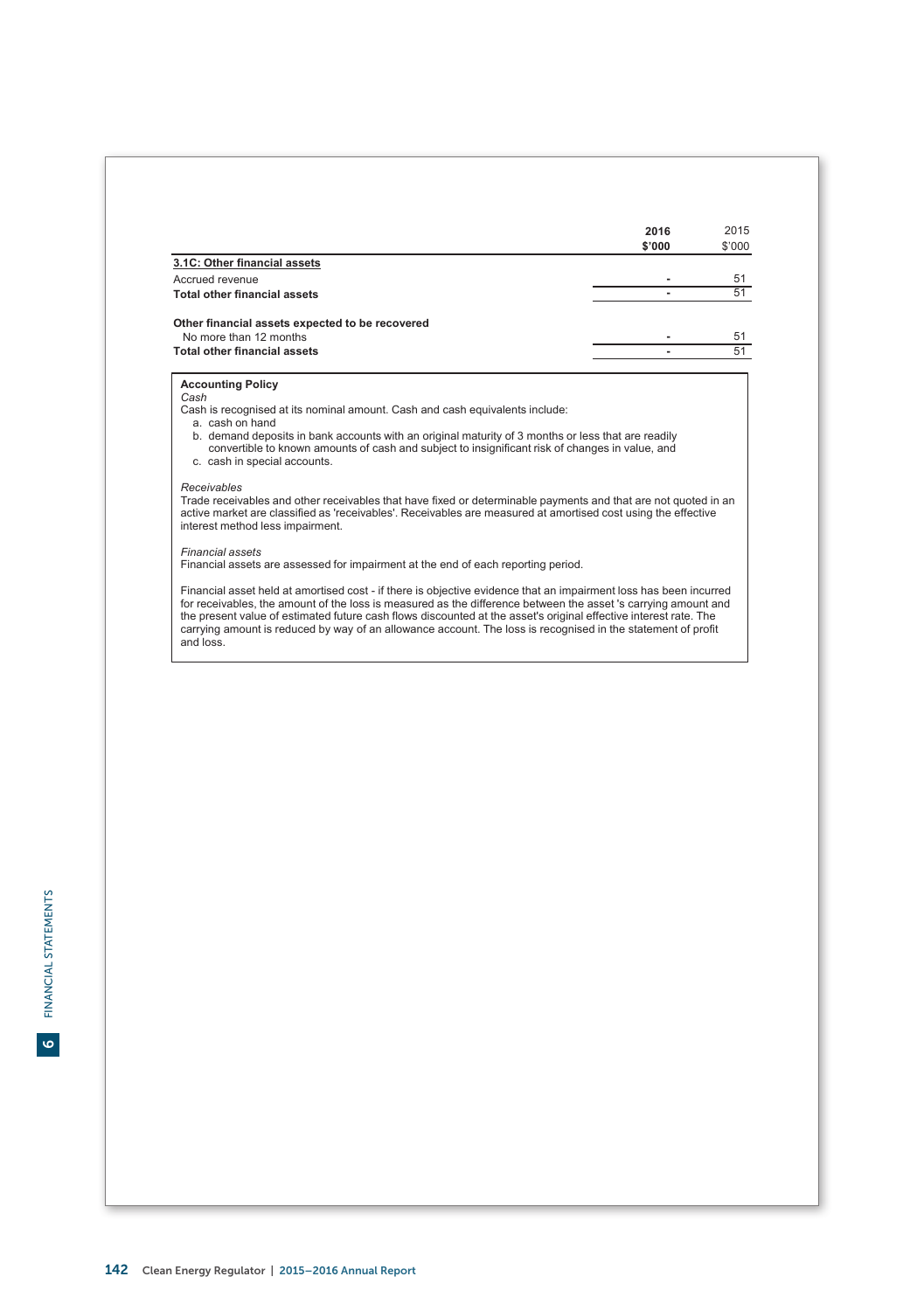| (10, 598)<br>21,311<br>\$'000<br>equipment<br>Plant and<br>(311)<br>(27)<br>(325)<br>1,056<br>4<br>2,362<br>1,347<br>1,744<br>1,022<br>\$'000<br><b>Buildings</b><br>(2, 127)<br>(2, 575)<br>6,658<br>1,956<br>6,658<br>4,083<br>Revaluations and impairments recognised in other comprehensive income<br>amortisation and impairment<br>Impairments recognised in net cost of services<br>represented by<br>Depreciation and amortisation<br>Assets found at stocktake<br>Accumulated depreciation<br>Total as at 30 June 2016<br>Total as at 30 June 2016<br>Total as at 1 July 2015<br>Internally developed<br>As at 1 July 2015<br>Gross book value<br>Gross book value<br>Purchase<br>Disposals<br>Additions<br>Other | \$'000<br>Intangibles <sup>1</sup><br>(455)<br>63,386<br>4,685<br>(35, 707)<br>27,679 |           |
|----------------------------------------------------------------------------------------------------------------------------------------------------------------------------------------------------------------------------------------------------------------------------------------------------------------------------------------------------------------------------------------------------------------------------------------------------------------------------------------------------------------------------------------------------------------------------------------------------------------------------------------------------------------------------------------------------------------------------|---------------------------------------------------------------------------------------|-----------|
|                                                                                                                                                                                                                                                                                                                                                                                                                                                                                                                                                                                                                                                                                                                            |                                                                                       |           |
|                                                                                                                                                                                                                                                                                                                                                                                                                                                                                                                                                                                                                                                                                                                            |                                                                                       |           |
|                                                                                                                                                                                                                                                                                                                                                                                                                                                                                                                                                                                                                                                                                                                            |                                                                                       |           |
|                                                                                                                                                                                                                                                                                                                                                                                                                                                                                                                                                                                                                                                                                                                            |                                                                                       |           |
|                                                                                                                                                                                                                                                                                                                                                                                                                                                                                                                                                                                                                                                                                                                            |                                                                                       |           |
|                                                                                                                                                                                                                                                                                                                                                                                                                                                                                                                                                                                                                                                                                                                            |                                                                                       |           |
|                                                                                                                                                                                                                                                                                                                                                                                                                                                                                                                                                                                                                                                                                                                            |                                                                                       |           |
|                                                                                                                                                                                                                                                                                                                                                                                                                                                                                                                                                                                                                                                                                                                            |                                                                                       |           |
|                                                                                                                                                                                                                                                                                                                                                                                                                                                                                                                                                                                                                                                                                                                            |                                                                                       |           |
|                                                                                                                                                                                                                                                                                                                                                                                                                                                                                                                                                                                                                                                                                                                            |                                                                                       |           |
|                                                                                                                                                                                                                                                                                                                                                                                                                                                                                                                                                                                                                                                                                                                            |                                                                                       |           |
|                                                                                                                                                                                                                                                                                                                                                                                                                                                                                                                                                                                                                                                                                                                            |                                                                                       |           |
|                                                                                                                                                                                                                                                                                                                                                                                                                                                                                                                                                                                                                                                                                                                            |                                                                                       |           |
|                                                                                                                                                                                                                                                                                                                                                                                                                                                                                                                                                                                                                                                                                                                            |                                                                                       |           |
|                                                                                                                                                                                                                                                                                                                                                                                                                                                                                                                                                                                                                                                                                                                            |                                                                                       |           |
|                                                                                                                                                                                                                                                                                                                                                                                                                                                                                                                                                                                                                                                                                                                            |                                                                                       |           |
|                                                                                                                                                                                                                                                                                                                                                                                                                                                                                                                                                                                                                                                                                                                            |                                                                                       |           |
|                                                                                                                                                                                                                                                                                                                                                                                                                                                                                                                                                                                                                                                                                                                            |                                                                                       |           |
|                                                                                                                                                                                                                                                                                                                                                                                                                                                                                                                                                                                                                                                                                                                            |                                                                                       |           |
| (4, 702)<br>amortisation and impairment<br>Accumulated depreciation                                                                                                                                                                                                                                                                                                                                                                                                                                                                                                                                                                                                                                                        | (618)                                                                                 | 55,143    |
| 21,311<br>1.744<br>1,956<br>Total as at 30 June 2016                                                                                                                                                                                                                                                                                                                                                                                                                                                                                                                                                                                                                                                                       |                                                                                       | (33, 832) |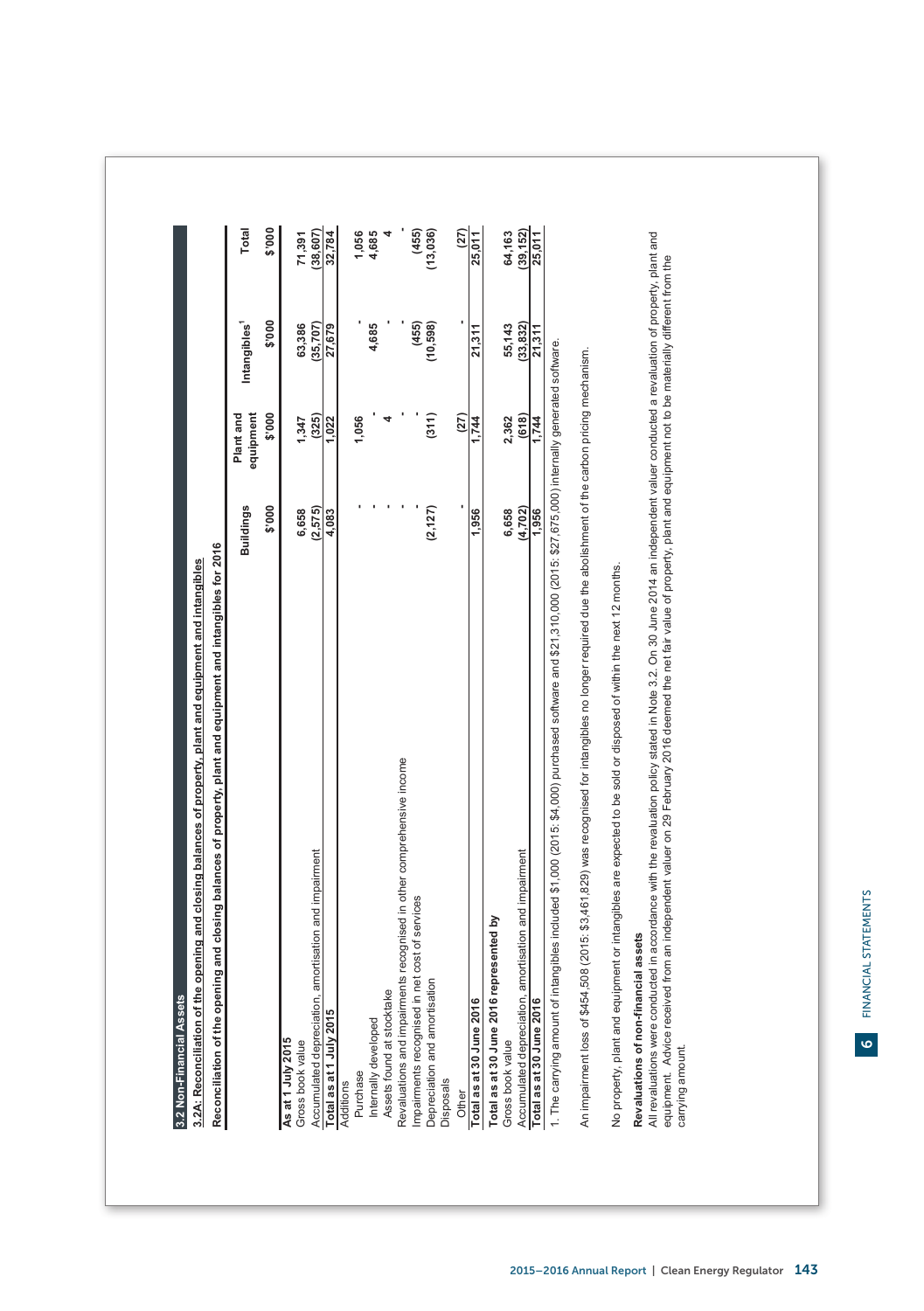FINANCIAL STATEMENTS FINANCIAL STATEMENTS

|                                                                       | <b>Buildings</b> | Plant and<br>equipment | Intangibles | Total     |
|-----------------------------------------------------------------------|------------------|------------------------|-------------|-----------|
|                                                                       | \$'000           | \$'000                 | \$'000      | \$'000    |
| As at 1 July 2014                                                     |                  |                        |             |           |
| Gross book value                                                      | 6,658            | 870                    | 67,554      | 75,082    |
| Accumulated depreciation, amortisation and impairment                 | (449)            |                        | (29, 822)   | (30,271)  |
| Total as at 1 July 2014                                               | 6,209            | 870                    | 37,732      | 44,811    |
| Additions                                                             |                  |                        |             |           |
| Purchase                                                              |                  | 413                    |             | 413       |
| Internally developed                                                  |                  |                        | 3,644       | 3,644     |
| Assets found at stocktake                                             |                  | $^{43}$                |             | 43        |
| Revaluations and impairments recognised in other comprehensive income |                  |                        |             |           |
| mpairments recognised in net cost of services                         |                  |                        | (3,462)     | (3,462)   |
| Depreciation and amortisation                                         | (2, 126)         | (324)                  | (10,222)    | (12, 672) |
| <b>Disposals</b>                                                      |                  |                        |             |           |
| Other                                                                 |                  | 20                     | (13)        |           |
| Total as at 30 June 2015                                              | 4,083            | 1,022                  | 27,679      | 32,784    |
| Total as at 30 June 2015 represented by                               |                  |                        |             |           |
| Gross book value                                                      | 6,658            | 1,347                  | 63,386      | 71,391    |
| Accumulated depreciation, amortisation and impairment                 | (2,575)          | (325)                  | (35,707)    | (38, 607) |
| Total as at 30 June 2015                                              | 4,083            | 1,022                  | 27,679      | 32,784    |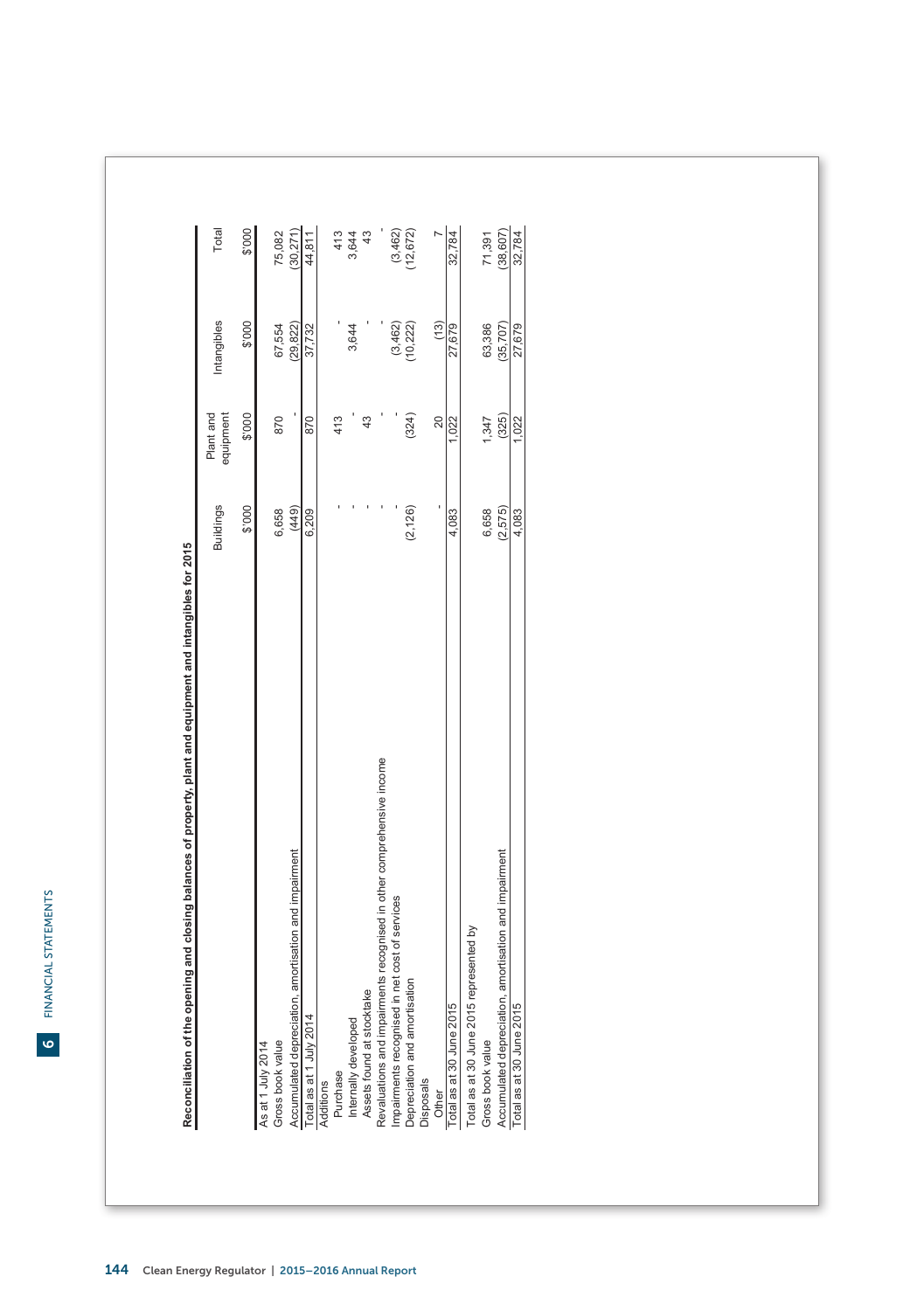# **Accounting Policy**

Assets are recorded at cost on acquisition except as stated below. The cost of acquisition includes the fair value of assets transferred in exchange and liabilities undertaken. Financial assets are initially measured at their fair value plus transaction costs where appropriate.

Assets acquired at no cost, or for nominal consideration, are initially recognised as assets and income at their fair value at the date of acquisition, unless acquired as a consequence of restructuring of administrative arrangements. In the latter case, assets are initially recognised as contributions by owners at the amounts at which they were recognised in the transferor's accounts immediately prior to the restructuring.

# *Asset recognition threshold*

Purchases of property, plant and equipment are recognised initially at cost in the statement of financial position, except for purchases costing less than \$2,000, which are expensed in the year of acquisition (other than where they form part of a group of similar items which are significant in total).

The initial cost of an asset includes an estimate of the cost of dismantling and removing the item and restoring the site on which it is located. This is particularly relevant to 'make good' provisions in property leases taken up by the CER where there exists an obligation to restore the property to its original condition. These costs are included in the value of the CER's leasehold improvements with a corresponding provision for the 'make good' recognised.

# *Revaluations*

Following initial recognition at cost, property, plant and equipment are carried at fair value. Valuations are conducted with sufficient frequency to ensure that the carrying amounts of assets did not differ materially from the assets' fair values as at the reporting date. The regularity of independent valuations depended upon the volatility of movements in market values for the relevant assets.

Revaluation adjustments are made on a class basis. Any revaluation increment is credited to equity under the heading of asset revaluation reserve except to the extent that it reversed a previous revaluation decrement of the same asset class that was previously recognised in the surplus/deficit. Revaluation decrements for a class of assets are recognised directly in the surplus/deficit except to the extent that they reversed a previous revaluation increment for that class.

Any accumulated depreciation as at the revaluation date is eliminated against the gross carrying amount of the asset and the asset restated to the revalued amount.

# *Depreciation*

Depreciable property, plant and equipment assets are written-off to their estimated residual values over their estimated useful lives to the entity using, in all cases, the straight-line method of depreciation.

Depreciation rates (useful lives), residual values and methods are reviewed at each reporting date and necessary adjustments are recognised in the current, or current and future reporting periods, as appropriate.

Depreciation rates applying to each class of depreciable asset are based on the following useful lives:

|                            | 2016         | 2015         |
|----------------------------|--------------|--------------|
| Leasehold improvements     | lease term   | lease term   |
| <b>Plant and equipment</b> | 2 to 9 years | 2 to 9 years |

# *Impairment*

All assets were assessed for impairment at 30 June 2016. Where indications of impairment exist, the asset's recoverable amount is estimated and an impairment adjustment made if the asset's recoverable amount is less than its carrying amount.

The recoverable amount of an asset is the higher of its fair value less costs of disposal and its value in use. Value in use is the present value of the future cash flows expected to be derived from the asset. Where the future economic benefit of an asset is not primarily dependent on the asset's ability to generate future cash flows, and the asset would be replaced if the entity were deprived of the asset, its value in use is taken to be its depreciated replacement cost.

### *Derecognition*

An item of property, plant and equipment is derecognised upon disposal or when no further future economic benefits are expected from its use or disposal.

# *Intangibles*

The CER's intangibles comprise internally developed software and purchased software for internal use. These assets are carried at cost less accumulated amortisation and accumulated impairment losses.

Software is amortised on a straight-line basis over its anticipated useful life. The useful lives of the CER's software are 2 to 5 years (2015: 2 to 5 years).

All software assets were assessed for indications of impairment as at 30 June 2016.

 $\bullet$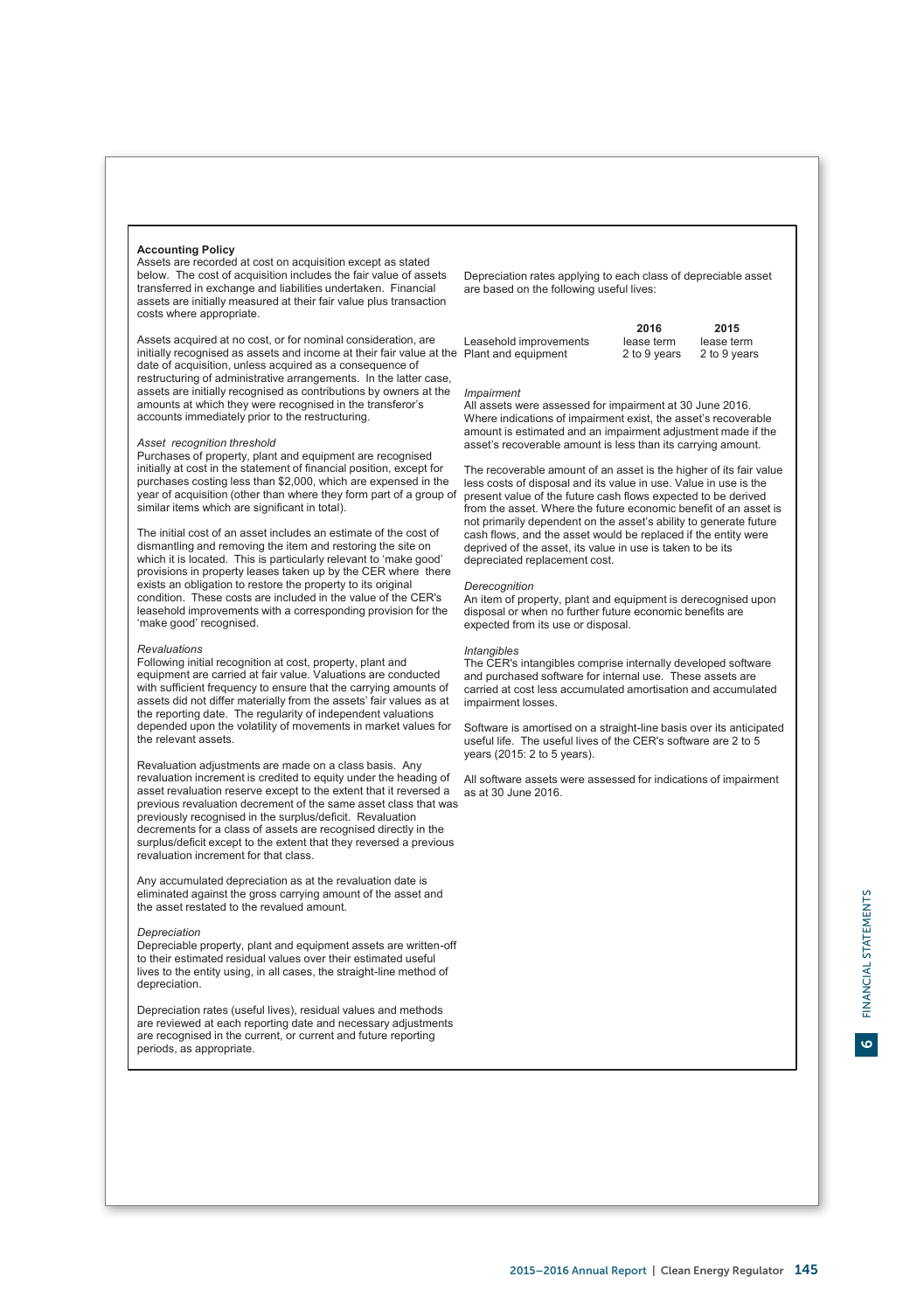|                                                     | 2016<br>\$'000 | 2015<br>\$'000 |
|-----------------------------------------------------|----------------|----------------|
| 3.2B: Other non-financial assets                    |                |                |
| Prepayments                                         | 1.130          | 1.097          |
| Total other non-financial assets                    | 1.130          | 1.097          |
| Other non-financial assets expected to be recovered |                |                |
| No more than 12 months                              | 1,104          | 1.081          |
| More than 12 months                                 | 26             | 16             |
| Total other non-financial assets                    | 1,130          | 1,097          |

No indicators of impairment were found for other non-financial assets.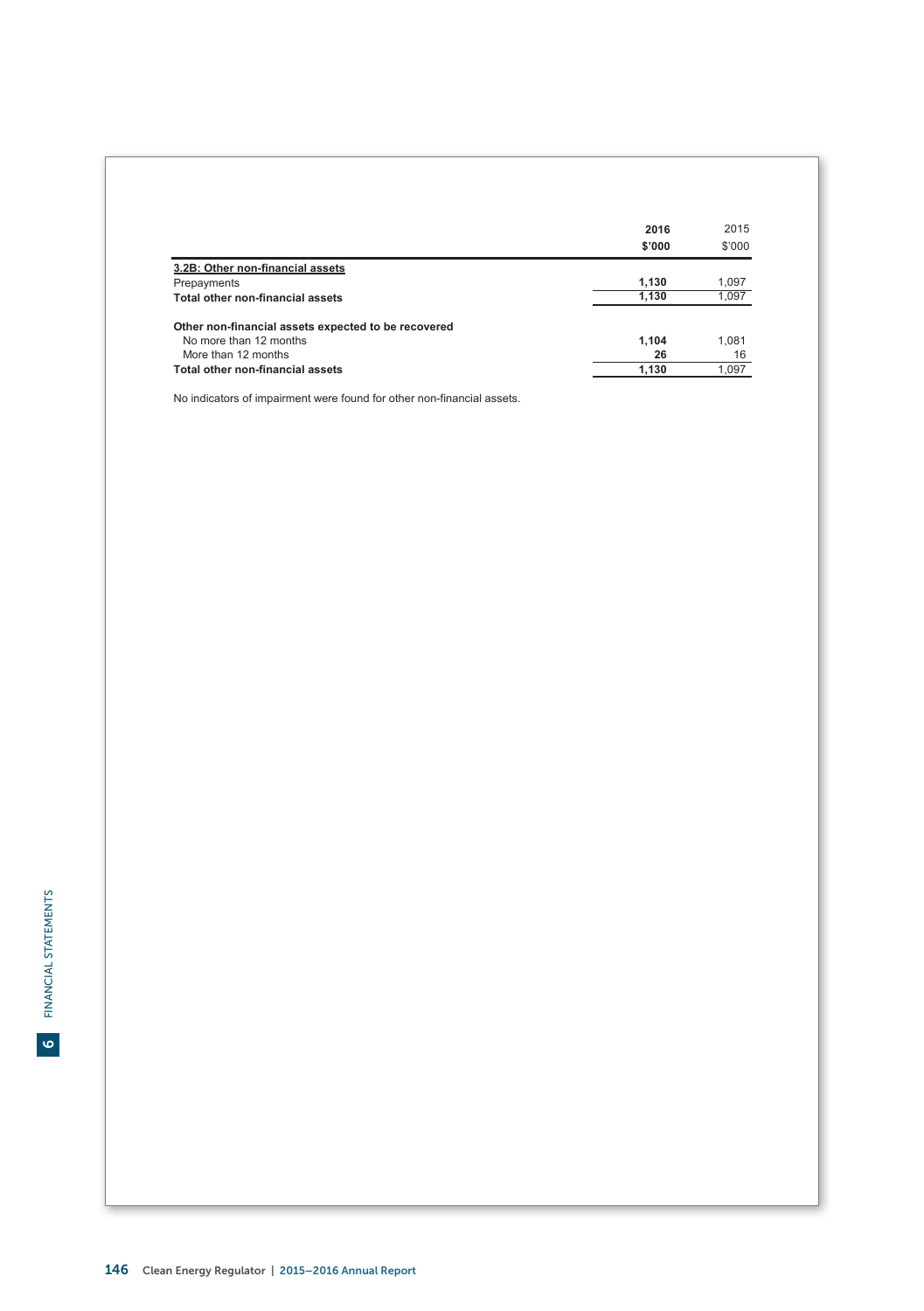| \$'000<br>3.3A: Suppliers<br>Trade creditors and accruals<br>4,944<br>4,944<br><b>Total suppliers</b><br>Suppliers expected to be settled<br>No more than 12 months<br>4,944<br>4,944<br><b>Total suppliers</b><br>Settlement is usually made within 30 days.<br>3.3B: Other payables<br>Salaries and wages<br>205<br>Superannuation<br>24<br>229<br>Lease liability<br>458<br><b>Total other payables</b><br>Other payables to be settled<br>458<br>No more than 12 months<br>More than 12 months<br>458<br><b>Total other payables</b><br><b>Accounting Policy</b><br><b>Financial liabilities</b><br>liabilities. Financial liabilities are recognised and derecognised upon 'trade date'.<br>Other financial liabilities<br>Other financial liabilities are initially measured at fair value, net of transaction costs. These liabilities are<br>on an effective yield basis.<br>The effective interest method is a method of calculating the amortised cost of a financial liability and of<br>estimated future cash payments through the expected life of the financial liability, or, where appropriate, a<br>shorter period.<br>Supplier and other payables are recognised at amortised cost. Liabilities are recognised to the extent that the<br>goods or services have been received (and irrespective of having been invoiced). | 6,687<br>1,106<br>1,306<br>Financial liabilities are classified as either financial liabilities 'at fair value through profit or loss' or other financial<br>subsequently measured at amortised cost using the effective interest method, with interest expense recognised<br>allocating interest expense over the relevant period. The effective interest rate is the rate that exactly discounts | 3.3 Payables | 2016 | 2015   |
|---------------------------------------------------------------------------------------------------------------------------------------------------------------------------------------------------------------------------------------------------------------------------------------------------------------------------------------------------------------------------------------------------------------------------------------------------------------------------------------------------------------------------------------------------------------------------------------------------------------------------------------------------------------------------------------------------------------------------------------------------------------------------------------------------------------------------------------------------------------------------------------------------------------------------------------------------------------------------------------------------------------------------------------------------------------------------------------------------------------------------------------------------------------------------------------------------------------------------------------------------------------------------------------------------------------------------------------------|----------------------------------------------------------------------------------------------------------------------------------------------------------------------------------------------------------------------------------------------------------------------------------------------------------------------------------------------------------------------------------------------------|--------------|------|--------|
|                                                                                                                                                                                                                                                                                                                                                                                                                                                                                                                                                                                                                                                                                                                                                                                                                                                                                                                                                                                                                                                                                                                                                                                                                                                                                                                                             |                                                                                                                                                                                                                                                                                                                                                                                                    |              |      | \$'000 |
|                                                                                                                                                                                                                                                                                                                                                                                                                                                                                                                                                                                                                                                                                                                                                                                                                                                                                                                                                                                                                                                                                                                                                                                                                                                                                                                                             |                                                                                                                                                                                                                                                                                                                                                                                                    |              |      |        |
|                                                                                                                                                                                                                                                                                                                                                                                                                                                                                                                                                                                                                                                                                                                                                                                                                                                                                                                                                                                                                                                                                                                                                                                                                                                                                                                                             |                                                                                                                                                                                                                                                                                                                                                                                                    |              |      | 6,687  |
|                                                                                                                                                                                                                                                                                                                                                                                                                                                                                                                                                                                                                                                                                                                                                                                                                                                                                                                                                                                                                                                                                                                                                                                                                                                                                                                                             |                                                                                                                                                                                                                                                                                                                                                                                                    |              |      | 6,687  |
|                                                                                                                                                                                                                                                                                                                                                                                                                                                                                                                                                                                                                                                                                                                                                                                                                                                                                                                                                                                                                                                                                                                                                                                                                                                                                                                                             |                                                                                                                                                                                                                                                                                                                                                                                                    |              |      |        |
|                                                                                                                                                                                                                                                                                                                                                                                                                                                                                                                                                                                                                                                                                                                                                                                                                                                                                                                                                                                                                                                                                                                                                                                                                                                                                                                                             |                                                                                                                                                                                                                                                                                                                                                                                                    |              |      |        |
|                                                                                                                                                                                                                                                                                                                                                                                                                                                                                                                                                                                                                                                                                                                                                                                                                                                                                                                                                                                                                                                                                                                                                                                                                                                                                                                                             |                                                                                                                                                                                                                                                                                                                                                                                                    |              |      | 6,687  |
|                                                                                                                                                                                                                                                                                                                                                                                                                                                                                                                                                                                                                                                                                                                                                                                                                                                                                                                                                                                                                                                                                                                                                                                                                                                                                                                                             |                                                                                                                                                                                                                                                                                                                                                                                                    |              |      |        |
|                                                                                                                                                                                                                                                                                                                                                                                                                                                                                                                                                                                                                                                                                                                                                                                                                                                                                                                                                                                                                                                                                                                                                                                                                                                                                                                                             |                                                                                                                                                                                                                                                                                                                                                                                                    |              |      |        |
|                                                                                                                                                                                                                                                                                                                                                                                                                                                                                                                                                                                                                                                                                                                                                                                                                                                                                                                                                                                                                                                                                                                                                                                                                                                                                                                                             |                                                                                                                                                                                                                                                                                                                                                                                                    |              |      |        |
|                                                                                                                                                                                                                                                                                                                                                                                                                                                                                                                                                                                                                                                                                                                                                                                                                                                                                                                                                                                                                                                                                                                                                                                                                                                                                                                                             |                                                                                                                                                                                                                                                                                                                                                                                                    |              |      | 200    |
|                                                                                                                                                                                                                                                                                                                                                                                                                                                                                                                                                                                                                                                                                                                                                                                                                                                                                                                                                                                                                                                                                                                                                                                                                                                                                                                                             |                                                                                                                                                                                                                                                                                                                                                                                                    |              |      | 346    |
|                                                                                                                                                                                                                                                                                                                                                                                                                                                                                                                                                                                                                                                                                                                                                                                                                                                                                                                                                                                                                                                                                                                                                                                                                                                                                                                                             |                                                                                                                                                                                                                                                                                                                                                                                                    |              |      | 1,652  |
|                                                                                                                                                                                                                                                                                                                                                                                                                                                                                                                                                                                                                                                                                                                                                                                                                                                                                                                                                                                                                                                                                                                                                                                                                                                                                                                                             |                                                                                                                                                                                                                                                                                                                                                                                                    |              |      |        |
|                                                                                                                                                                                                                                                                                                                                                                                                                                                                                                                                                                                                                                                                                                                                                                                                                                                                                                                                                                                                                                                                                                                                                                                                                                                                                                                                             |                                                                                                                                                                                                                                                                                                                                                                                                    |              |      |        |
|                                                                                                                                                                                                                                                                                                                                                                                                                                                                                                                                                                                                                                                                                                                                                                                                                                                                                                                                                                                                                                                                                                                                                                                                                                                                                                                                             |                                                                                                                                                                                                                                                                                                                                                                                                    |              |      | 346    |
|                                                                                                                                                                                                                                                                                                                                                                                                                                                                                                                                                                                                                                                                                                                                                                                                                                                                                                                                                                                                                                                                                                                                                                                                                                                                                                                                             |                                                                                                                                                                                                                                                                                                                                                                                                    |              |      | 1,652  |
|                                                                                                                                                                                                                                                                                                                                                                                                                                                                                                                                                                                                                                                                                                                                                                                                                                                                                                                                                                                                                                                                                                                                                                                                                                                                                                                                             |                                                                                                                                                                                                                                                                                                                                                                                                    |              |      |        |
|                                                                                                                                                                                                                                                                                                                                                                                                                                                                                                                                                                                                                                                                                                                                                                                                                                                                                                                                                                                                                                                                                                                                                                                                                                                                                                                                             |                                                                                                                                                                                                                                                                                                                                                                                                    |              |      |        |
|                                                                                                                                                                                                                                                                                                                                                                                                                                                                                                                                                                                                                                                                                                                                                                                                                                                                                                                                                                                                                                                                                                                                                                                                                                                                                                                                             |                                                                                                                                                                                                                                                                                                                                                                                                    |              |      |        |
|                                                                                                                                                                                                                                                                                                                                                                                                                                                                                                                                                                                                                                                                                                                                                                                                                                                                                                                                                                                                                                                                                                                                                                                                                                                                                                                                             |                                                                                                                                                                                                                                                                                                                                                                                                    |              |      |        |
|                                                                                                                                                                                                                                                                                                                                                                                                                                                                                                                                                                                                                                                                                                                                                                                                                                                                                                                                                                                                                                                                                                                                                                                                                                                                                                                                             |                                                                                                                                                                                                                                                                                                                                                                                                    |              |      |        |
|                                                                                                                                                                                                                                                                                                                                                                                                                                                                                                                                                                                                                                                                                                                                                                                                                                                                                                                                                                                                                                                                                                                                                                                                                                                                                                                                             |                                                                                                                                                                                                                                                                                                                                                                                                    |              |      |        |
|                                                                                                                                                                                                                                                                                                                                                                                                                                                                                                                                                                                                                                                                                                                                                                                                                                                                                                                                                                                                                                                                                                                                                                                                                                                                                                                                             |                                                                                                                                                                                                                                                                                                                                                                                                    |              |      |        |
|                                                                                                                                                                                                                                                                                                                                                                                                                                                                                                                                                                                                                                                                                                                                                                                                                                                                                                                                                                                                                                                                                                                                                                                                                                                                                                                                             |                                                                                                                                                                                                                                                                                                                                                                                                    |              |      |        |
|                                                                                                                                                                                                                                                                                                                                                                                                                                                                                                                                                                                                                                                                                                                                                                                                                                                                                                                                                                                                                                                                                                                                                                                                                                                                                                                                             |                                                                                                                                                                                                                                                                                                                                                                                                    |              |      |        |
|                                                                                                                                                                                                                                                                                                                                                                                                                                                                                                                                                                                                                                                                                                                                                                                                                                                                                                                                                                                                                                                                                                                                                                                                                                                                                                                                             |                                                                                                                                                                                                                                                                                                                                                                                                    |              |      |        |
|                                                                                                                                                                                                                                                                                                                                                                                                                                                                                                                                                                                                                                                                                                                                                                                                                                                                                                                                                                                                                                                                                                                                                                                                                                                                                                                                             |                                                                                                                                                                                                                                                                                                                                                                                                    |              |      |        |
|                                                                                                                                                                                                                                                                                                                                                                                                                                                                                                                                                                                                                                                                                                                                                                                                                                                                                                                                                                                                                                                                                                                                                                                                                                                                                                                                             |                                                                                                                                                                                                                                                                                                                                                                                                    |              |      |        |
|                                                                                                                                                                                                                                                                                                                                                                                                                                                                                                                                                                                                                                                                                                                                                                                                                                                                                                                                                                                                                                                                                                                                                                                                                                                                                                                                             |                                                                                                                                                                                                                                                                                                                                                                                                    |              |      |        |
|                                                                                                                                                                                                                                                                                                                                                                                                                                                                                                                                                                                                                                                                                                                                                                                                                                                                                                                                                                                                                                                                                                                                                                                                                                                                                                                                             |                                                                                                                                                                                                                                                                                                                                                                                                    |              |      |        |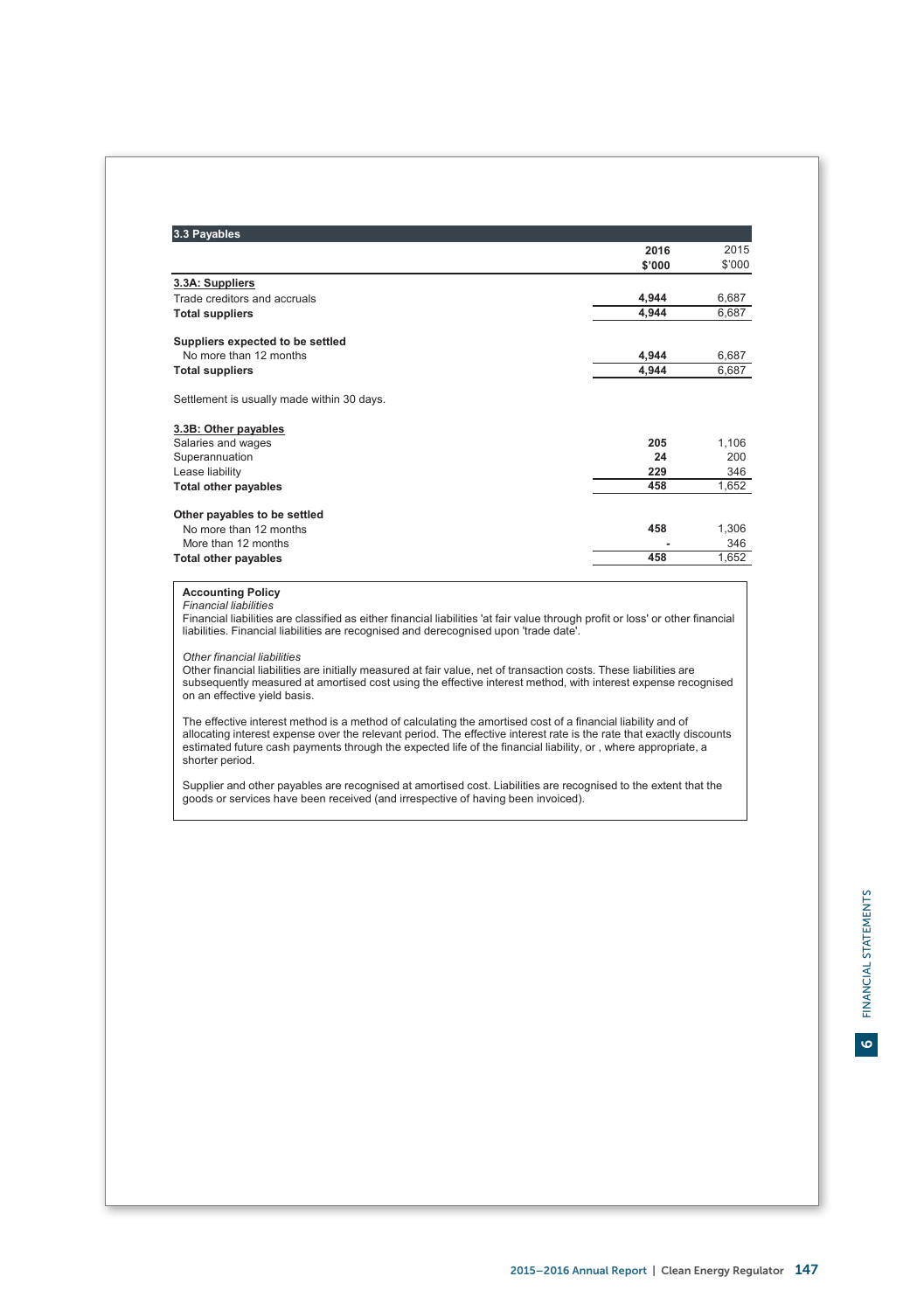| 3.4 Other Provisions                             |        |                                     |
|--------------------------------------------------|--------|-------------------------------------|
| 3.4A: Other provisions                           |        |                                     |
|                                                  |        | <b>Provision for</b><br>restoration |
|                                                  |        | \$'000                              |
| As at 1 July 2015                                |        | 1,789                               |
| Amounts reversed                                 |        | (12)                                |
| Unwinding of discount or change in discount rate |        | 59                                  |
| Total as at 30 June 2016                         |        | 1,836                               |
|                                                  | 2016   | 2015                                |
|                                                  | \$'000 | \$'000                              |
| Other provisions expected to be settled          |        |                                     |
| No more than 12 months                           | 1,836  |                                     |
| More than 12 months                              |        | 1.789                               |
| <b>Total other provisions</b>                    | 1.836  | 1.789                               |

The CER currently has one (2015: 1) agreement for the leasing of premises which has a provision requiring the<br>CER to restore the premises to its original condition at the end of the lease. The CER has made a provision to<br>r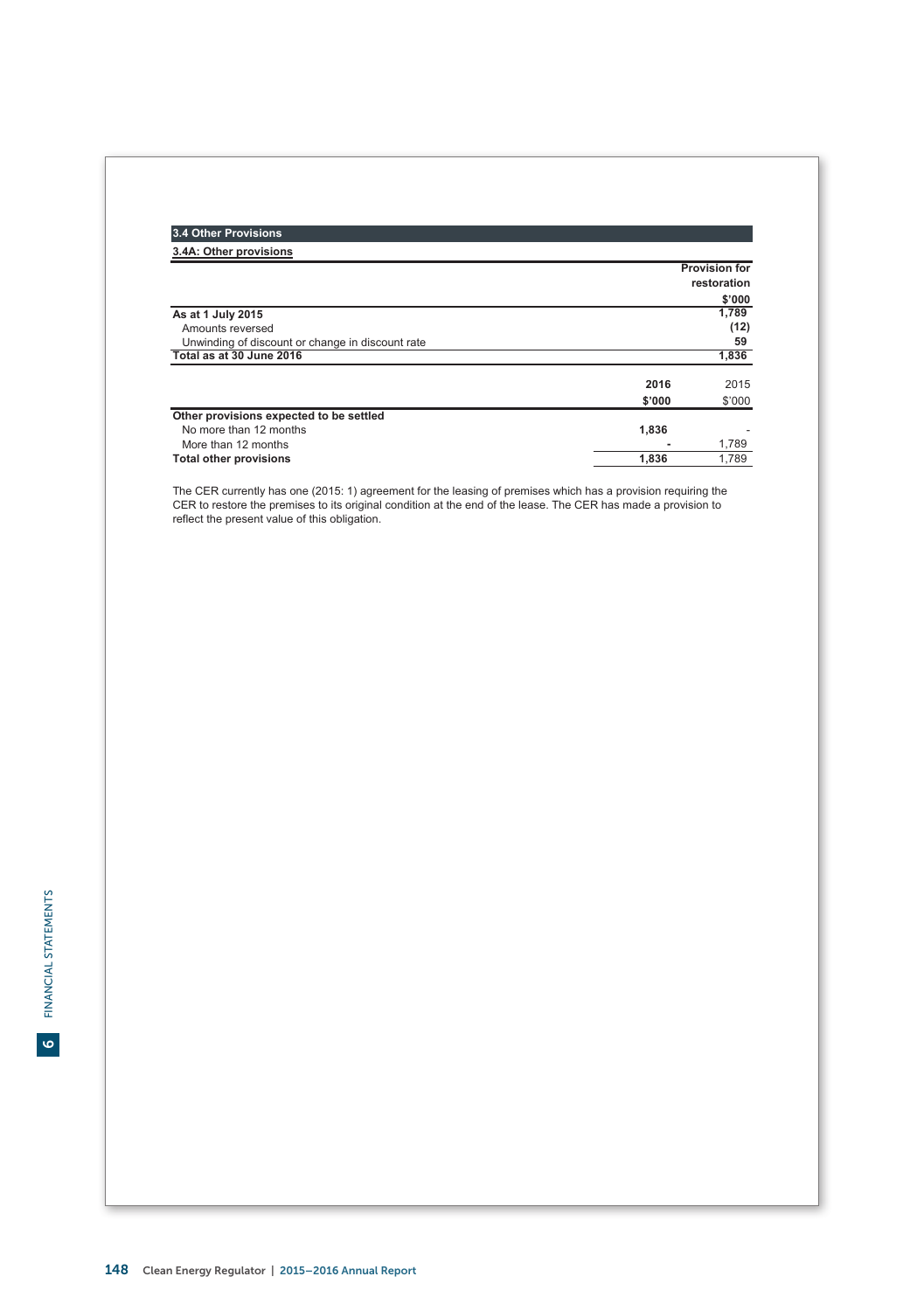# **Assets and Liabilities Administered on Behalf of the Government**

This section analyses assets used to conduct operations and the operating liabilities incurred as a result the CER does not control but administers on behalf of the Government. Unless otherwise noted, the accounting policies adopted are consistent with those applied for departmental reporting.

# **4.1 Administered - Financial Assets**

|                                                        | 2016           | 2015      |
|--------------------------------------------------------|----------------|-----------|
|                                                        | \$'000         | \$'000    |
| 4.1A: Cash and cash equivalents                        |                |           |
| Cash in special accounts                               | 85.386         | 354       |
| Cash on hand or on deposit                             | 30             | 62        |
| Total cash and cash equivalents                        | 85,416         | 416       |
| 4.1B: Taxation receivables                             |                |           |
| Other tax                                              |                |           |
| Carbon price revenue - shortfall charges and penalties | 46,691         | 46,219    |
| Renewable energy - shortfall charges and interest      | 1.026          | 208       |
| <b>Total taxation receivables (gross)</b>              | 47.717         | 46.427    |
| Less: Impairment allowance                             | (46, 904)      | (46, 214) |
| Total taxation receivables (net)                       | 813            | 213       |
| Taxation receivables (gross) aged as follows           |                |           |
| Not overdue                                            | 477            | 202       |
| Overdue by                                             |                |           |
| 0 to 30 days                                           | 3              |           |
| 31 to 60 days                                          | $\overline{2}$ |           |
| 61 to 90 days                                          | 3              |           |
| More than 90 days                                      | 47,232         | 46,225    |
| <b>Total taxation receivables (gross)</b>              | 47,717         | 46.427    |
| Impairment allowance aged as follows                   |                |           |
| More than 90 days                                      | (46, 904)      | (46, 214) |
| <b>Total impairment allowance</b>                      | (46.904)       | (46, 214) |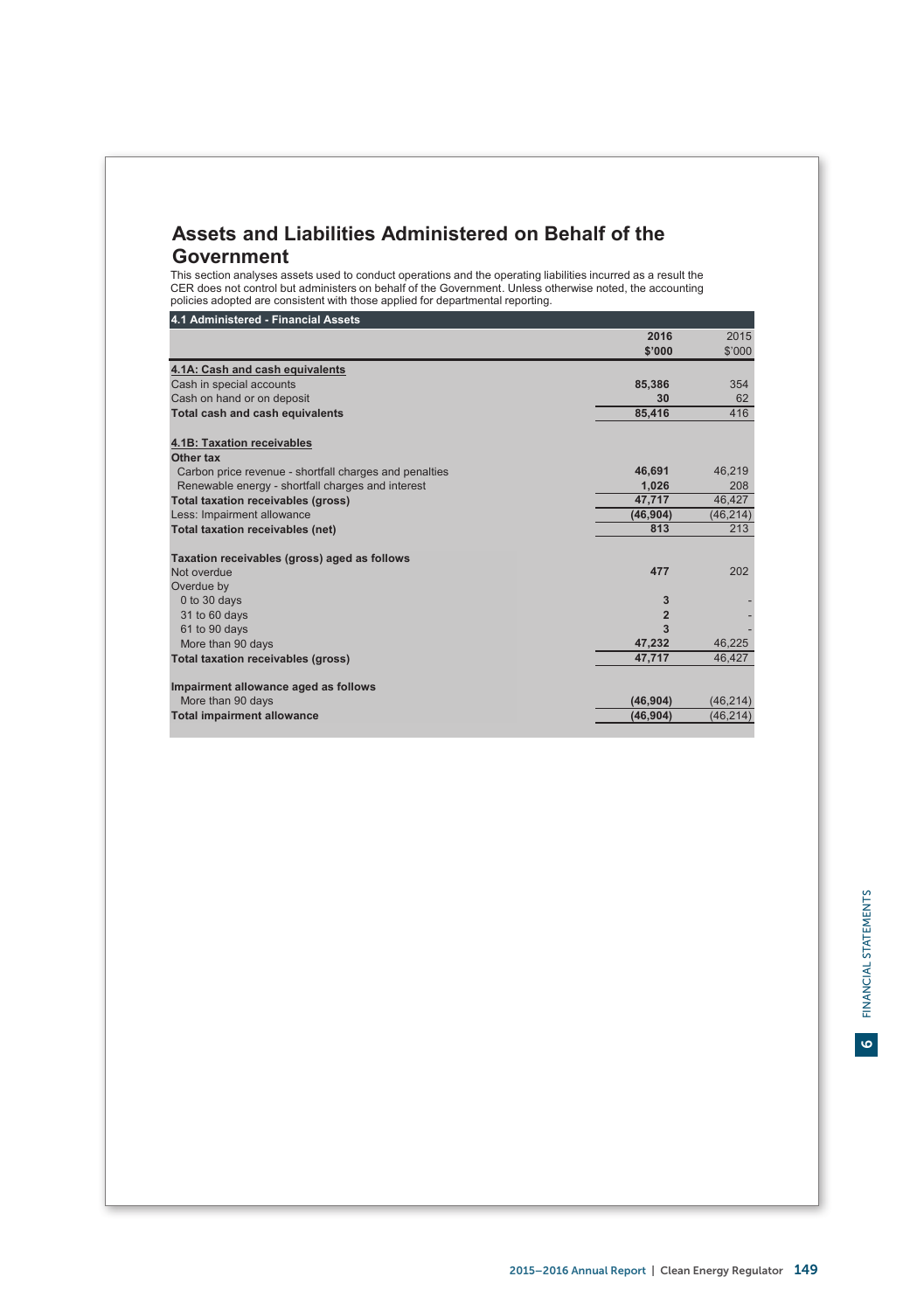|                                                                          |                 | 2016        | 2015         |
|--------------------------------------------------------------------------|-----------------|-------------|--------------|
|                                                                          |                 | \$'000      | \$'000       |
| 4.1C: Trade and other receivables                                        |                 |             |              |
| Other receivables                                                        |                 |             |              |
| <b>Fines</b>                                                             |                 | 383         | 383          |
| <b>Statutory receivables</b>                                             |                 | 4,232       | 77           |
| Total trade and other receivables (gross)                                |                 | 4,615       | 460          |
| Less: impairment allowance                                               |                 | (383)       | (383)        |
| Total trade and other receivables (net)                                  |                 | 4.232       | 77           |
| Trade and other receivables (net) expected to be recovered               |                 |             |              |
| No more than 12 months                                                   |                 | 4.232       | 77           |
| Total trade and other receivables (net)                                  |                 | 4.232       | 77           |
|                                                                          |                 |             |              |
| Trade and other receivables (gross) aged as follows                      |                 |             |              |
| Not overdue                                                              |                 | 4,232       | 77           |
| Overdue by                                                               |                 |             |              |
| More than 90 days                                                        |                 | 383         | 383          |
| Total trade and other receivables (net)                                  |                 | 4,615       | 460          |
| Impairment allowance aged as follows                                     |                 |             |              |
| More than 90 days                                                        |                 | (383)       | (383)        |
| <b>Total impairment allowance</b>                                        |                 | (383)       | (383)        |
| Credit terms for goods and services were within 30 days (2015: 30 days). |                 |             |              |
| Reconciliation of the impairment allowance                               |                 |             |              |
| Movements in relation to 2016                                            |                 |             |              |
|                                                                          | <b>Taxation</b> | Other       |              |
|                                                                          | receivables     | receivables | <b>Total</b> |
|                                                                          | \$'000          | \$'000      | \$'000       |
| As at 1 July 2015                                                        | 46,214          | 383         | 46,597       |
| Increase recognised in net cost of services                              | 690             |             | 690          |
| Total as at 30 June 2016                                                 | 46.904          | 383         | 47.287       |
| Movements in relation to 2015                                            |                 |             |              |
|                                                                          | <b>Taxation</b> | Other       |              |
|                                                                          | receivables     | receivables | Total        |
|                                                                          | \$'000          | \$'000      | \$'000       |
| As at 1 July 2014                                                        | 43,166          | 209         | 43.375       |
| Amounts recovered and reversed                                           |                 | (4)         | (4)          |
|                                                                          | 3,048           | 178         | 3.226        |
| Increase recognised in net cost of services<br>Total as at 30 June 2015  | 46.214          | 383         | 46.597       |

**Accounting Policy**<br>*Receivables*<br>Where receivables are not subject to concessional treatment, they are carried at amortised cost using the<br>effective interest method. Gains and losses due to impairment, derecognition and through profit or loss.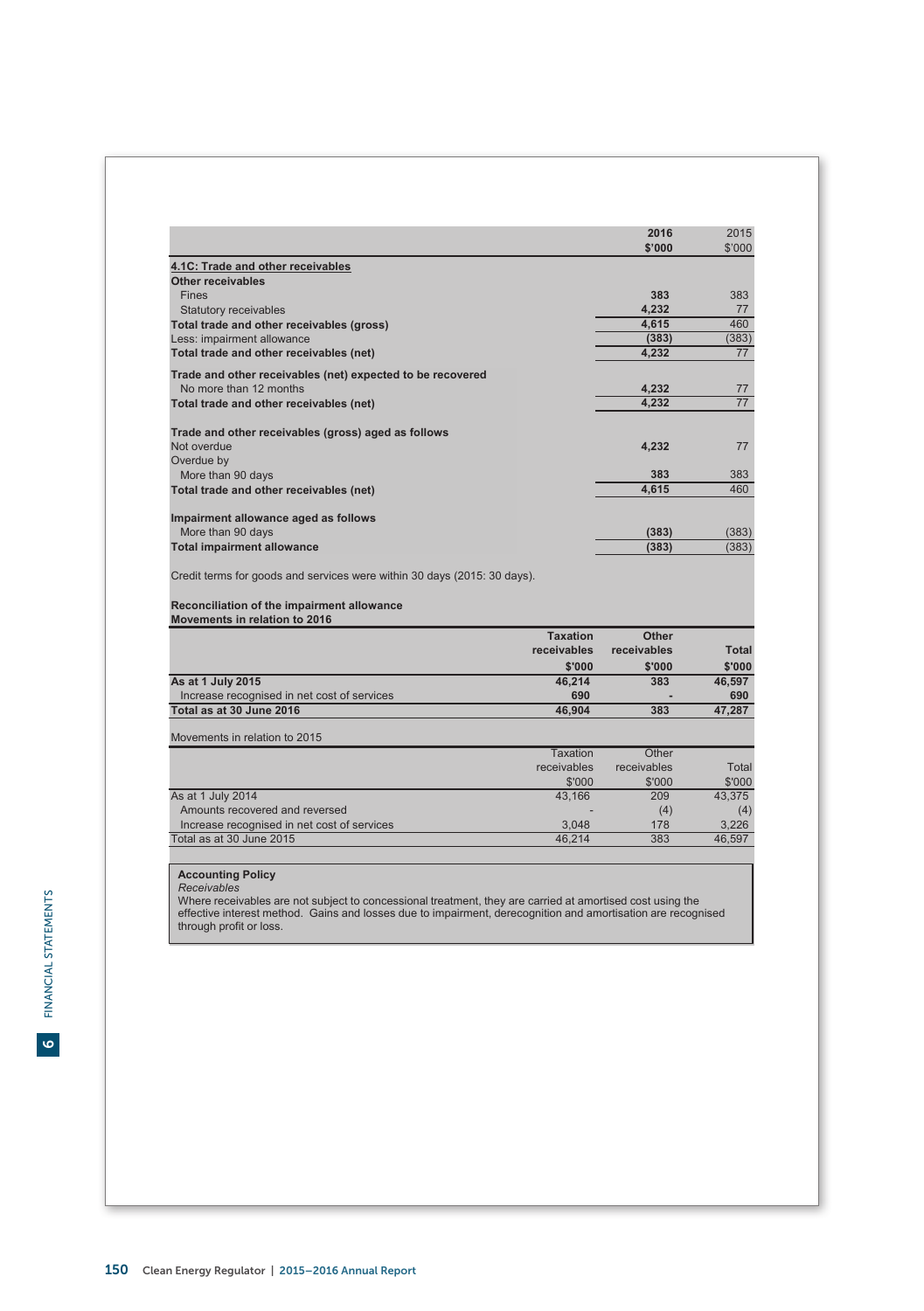| 4.2 Administered - Payables                                       |        |        |
|-------------------------------------------------------------------|--------|--------|
|                                                                   | 2016   | 2015   |
|                                                                   | \$'000 | \$'000 |
| 4.2A: Suppliers                                                   |        |        |
| Trade creditors and accruals                                      | 3.050  | 434    |
| <b>Total suppliers</b>                                            | 3.050  | 434    |
| Suppliers expected to be settled                                  |        |        |
| No more than 12 months                                            | 3.050  | 434    |
| <b>Total suppliers</b>                                            | 3.050  | 434    |
| Settlement is usually made within 30 days.                        |        |        |
| 4.2B: Purchase of Australian Carbon Credit Units                  |        |        |
| Purchase of Australian Carbon Credit Units                        | 35.625 |        |
| <b>Total purchase of Australian Carbon Credit Units</b>           | 35.625 |        |
| Purchase of Australian Carbon Credit Units expected to be settled |        |        |
| No more than 12 months                                            | 35.625 |        |
| <b>Total purchase of Australian Carbon Credit Units</b>           | 35,625 |        |
| 4.2C: Other payables                                              |        |        |
| Refund of carbon price shortfall charges                          |        | 2,130  |
| Small-scale technology clearing house                             | 75,913 |        |
| Other                                                             |        | 11,675 |
| <b>Total other payables</b>                                       | 75,913 | 13,805 |
| Other payables expected to be settled                             |        |        |
| No more than 12 months                                            | 75,913 | 13,805 |
| <b>Total other payables</b>                                       | 75,913 | 13,805 |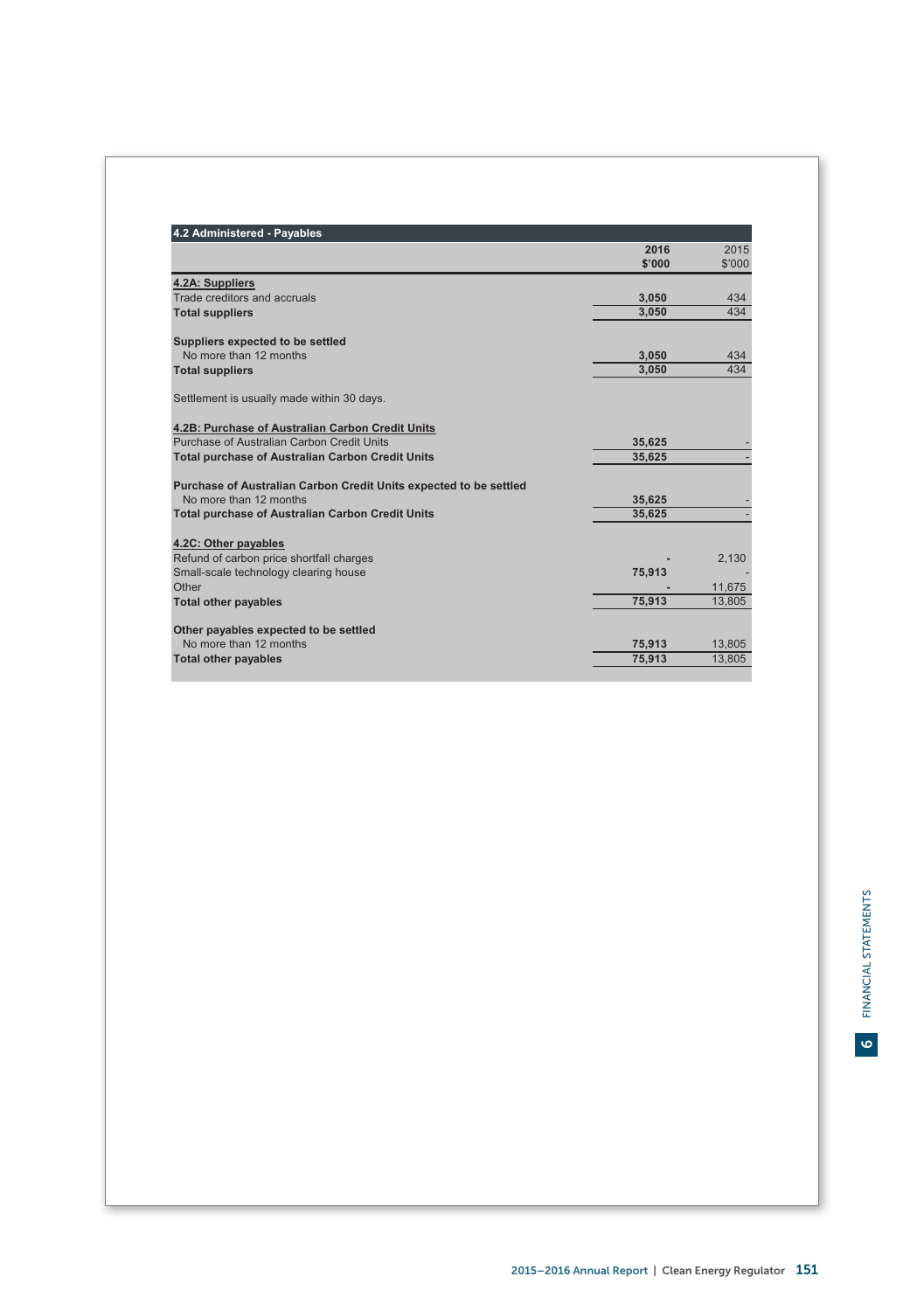| -<br>-<br>-<br>-<br>J<br>ミーこく<br>: |
|------------------------------------|
| ה<br>היה ההת                       |
| i<br><b>Service Service</b>        |
| I<br>L                             |

# 5.1 Appropriations **5.1 Appropriations**

5.1A: Annual appropriations ('recoverable GST exclusive') **5.1A: Annual appropriations ('recoverable GST exclusive')**

Applicate Appropriations for 2016

| Variance <sup>2</sup><br><b>900.\$</b><br>$\frac{319}{2}$<br>(5,000)<br>(3, 850)<br>187,085<br>187,085<br>37<br>applied in 2016<br>current and<br>prior years)<br>\$'000<br>79.414<br>117,593<br>73,548<br>866<br>5,000<br>117,593<br>Total<br>appropriation<br>\$'000<br>304,678<br>304,678<br>74,379<br>75.564<br>1,185<br><b>Transfers</b><br>Section 75<br>\$'000<br>Section 74<br>Receipts<br>900.\$<br>596<br>967<br>Annual Advance to the<br>\$000<br>Appropriation <sup>1</sup> Finance Minister<br>\$'000<br>73,412<br>1,185<br>304,678<br>304,678<br>74,597<br>Ordinary annual services<br>Ordinary annual services<br>Administered items<br>Equity Injections<br>otal administered<br>otal departmental<br>Capital budget <sup>3</sup><br>Other services<br>kdministered<br>Jepartmental |                    | Appropriation Act | PGPA Act |  | Appropriation |  |
|-----------------------------------------------------------------------------------------------------------------------------------------------------------------------------------------------------------------------------------------------------------------------------------------------------------------------------------------------------------------------------------------------------------------------------------------------------------------------------------------------------------------------------------------------------------------------------------------------------------------------------------------------------------------------------------------------------------------------------------------------------------------------------------------------------|--------------------|-------------------|----------|--|---------------|--|
|                                                                                                                                                                                                                                                                                                                                                                                                                                                                                                                                                                                                                                                                                                                                                                                                     |                    |                   |          |  |               |  |
|                                                                                                                                                                                                                                                                                                                                                                                                                                                                                                                                                                                                                                                                                                                                                                                                     |                    |                   |          |  |               |  |
|                                                                                                                                                                                                                                                                                                                                                                                                                                                                                                                                                                                                                                                                                                                                                                                                     |                    |                   |          |  |               |  |
|                                                                                                                                                                                                                                                                                                                                                                                                                                                                                                                                                                                                                                                                                                                                                                                                     |                    |                   |          |  |               |  |
|                                                                                                                                                                                                                                                                                                                                                                                                                                                                                                                                                                                                                                                                                                                                                                                                     |                    |                   |          |  |               |  |
|                                                                                                                                                                                                                                                                                                                                                                                                                                                                                                                                                                                                                                                                                                                                                                                                     |                    |                   |          |  |               |  |
|                                                                                                                                                                                                                                                                                                                                                                                                                                                                                                                                                                                                                                                                                                                                                                                                     |                    |                   |          |  |               |  |
|                                                                                                                                                                                                                                                                                                                                                                                                                                                                                                                                                                                                                                                                                                                                                                                                     |                    |                   |          |  |               |  |
|                                                                                                                                                                                                                                                                                                                                                                                                                                                                                                                                                                                                                                                                                                                                                                                                     |                    |                   |          |  |               |  |
|                                                                                                                                                                                                                                                                                                                                                                                                                                                                                                                                                                                                                                                                                                                                                                                                     |                    |                   |          |  |               |  |
|                                                                                                                                                                                                                                                                                                                                                                                                                                                                                                                                                                                                                                                                                                                                                                                                     |                    |                   |          |  |               |  |
|                                                                                                                                                                                                                                                                                                                                                                                                                                                                                                                                                                                                                                                                                                                                                                                                     |                    |                   |          |  |               |  |
|                                                                                                                                                                                                                                                                                                                                                                                                                                                                                                                                                                                                                                                                                                                                                                                                     |                    |                   |          |  |               |  |
|                                                                                                                                                                                                                                                                                                                                                                                                                                                                                                                                                                                                                                                                                                                                                                                                     |                    |                   |          |  |               |  |
| . In accordance with the budget offsets for the National Wind Farm Commissioner, the CER permanently lost control of \$438,000 under section 51 of the PGPA Act                                                                                                                                                                                                                                                                                                                                                                                                                                                                                                                                                                                                                                     |                    |                   |          |  |               |  |
| . The variance is due to the passage for the Emissions Reduction Fund legislation occurring later than estimated and the subsequent deferral of project expenditure to the 2015-16<br>financial year. The administered variance is due to changes in the profile of contracted payments under the Emissions Reduction Fund.                                                                                                                                                                                                                                                                                                                                                                                                                                                                         |                    |                   |          |  |               |  |
| 3. Departmental capital budgets are appropriated through Appropriation Acts (No. 1, 3, 5). They form part of ordinary annual services, and are not separately identified in the                                                                                                                                                                                                                                                                                                                                                                                                                                                                                                                                                                                                                     | Appropriation Acts |                   |          |  |               |  |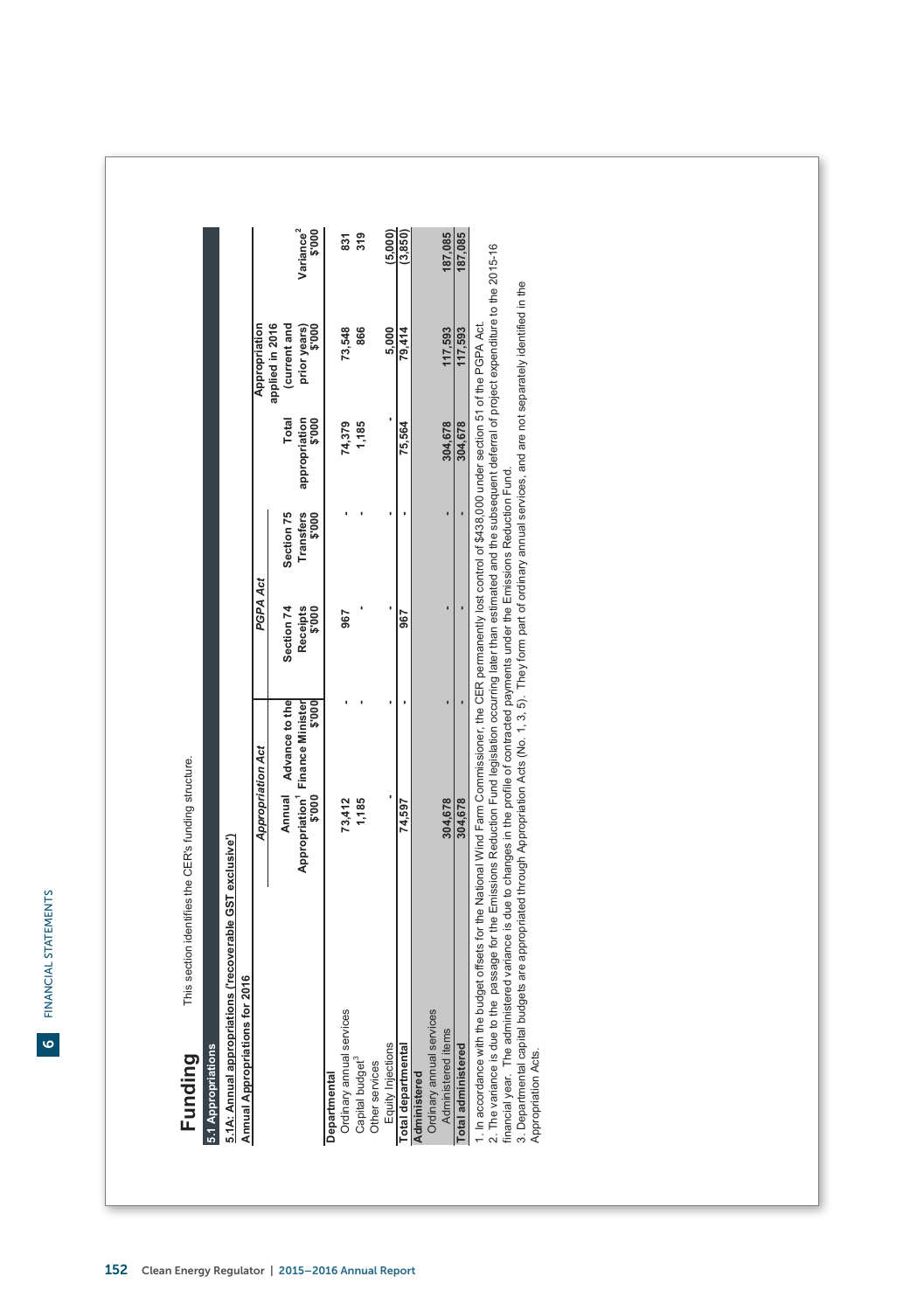| Variance <sup>2</sup><br>\$'000<br>1,199<br>73,019<br>73,019<br>3,197<br>1,011<br>5,407<br>1. In accordance with the Communications and Public Affairs Functions savings measure, the CER permanently lost control of \$49,000 under section 51 of the PGPA Act.<br>applied in 2015<br>Total (current and prior<br>\$'000<br>years)<br>74,270<br>3,395<br>77,665<br>6,250<br>6,250<br>\$'000<br>appropriation<br>79,269<br>1,199<br>4,406<br>83,072<br>79,269<br>77,467<br>ï<br>ı<br>Section 75<br>Transfers<br>\$'000<br>×<br>Receipts<br>\$'000<br>Section 74<br>770<br>770<br>t<br>ı<br>Advance to the<br>\$'000<br>Finance Minister<br>Appropriation Act<br>\$'000<br>Annual<br>Appropriation <sup>1</sup><br>4,406<br>79,269<br>1,199<br>82,302<br>79,269<br>76,697<br>Ordinary annual services<br>Ordinary annual services<br>Administered items<br>Equity Injections<br>Total departmental<br>Total administered<br>Capital budget <sup>3</sup><br>Other services<br>Departmental<br>Administered |
|----------------------------------------------------------------------------------------------------------------------------------------------------------------------------------------------------------------------------------------------------------------------------------------------------------------------------------------------------------------------------------------------------------------------------------------------------------------------------------------------------------------------------------------------------------------------------------------------------------------------------------------------------------------------------------------------------------------------------------------------------------------------------------------------------------------------------------------------------------------------------------------------------------------------------------------------------------------------------------------------------------|
|                                                                                                                                                                                                                                                                                                                                                                                                                                                                                                                                                                                                                                                                                                                                                                                                                                                                                                                                                                                                          |
|                                                                                                                                                                                                                                                                                                                                                                                                                                                                                                                                                                                                                                                                                                                                                                                                                                                                                                                                                                                                          |
|                                                                                                                                                                                                                                                                                                                                                                                                                                                                                                                                                                                                                                                                                                                                                                                                                                                                                                                                                                                                          |
|                                                                                                                                                                                                                                                                                                                                                                                                                                                                                                                                                                                                                                                                                                                                                                                                                                                                                                                                                                                                          |
|                                                                                                                                                                                                                                                                                                                                                                                                                                                                                                                                                                                                                                                                                                                                                                                                                                                                                                                                                                                                          |
|                                                                                                                                                                                                                                                                                                                                                                                                                                                                                                                                                                                                                                                                                                                                                                                                                                                                                                                                                                                                          |
|                                                                                                                                                                                                                                                                                                                                                                                                                                                                                                                                                                                                                                                                                                                                                                                                                                                                                                                                                                                                          |
|                                                                                                                                                                                                                                                                                                                                                                                                                                                                                                                                                                                                                                                                                                                                                                                                                                                                                                                                                                                                          |
|                                                                                                                                                                                                                                                                                                                                                                                                                                                                                                                                                                                                                                                                                                                                                                                                                                                                                                                                                                                                          |
|                                                                                                                                                                                                                                                                                                                                                                                                                                                                                                                                                                                                                                                                                                                                                                                                                                                                                                                                                                                                          |
| finalisation of the carbon pricing mechanism and the passage for the Emissions Reduction Fund legislation occurring later than estimated during budget<br>3. Departmental capital budgets are appropriated through Appropriation Acts (No. 1, 3, 5). They form part of ordinary annual services, and are not separately identified in the<br>2. The variance is due to the<br>Appropriation Acts.<br>development.                                                                                                                                                                                                                                                                                                                                                                                                                                                                                                                                                                                        |
|                                                                                                                                                                                                                                                                                                                                                                                                                                                                                                                                                                                                                                                                                                                                                                                                                                                                                                                                                                                                          |

 $\Gamma$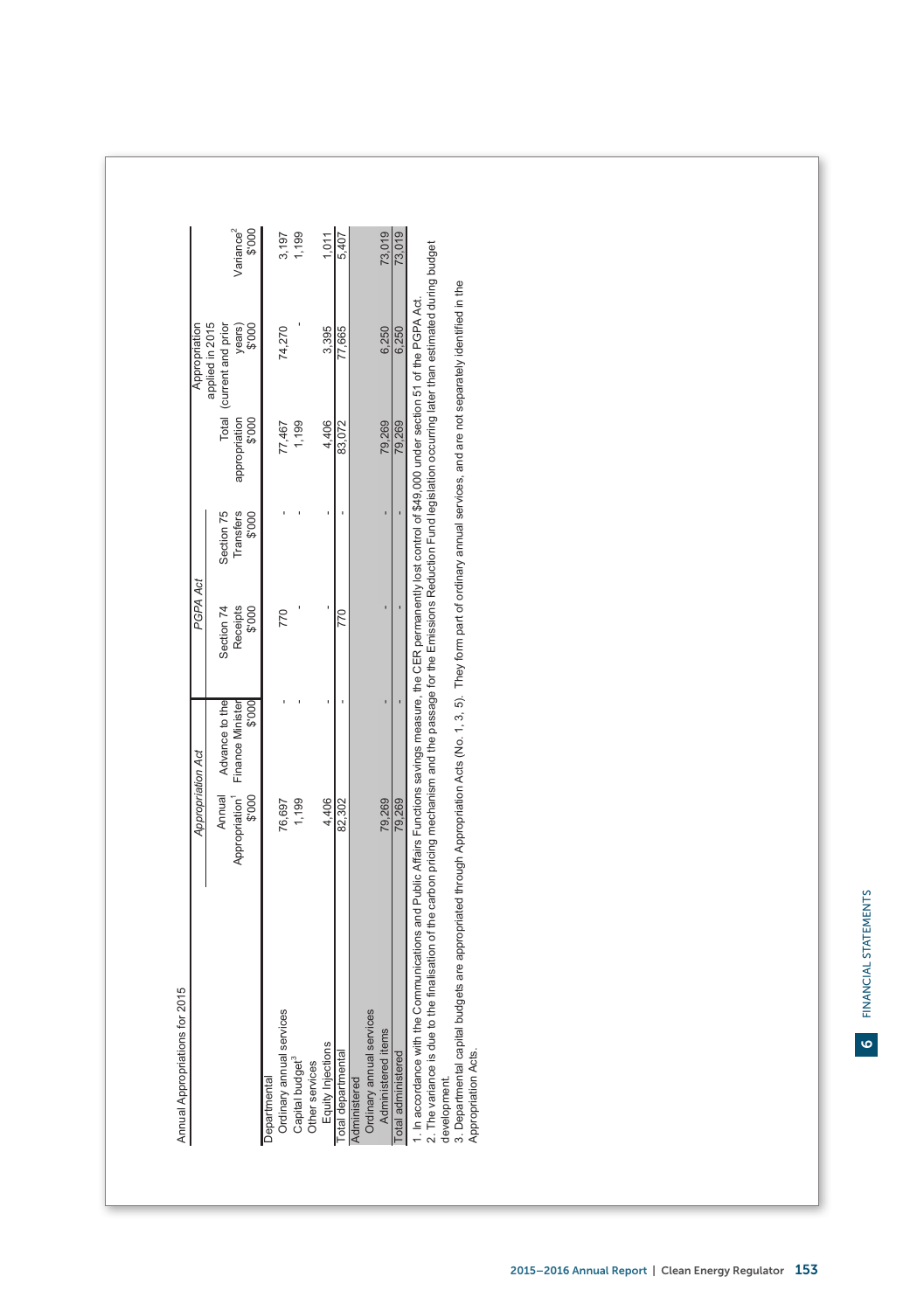|                                                                                                    |                                                                                                                                                                                                                                                                    | 2016<br>\$'000                | 2015<br>\$'000 |
|----------------------------------------------------------------------------------------------------|--------------------------------------------------------------------------------------------------------------------------------------------------------------------------------------------------------------------------------------------------------------------|-------------------------------|----------------|
| Departmental                                                                                       |                                                                                                                                                                                                                                                                    |                               |                |
|                                                                                                    |                                                                                                                                                                                                                                                                    |                               |                |
| Appropriation Act (No. 2) 2012-13                                                                  |                                                                                                                                                                                                                                                                    | 5,098                         |                |
| Appropriation Act (No. 4) 2013-14                                                                  |                                                                                                                                                                                                                                                                    | 1,011                         | 5,098<br>1,605 |
| Appropriation Act (No. 1) 2014-15                                                                  |                                                                                                                                                                                                                                                                    | 382                           | 17,655         |
|                                                                                                    |                                                                                                                                                                                                                                                                    |                               |                |
| Appropriation Act (No. 2) 2014-15                                                                  |                                                                                                                                                                                                                                                                    |                               | 4,406          |
| Appropriation Act (No. 1) 2015-16                                                                  |                                                                                                                                                                                                                                                                    | 18,472                        |                |
| Total departmental <sup>1</sup>                                                                    |                                                                                                                                                                                                                                                                    | 24,963                        | 28,764         |
|                                                                                                    |                                                                                                                                                                                                                                                                    |                               |                |
| Administered                                                                                       |                                                                                                                                                                                                                                                                    |                               |                |
| Appropriation Act (No. 1) 2014-15                                                                  |                                                                                                                                                                                                                                                                    | 62,555                        | 73,370         |
| Appropriation Act (No. 1) 2015-16                                                                  |                                                                                                                                                                                                                                                                    | 197,901                       |                |
| Total administered <sup>2</sup>                                                                    |                                                                                                                                                                                                                                                                    | 260,456                       | 73,370         |
| 1. Unspent departmental ann<br>Finance.                                                            | ual appropriations includes \$487,000 withheld under section 51 of the PGPA Act and \$6,109,000 administratively quarantined by the Department of                                                                                                                  |                               |                |
| is ('recoverable GST exclusive')<br>5.1C: Special appropriation                                    | $\mathsf I$<br>$\frac{1}{4}$                                                                                                                                                                                                                                       |                               |                |
|                                                                                                    |                                                                                                                                                                                                                                                                    | Appropriation applied<br>2016 | 2015           |
| Authority                                                                                          | Purpose                                                                                                                                                                                                                                                            | \$'000                        | \$'000         |
|                                                                                                    |                                                                                                                                                                                                                                                                    |                               |                |
| lct 2000, section 157<br>Renewable Energy (Electricity) A<br>Administered, Unlimited amount        | c) section 121 compensation from damage to electronic equipment.<br>a) section 50 refunds of overpaid amounts<br>b) section 98 refund of charge where certificates are surrendered<br>To enable payments in respect of:                                            |                               | 40             |
| Public Governance, Performance and Accountability Act<br>Refund<br>2013, section 77, Administered, | received by the Commonwealth and the Finance Minister is satisfied that, apart from this section, there is<br>To provide an appropriation where an Act or other law requires or permits the repayment of an amount<br>no specific appropriation for the repayment. | 4,618                         | 9,047          |
| 116, Administered<br>Clean Energy Act 2011, section<br>Unlimited amount                            | To provide an appropriation for the buy-back of certain free carbon units specified by section 116 of the<br>Clean Energy Act 2011.                                                                                                                                | ı                             | 308,128        |
| 132, Administered<br>Clean Energy Act 2011, section<br>Unlimited amount                            | To provide an appropriation for the refund of surplus surrender specified by section 132 of the Clean<br>Energy Act 2011.                                                                                                                                          | 3,962                         | 10,026         |
| is applied<br>Total special appropriation                                                          |                                                                                                                                                                                                                                                                    | 8,580                         | 327,206        |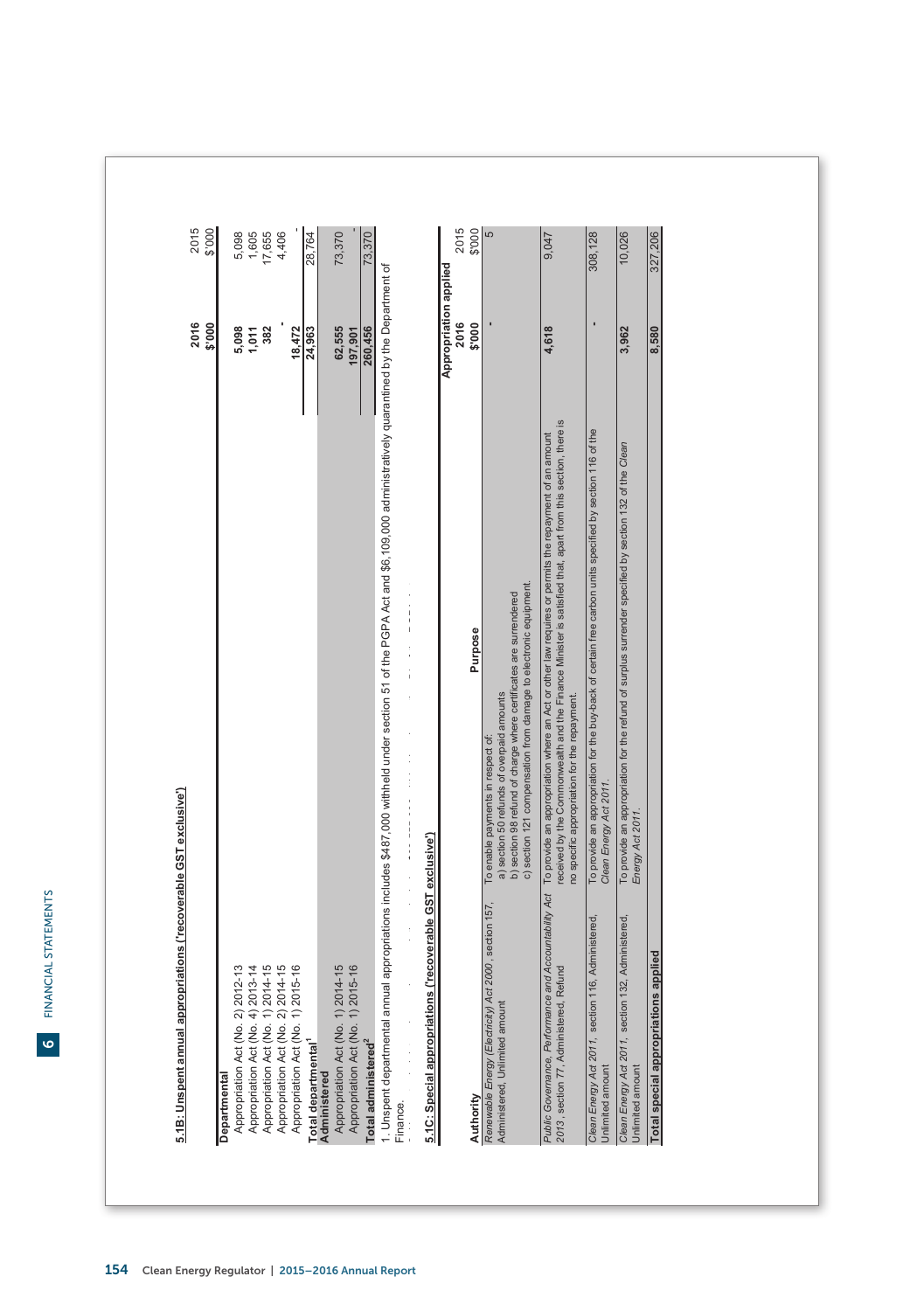| 5.2 Special Accounts                                  |                                     |           |
|-------------------------------------------------------|-------------------------------------|-----------|
|                                                       | <b>Renewable Energy Special</b>     |           |
|                                                       | Account <sup>1</sup> (Administered) |           |
|                                                       | 2016                                | 2015      |
| ('Recoverable GST exclusive')                         | \$'000                              | \$'000    |
| Balance brought forward from previous period          | 354                                 |           |
| <b>Increases</b>                                      |                                     |           |
| Receipts from buyers                                  | 490.221                             | 63,759    |
| <b>Available for payments</b>                         | 490,575                             | 63,760    |
| <b>Decreases</b>                                      |                                     |           |
| Payments to sellers                                   | (413, 187)                          | (63, 406) |
| Total balance carried to the next period <sup>2</sup> | 77.388                              | 354       |

1. Appropriation: *Public Governance, Performance and Accountability Act 2013 section 80.*

2. The balance carried to the next period will be used to purchase small-scale technology certificates from householders and registered agents through the STC clearing house.

| 5.3 Regulatory Charging Summary |        |        |
|---------------------------------|--------|--------|
|                                 | 2016   | 2015   |
|                                 | \$'000 | \$'000 |
| <b>External Revenue</b>         |        |        |
| Administered                    | 9.888  | 12.431 |
| <b>Total external revenue</b>   | 9.888  | 12.431 |

**Regulatory charging activities:**

Registration, application, accreditation and renewable energy certificate fees.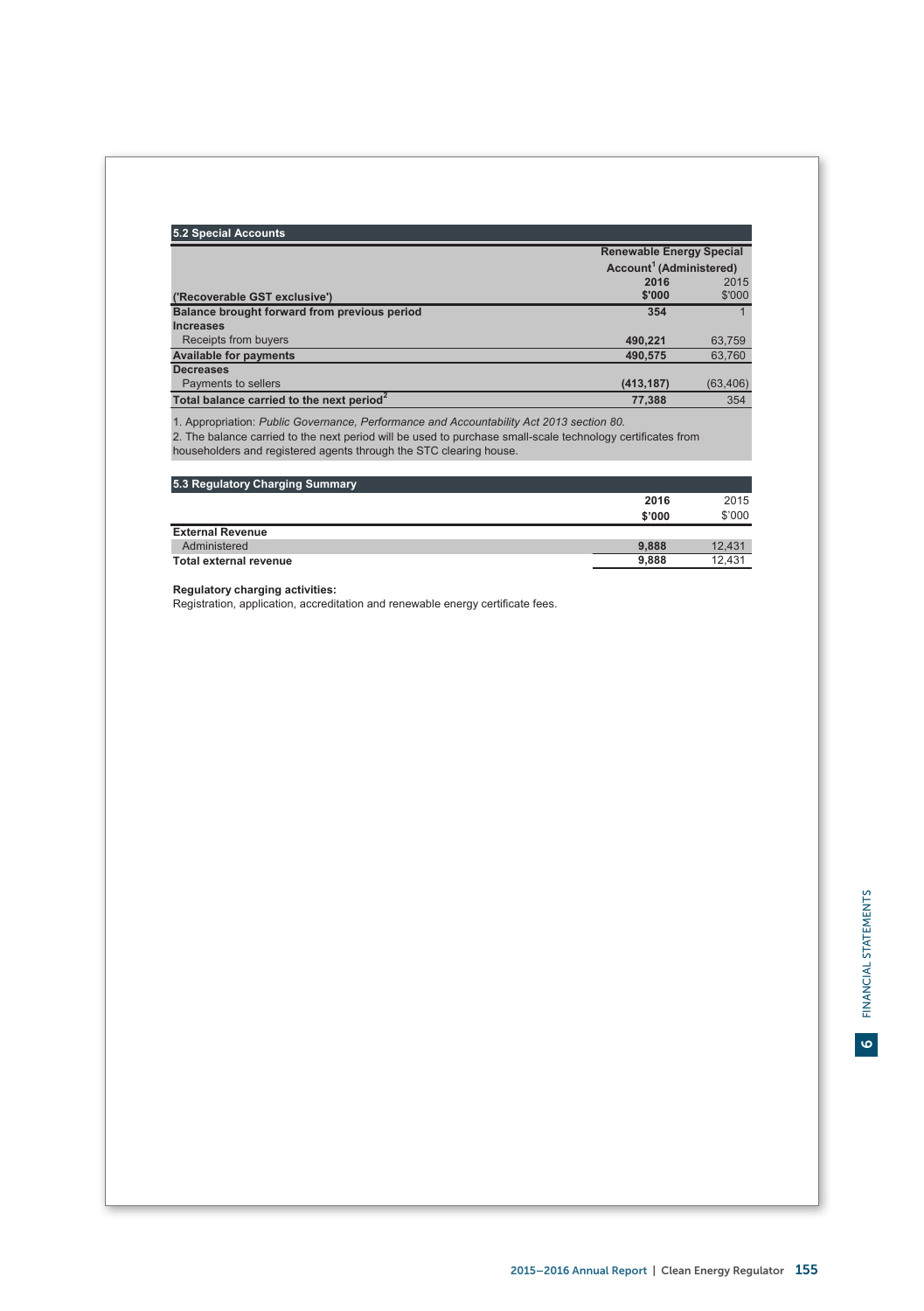| 5.4 Cash Flow Reconciliation                                                                               |            |            |
|------------------------------------------------------------------------------------------------------------|------------|------------|
| 5.4A: Cash flow reconciliation                                                                             |            |            |
|                                                                                                            | 2016       | 2015       |
|                                                                                                            | \$'000     | \$'000     |
| Reconciliation of cash and cash equivalents as per statement of financial position and cash flow statement |            |            |
| Reconciliation of net cost of services to net cash from/(used by) operating activities                     |            |            |
| Net cost of services                                                                                       | (85, 193)  | (91, 455)  |
| Revenue from Government                                                                                    | 72,974     | 76,648     |
| Adjustments for non-cash items                                                                             |            |            |
| Depreciation/amortisation                                                                                  | 13,036     | 12,672     |
| Net write down of non-financial assets                                                                     | 482        | 3,455      |
| Finance costs                                                                                              | 54         | 65         |
| Other gains                                                                                                | (4)        | (43)       |
| Movement in assets and liabilities                                                                         |            |            |
| <b>Assets</b>                                                                                              |            |            |
| (Increase)/Decrease in net receivables                                                                     | (561)      | (2,909)    |
| (Increase)/Decrease in other financial assets                                                              | 51         | (51)       |
| (Increase)/Decrease in prepayments                                                                         | (34)       | (458)      |
| Liabilities                                                                                                |            |            |
| Increase/(Decrease) in employee provisions                                                                 | 1,980      | (168)      |
| Increase/(Decrease) in suppliers payables                                                                  | (1,617)    | 2.341      |
| Increase/(Decrease) in other payables                                                                      | (1, 194)   | 160        |
| Net cash from/(used by) operating activities                                                               | (26)       | 257        |
| 5.4B: Administered - cash flow reconciliation                                                              |            |            |
|                                                                                                            | 2016       | 2015       |
|                                                                                                            | \$'000     | \$'000     |
| Reconciliation of cash and cash equivalents as per statement of financial position and cash flow statement |            |            |
|                                                                                                            |            |            |
| Reconciliation of net cost of services to net cash from/(used by) operating activities                     |            |            |
| Net cost of services                                                                                       | (129, 750) | (104, 987) |
| Adjustments for non-cash items                                                                             |            |            |
| Net write down of non-financial assets                                                                     |            |            |
| Movement in assets and liabilities                                                                         |            |            |
| <b>Assets</b>                                                                                              |            |            |
| (Increase)/Decrease in net taxation receivables                                                            | (600)      | 1,721,420  |
| (Increase)/Decrease in net trade receivables                                                               | (4, 155)   | (14)       |
| <b>Liabilities</b>                                                                                         |            |            |
| Increase/(Decrease) in suppliers payables                                                                  | 2,616      | 83         |
| Increase/(Decrease) in purchase of Australian Carbon Credit Units                                          | 35,625     |            |
| Increase/(Decrease) in other payables                                                                      | 62,108     | 13,805     |
| Increase/(Decrease) in other provisions                                                                    |            | (292, 410) |
| Net cash from/(used by) operating activities                                                               | (34, 156)  | 1,337,897  |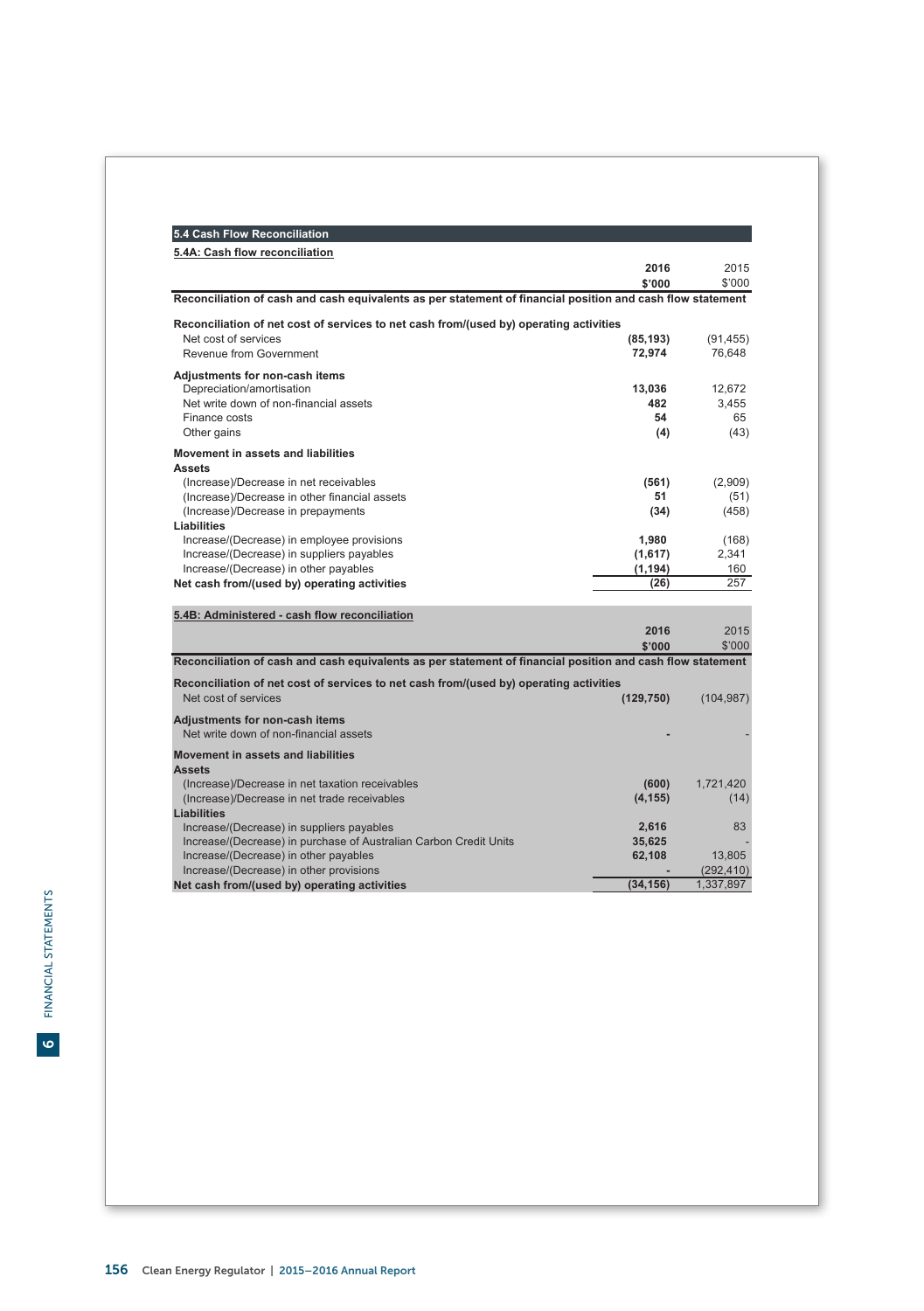# **People and relationships** This section describes a range of employment and

post employment benefits provided to our people and our relationships with other key people.

| <b>6.1 Employee Provisions</b>             |        |        |
|--------------------------------------------|--------|--------|
|                                            | 2016   | 2015   |
|                                            | \$'000 | \$'000 |
| 6.1A: Employee provisions                  |        |        |
| Leave                                      | 11.364 | 9,384  |
| Total employee provisions                  | 11.364 | 9,384  |
| Employee provisions expected to be settled |        |        |
| No more than 12 months                     | 4.850  | 4.133  |
| More than 12 months                        | 6.514  | 5,251  |
| Total employee provisions                  | 11.364 | 9.384  |

## **Accounting policy**

Liabilities for 'short-term employee benefits' and termination benefits expected within twelve months of the end of reporting period are measured at their nominal amounts.

The nominal amount is calculated with regard to the rates expected to be paid on settlement of the liability.

# *Leave*

The liability for employee benefits includes provision for annual leave and long service leave.

The leave liabilities are calculated on the basis of employees' remuneration at the estimated salary rates that will be applied at the time the leave is taken, including the entity's employer superannuation contribution rates to the extent that the leave is likely to be taken during service rather than paid out on termination.

The liability for long service leave has been determined using the shorthand method as prescribed in the FRR. The estimate of the present value of the liability takes into account attrition rates and pay increases through promotion and inflation.

### *Superannuation*

AASB 119.138-144 & 147

The CER's employees are members of the Commonwealth Superannuation Scheme (CSS), the Public Sector Superannuation Scheme (PSS), the PSS accumulation plan (PSSap), or other superannuation funds held outside the Australian Government.

The CSS and PSS are defined benefit schemes for the Australian Government. The PSSap is a defined contribution scheme.

The liability for defined benefits is recognised in the financial statements of the Australian Government and is settled by the Australian Government in due course. This liability is reported in the Department of Finance's administered schedules and notes.

The CER makes employer contributions to the employees' defined benefit superannuation scheme at rates determined by an actuary to be sufficient to meet the current cost to the Government. The entity accounts for the contributions as if they were contributions to defined contribution plans.

The liability for superannuation recognised as at 30 June represents outstanding contributions.

# **Accounting Judgements and Estimates**

Employee leave provisions were calculated at year end using the shorthand method which includes discounting amounts to present value using the Commonwealth Government bond rate.

 $\bullet$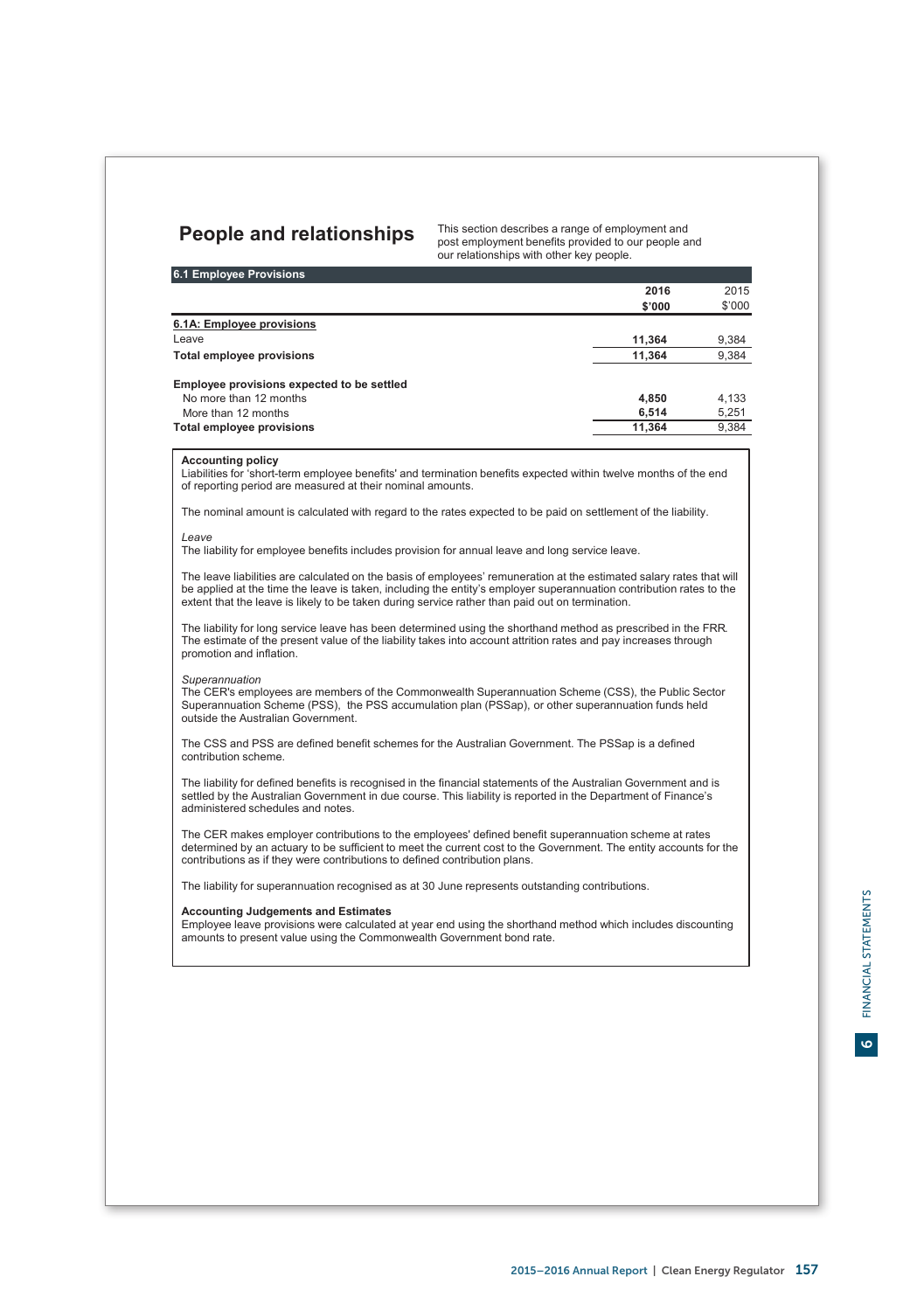| 6.2 Senior Management Personnel Remuneration |        |        |
|----------------------------------------------|--------|--------|
|                                              | 2016   | 2015   |
|                                              | \$'000 | \$'000 |
| Short-term employee benefits                 |        |        |
| Salary                                       | 2,752  | 2,679  |
| Other allowances                             | 30     | 33     |
| Non-monetary benefits                        | 49     | 59     |
| Total short-term employee benefits           | 2.831  | 2,771  |
| <b>Post-employment benefits</b>              |        |        |
| Superannuation                               | 514    | 523    |
| Total post-employment benefits               | 514    | 523    |
| Other long-term employee benefits            |        |        |
| Annual leave                                 | 233    | 243    |
| Long-service leave                           | 75     | 74     |
| Total other long-term employee benefits      | 308    | 317    |
| Total senior executive remuneration expenses | 3,653  | 3,611  |

The total number of senior management personnel that are included in the above table are 13 (2015: 13).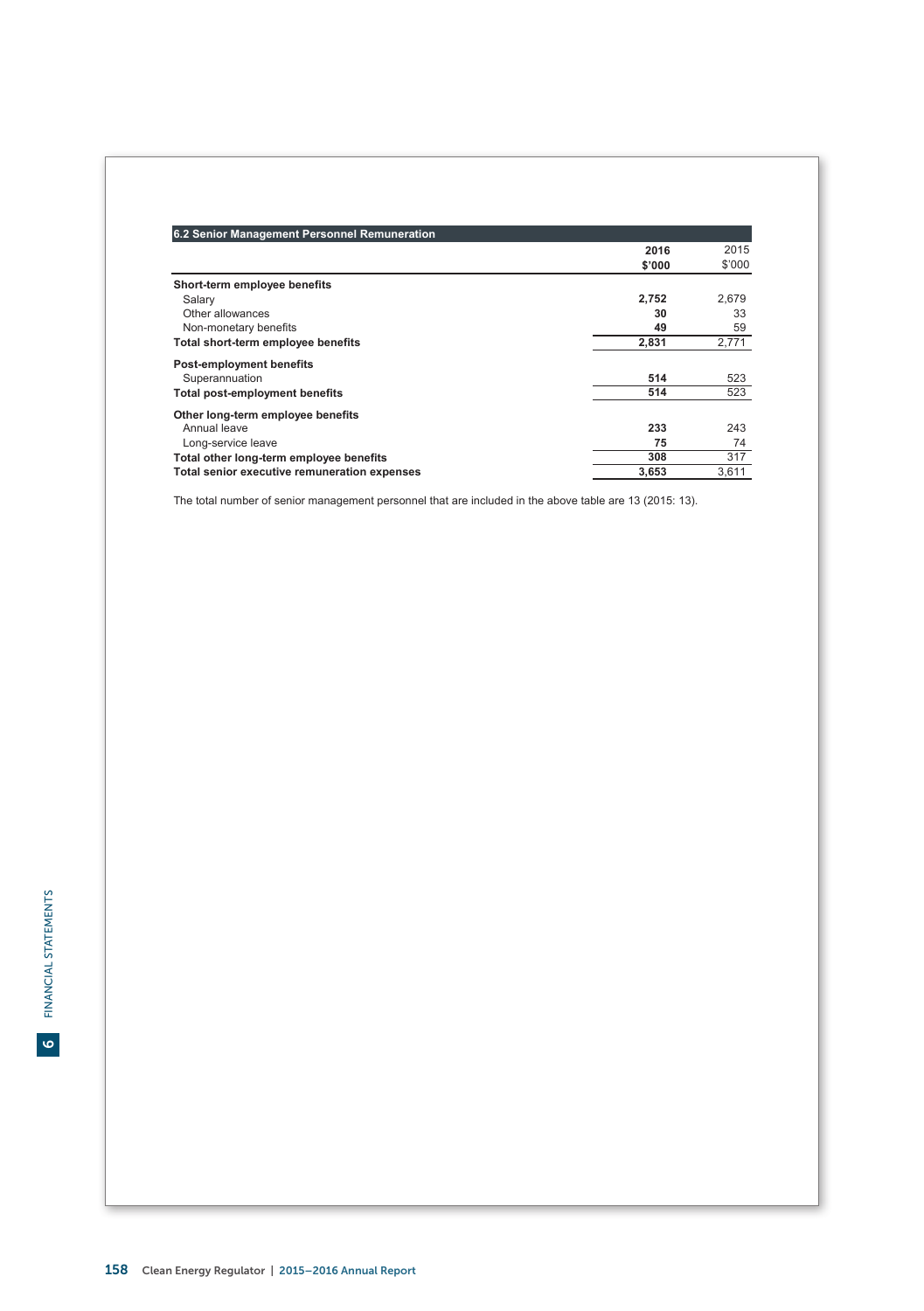# **Managing uncertainties**

This section analyses how the CER manages financial risks within its operating environment.

# **7.1 Contingent Assets and Liabilities**

|                                       |                  | <b>Claims for</b> |  |
|---------------------------------------|------------------|-------------------|--|
|                                       | damages or costs |                   |  |
|                                       | 2016             | 2015              |  |
|                                       | \$'000           | \$'000            |  |
| <b>Contingent liabilities</b>         |                  |                   |  |
| Balance from previous period          |                  |                   |  |
| New contingent liabilities recognised | (66)             |                   |  |
| <b>Total contingent liabilities</b>   | (66)             |                   |  |

# **Quantifiable contingencies**

The above table contains \$66,000 (2015: Nil) of contingent liabilities in respect of one request for an act of grace payment made to the Department of Finance relating to the carbon pricing mechanism. The estimate is based on the amount included in the act of grace payment request.

# **Unquantifiable contingencies**

There were no unquantifiable contingent assets or liabilities as at 30 June 2016 (2015: Nil).

# **Accounting Policy**

Contingent liabilities and contingent assets are not recognised in the statement of financial position but are reported in the notes. They may arise from uncertainty as to the existence of a liability or asset or represent an asset or liability in respect of which the amount cannot be reliably measured. Contingent assets are disclosed when settlement is probable but not virtually certain and contingent liabilities are disclosed when settlement is greater than remote.

| 7.1B: Administered - Contingent Assets and Liabilities |                   |        |
|--------------------------------------------------------|-------------------|--------|
|                                                        | <b>Claims for</b> |        |
|                                                        | damages or costs  |        |
|                                                        | 2016              | 2015   |
|                                                        | \$'000            | \$'000 |
| <b>Contingent assets</b>                               |                   |        |
| Balance from previous period                           |                   |        |
| New contingent assets recognised                       | 1,517             |        |
| <b>Total contingent assets</b>                         | 1,517             |        |
| <b>Contingent liabilities</b>                          |                   |        |
| Balance from previous period                           | (552)             |        |
| New contingent liabilities recognised                  | (4, 450)          | (552)  |
| <b>Obligations expired</b>                             | 66                |        |
| <b>Total contingent liabilities</b>                    | (4,936)           | (552)  |
| Net contingent assets/(liabilities)                    | (3, 419)          | (552)  |

# **Quantifiable administered contingencies**

The above table contains \$1,517,000 (2015: \$Nil) of contingent assets in respect of one application made to the Administration Appeals Tribunal for the review of a liability assessment made under the *Renewable Energy (Electricity) Act 2000* . This estimate is based on the shortfall charge and associated interest charges which would have been incurred by the entity.

The above table contains \$4,936,000 (2015: \$552,000) of contingent liabilities in respect of large-scale generation shortfall charges incurred under the *Renewable Energy (Electricity) Act 2000* which may be refunded to entity's if they meet certain conditions and one act of grace payment request under the carbon pricing mechanism. The estimates are based on the amount the shortfall charges incurred and the amount included in the act of grace payment request.

# **Unquantifiable administered contingencies**

There were no unquantifiable contingent assets or liabilities as at 30 June 2016 (2015: Nil).

 $\bullet$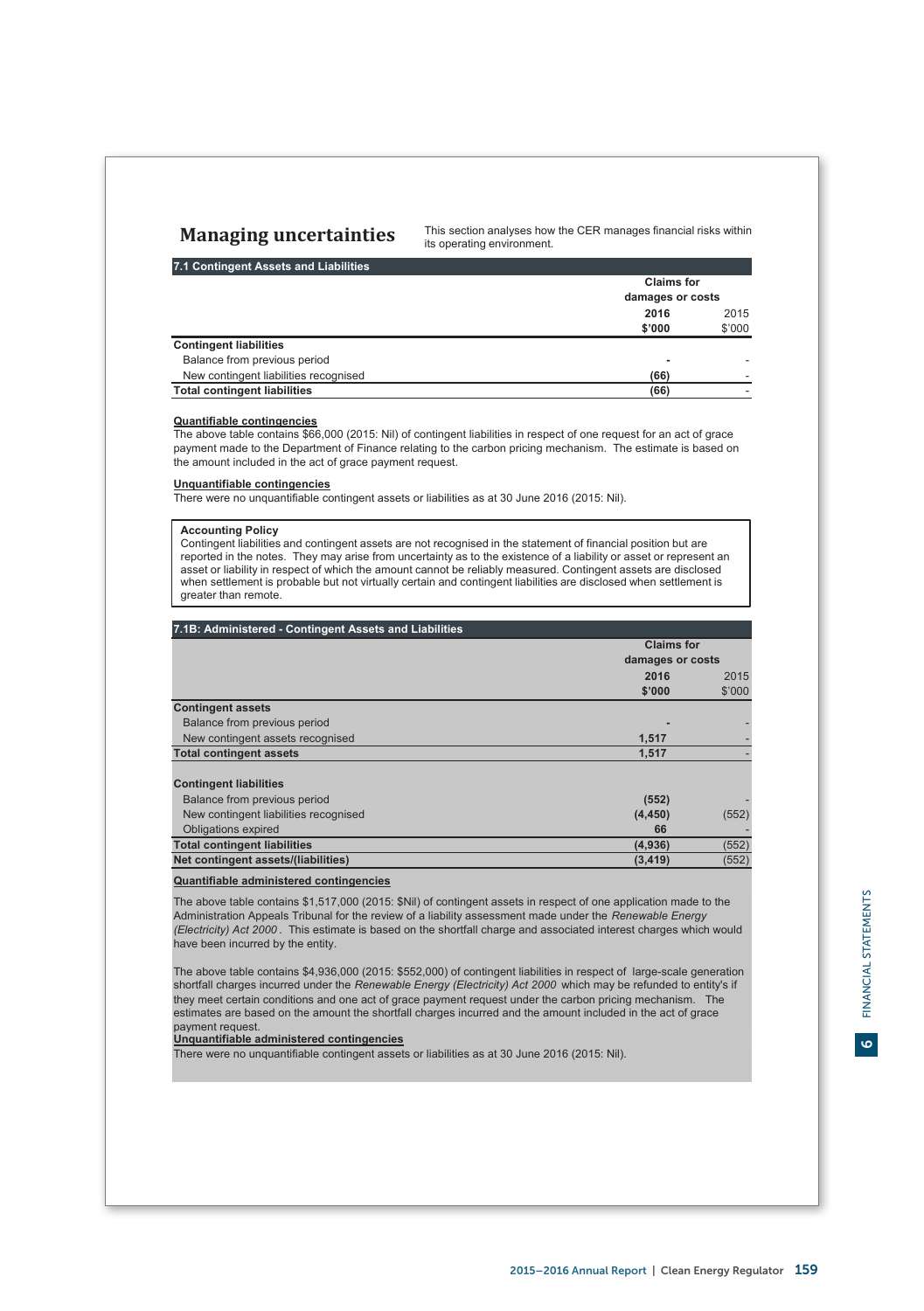| 7.2 Financial Instruments                        |        |        |
|--------------------------------------------------|--------|--------|
|                                                  | 2016   | 2015   |
|                                                  | \$'000 | \$'000 |
| 7.2A: Categories of financial instruments        |        |        |
| <b>Financial assets</b>                          |        |        |
| <b>Receivables</b>                               |        |        |
| Cash and cash equivalents                        | 282    | 307    |
| Receivables for goods and services               | 251    | 192    |
| <b>Total financial assets</b>                    | 533    | 499    |
| <b>Financial liabilities</b>                     |        |        |
| Financial liabilities measured at amortised cost |        |        |
| Supplier payables                                | 4.944  | 6,687  |
| <b>Total financial liabilities</b>               | 4.944  | 6.687  |

The carrying amount of financial assets and financial liabilities is a reasonable approximation of their fair value.

# **7.2B: Net gains or losses on financial assets**

There has been no income gained or expense incurred from financial assets (2015: Nil).

# **7.2C: Net gains or losses on financial liabilities**

There has been no income gained or expense incurred from financial liabilities (2015: Nil).

# **7.2D: Credit risk**

The CER was exposed to minimal credit risk as receivables represent cash and receivables for goods and services. The maximum exposure to credit risk was the risk that arises from potential default of a debtor. This amount was equal to the total amount of trade receivables of \$250,751 (2015: \$192,208).

The CER has assessed the risk of the default on payment and decided not to allocate an impairment allowance account. The CER manages its credit risk by ensuring that it has policies and procedures in relation to debt management.

The CER held no collateral to mitigate against credit risk.

# **Credit quality of financial assets not past due or individually determined as impaired**

|                                    | Not past due<br>nor impaired | Not past due<br>nor impaired | Past due or<br>impaired | Past due or<br>impaired |
|------------------------------------|------------------------------|------------------------------|-------------------------|-------------------------|
|                                    | 2016                         | 2015                         | 2016                    | 2015                    |
|                                    | \$'000                       | \$'000                       | \$'000                  | \$'000                  |
| Cash and cash equivalents          | 282                          | 307                          |                         |                         |
| Receivables for goods and services | 150                          | 45                           | 101                     | 147                     |
| Total                              | 432                          | 352                          | 101                     | 147                     |

# **Ageing of financial assets that were past due but not impaired in 2016**

|                                    | 0 to 30 days 31 to 60 days 61 to 90 days |        |        | 90+ davs | Total  |
|------------------------------------|------------------------------------------|--------|--------|----------|--------|
|                                    | \$'000                                   | \$'000 | \$'000 | \$'000   | \$'000 |
| Receivables for goods and services | 62                                       |        | 29     |          | 101    |
| Total                              | 62                                       |        | 29     |          | 101    |

Ageing of financial assets that were past due but not impaired in 2015

|                                    |        |                          | 0 to 30 days 31 to 60 days 61 to 90 days | $90+$ davs | Total  |
|------------------------------------|--------|--------------------------|------------------------------------------|------------|--------|
|                                    | \$'000 | \$'000                   | \$'000                                   | \$'000     | \$'000 |
| Receivables for goods and services | 14     |                          | ۰                                        | 133        | 147    |
| Total                              | 14     | $\overline{\phantom{a}}$ | ۰                                        | 133        | 147    |

 $\bullet$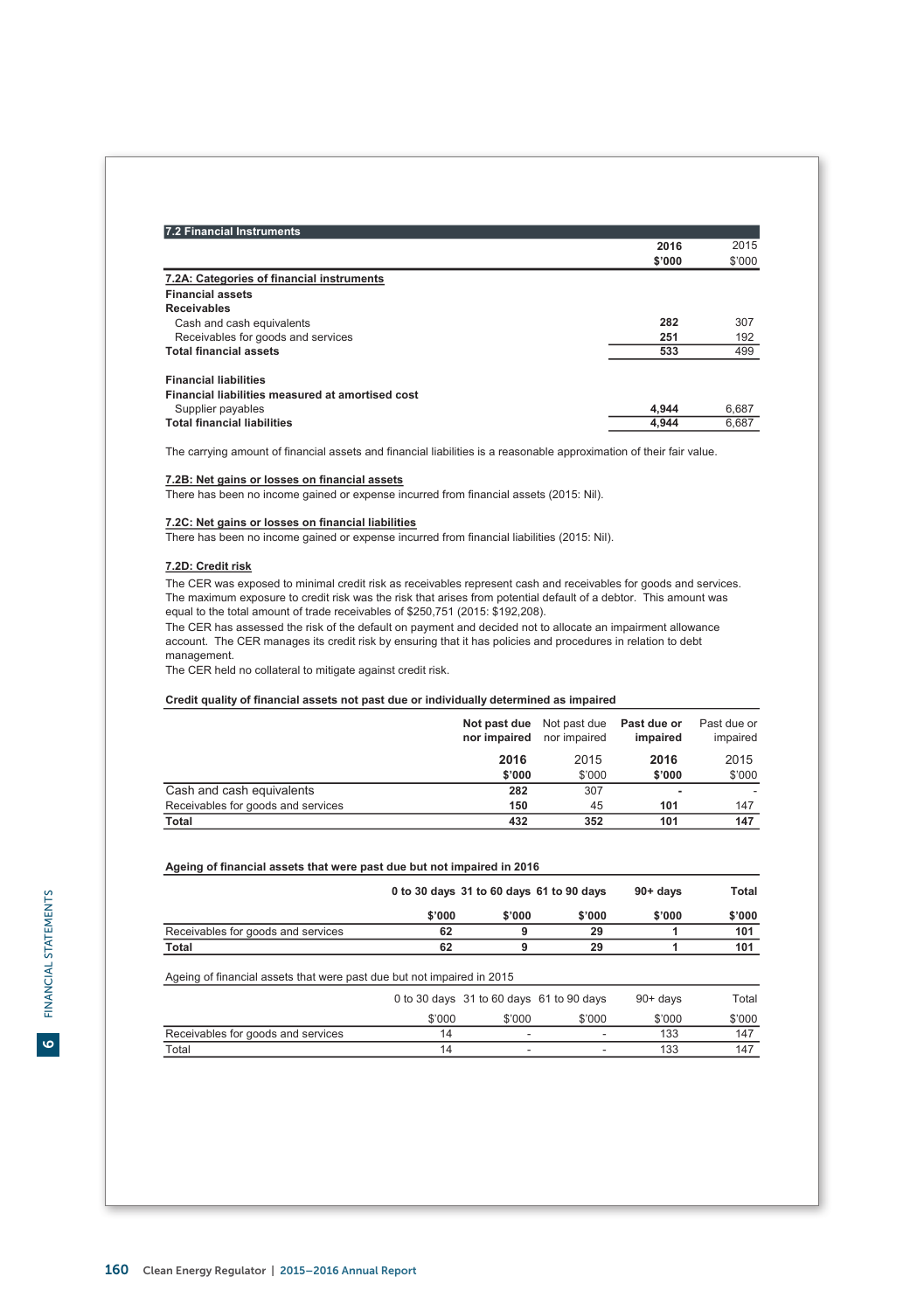7.2 Financial Instruments **7.2 Financial Instruments**

7.2E: Liquidity risk **7.2E: Liquidity risk**

The CER's financial liabilities are supplier payables. The exposure to liquidity risk was based on the notion that the CER will encounter difficulty in meeting its<br>obligations associated with financial liabilities. This is obligations associated with financial liabilities. This is highly unlikely as the CER is appropriated funding from the Australian Government and the CER manages its budgeted funds to ensure it has adequate funds to meet payments as they fall due. The CER manages its liquidity risk by ensuring that it has policies in place to The CER's financial liabilities are supplier payables. The exposure to liquidity risk was based on the notion that the CER will encounter difficulty in meeting its ensure timely payments are made when due and has no past experience of default. ensure timely payments are made when due and has no past experience of default.

# Maturities for non-derivative financial liabilities in 2016 **Maturities for non-derivative financial liabilities in 2016**

|       |                    |        | Between 1 to Between 2 to More than 5 |         |       |             |
|-------|--------------------|--------|---------------------------------------|---------|-------|-------------|
|       | In demand Within 1 | T year | 2 years                               | 5 years | vears | Total       |
|       | $\frac{1}{2}$      |        | $\frac{0}{2}$                         | ទី      | 000   | $rac{1}{2}$ |
| Ed si |                    | 344    |                                       |         |       |             |
|       |                    | 344    |                                       |         |       | 344         |
|       |                    |        |                                       |         |       |             |

Maturities for non-derivative financial liabilities in 2015 Maturities for non-derivative financial liabilities in 2015

|               |         | .687         |             | otal |
|---------------|---------|--------------|-------------|------|
|               |         | 68           |             |      |
| $\frac{8}{1}$ | į       |              |             |      |
| years         |         |              | man<br>í    |      |
| veen          | aetween |              |             |      |
|               |         | years<br>000 | rear<br>000 | 000  |

# **7.2F: Market risk**

<u>7.2F: Market risk</u><br>The CER held basic financial instruments that do not expose it to certain market risks, such as 'currency risk', 'interest rate risk' or 'other price risk'. The CER held basic financial instruments that do not expose it to certain market risks, such as 'currency risk', 'interest rate risk' or 'other price risk'.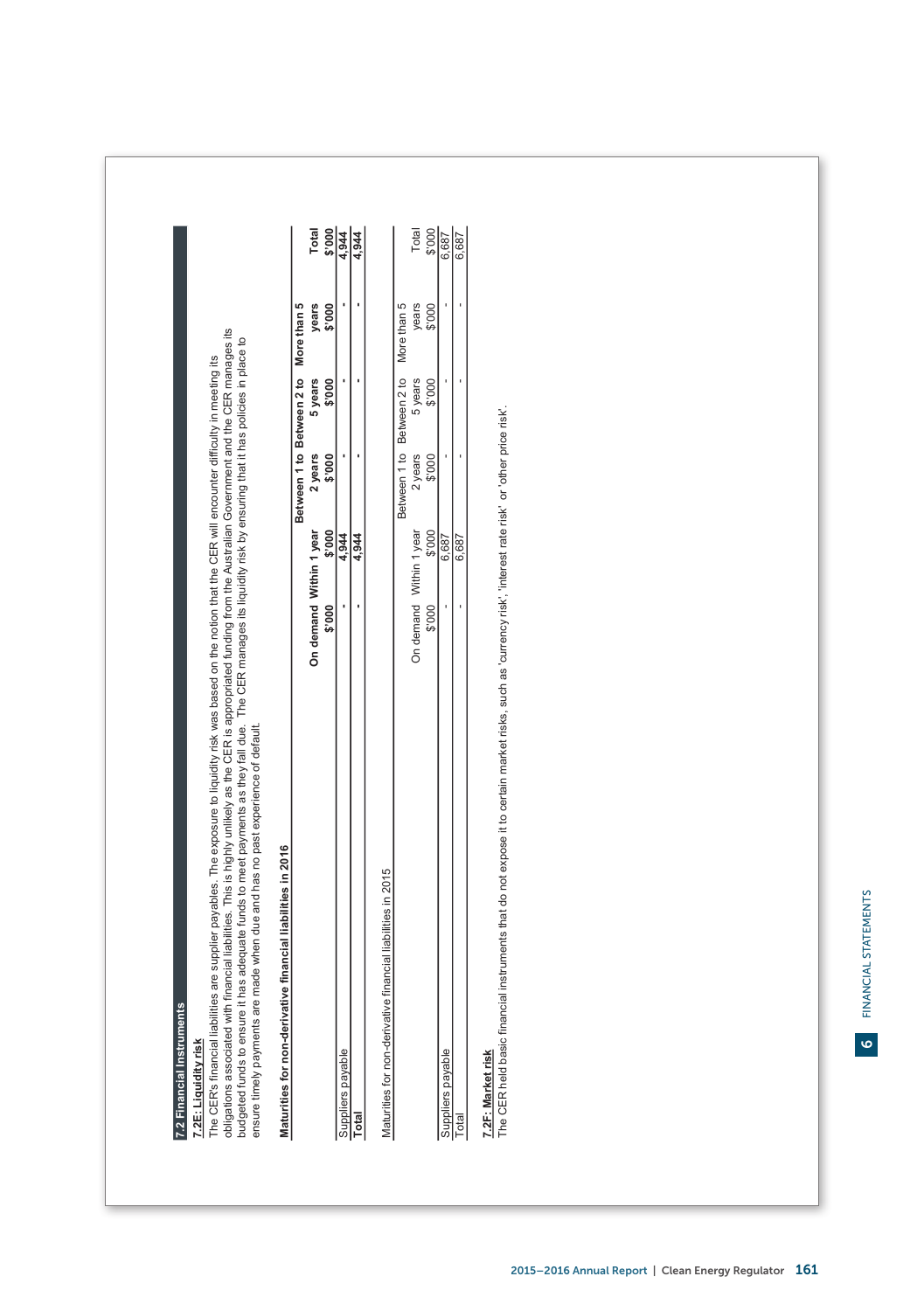# **7.2 Financial Instruments**

# **Accounting Policy**

# *Financial assets*

The CER classifies its financial assets as receivables.

The classification depends on the nature and purpose of the financial assets and is determined at the time of initial recognition. Financial assets are recognised and derecognised upon trade date.

# *Effective interest method*

Income is recognised on an effective interest rate basis except for financial assets that are recognised at fair value through profit interest expense recognised on an effective interest basis. or loss.

## *Impairment of financial assets*

Financial assets are assessed for impairment at the end of each have been received (and irrespective of having been invoiced).reporting period.

*Financial assets held at amortised cost* - if there is objective evidence that an impairment loss has been incurred for receivables or held to maturity investments held at amortised cost, the amount of the loss is measured as the difference between the asset's carrying amount and the present value of estimated future cash flows discounted at the asset's original effective interest rate. The carrying amount is reduced by way of an allowance account. The loss is recognised in the Statement of Comprehensive Income.

## *Financial liabilities*

Financial liabilities are classified as either financial liabilities 'at fair value through profit or loss' or other financial liabilities. Financial liabilities are recognised and derecognised upon 'trade date'.

# *Other financial liabilities*

Other financial liabilities, are initially measured at fair value, net of transaction costs. These liabilities are subsequently measured at amortised cost using the effective interest method, with

Supplier and other payables are recognised at amortised cost. Liabilities are recognised to the extent that the goods or services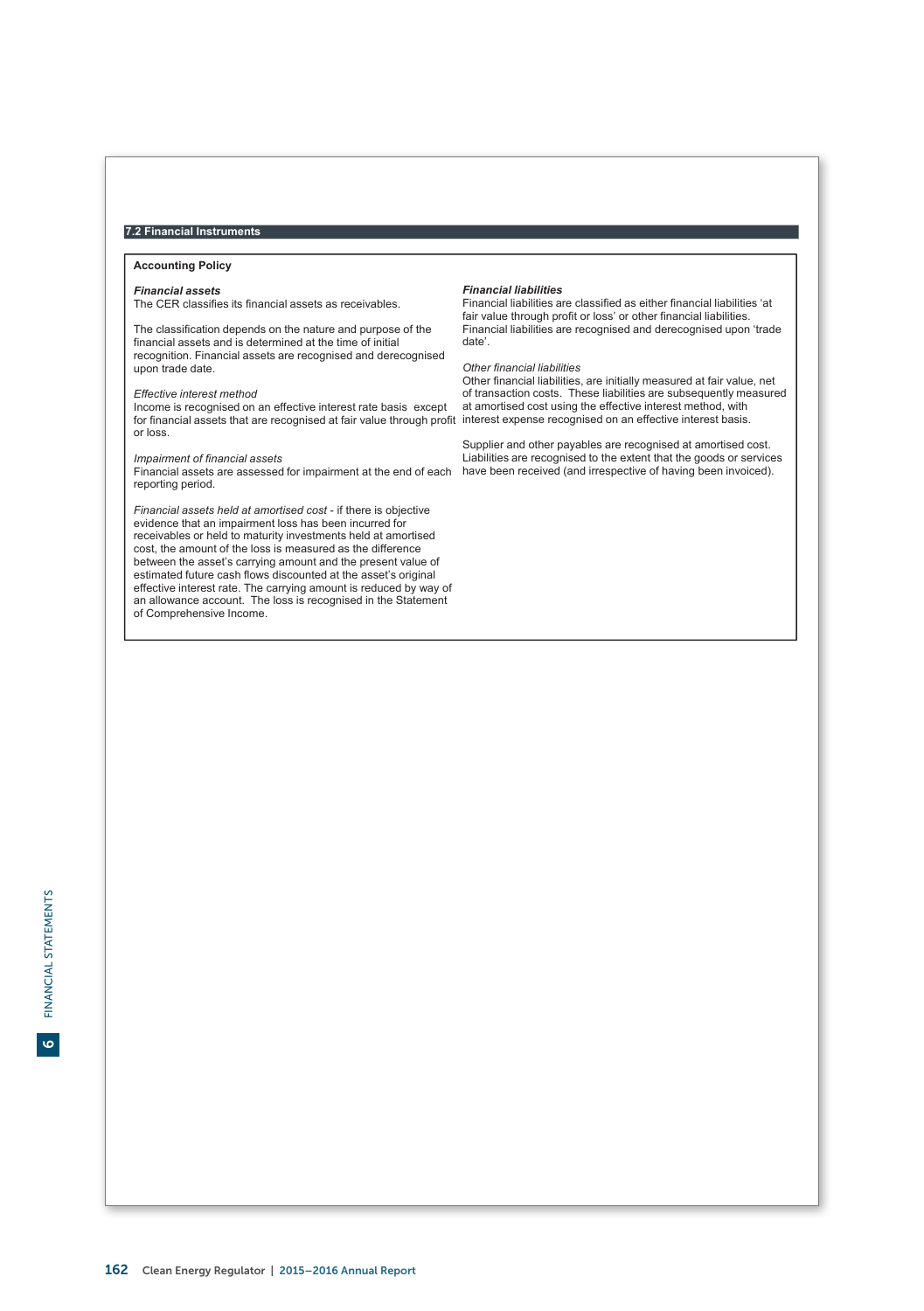|                                                                                                                                                                                                                                         | 2016<br>\$'000 | 2015<br>\$'000 |
|-----------------------------------------------------------------------------------------------------------------------------------------------------------------------------------------------------------------------------------------|----------------|----------------|
| 7.3A: Categories of financial instruments                                                                                                                                                                                               |                |                |
| <b>Financial Assets</b>                                                                                                                                                                                                                 |                |                |
| <b>Receivables</b>                                                                                                                                                                                                                      |                |                |
| Cash and cash equivalents                                                                                                                                                                                                               | 85,416         | 416            |
| <b>Total financial assets</b>                                                                                                                                                                                                           | 85.416         | 416            |
| <b>Financial Liabilities</b>                                                                                                                                                                                                            |                |                |
| Financial liabilities measured at amortised cost                                                                                                                                                                                        |                |                |
| Suppliers payables                                                                                                                                                                                                                      | 3.050          | 434            |
| Purchase of Australian Carbon Credit Units                                                                                                                                                                                              | 35.625         |                |
| Other pavables                                                                                                                                                                                                                          |                | 10.599         |
| <b>Total financial liabilities</b>                                                                                                                                                                                                      | 38.675         | 11.033         |
|                                                                                                                                                                                                                                         |                |                |
| The carrying amount of financial assets and financial liabilities is a reasonable approximation of their fair value.<br>7.3B: Net gains or losses on financial assets<br>There were no gains or losses on financial assets (2015: Nil). |                |                |
| 7.3C: Net gains or losses on financial liabilities<br>There were no gains or losses on financial liabilities (2015: Nil).                                                                                                               |                |                |
| 7.3D: Credit risk                                                                                                                                                                                                                       |                |                |
| The CER is exposed to minimal credit risk as receivables are cash and cash equivalents.                                                                                                                                                 |                |                |

|                           | nor impaired nor impaired | Not past due Not past due Past due or | impaired | Past due or<br>impaired |
|---------------------------|---------------------------|---------------------------------------|----------|-------------------------|
|                           | 2016                      | 2015                                  | 2016     | 2015                    |
|                           | \$'000                    | \$'000                                | \$'000   | \$'000                  |
| Cash and cash equivalents | 85.416                    | 416                                   |          |                         |
| <b>Total</b>              | 85.416                    | 416                                   |          |                         |

The CER had no financial assets that were past due but not impaired (2015: Nil).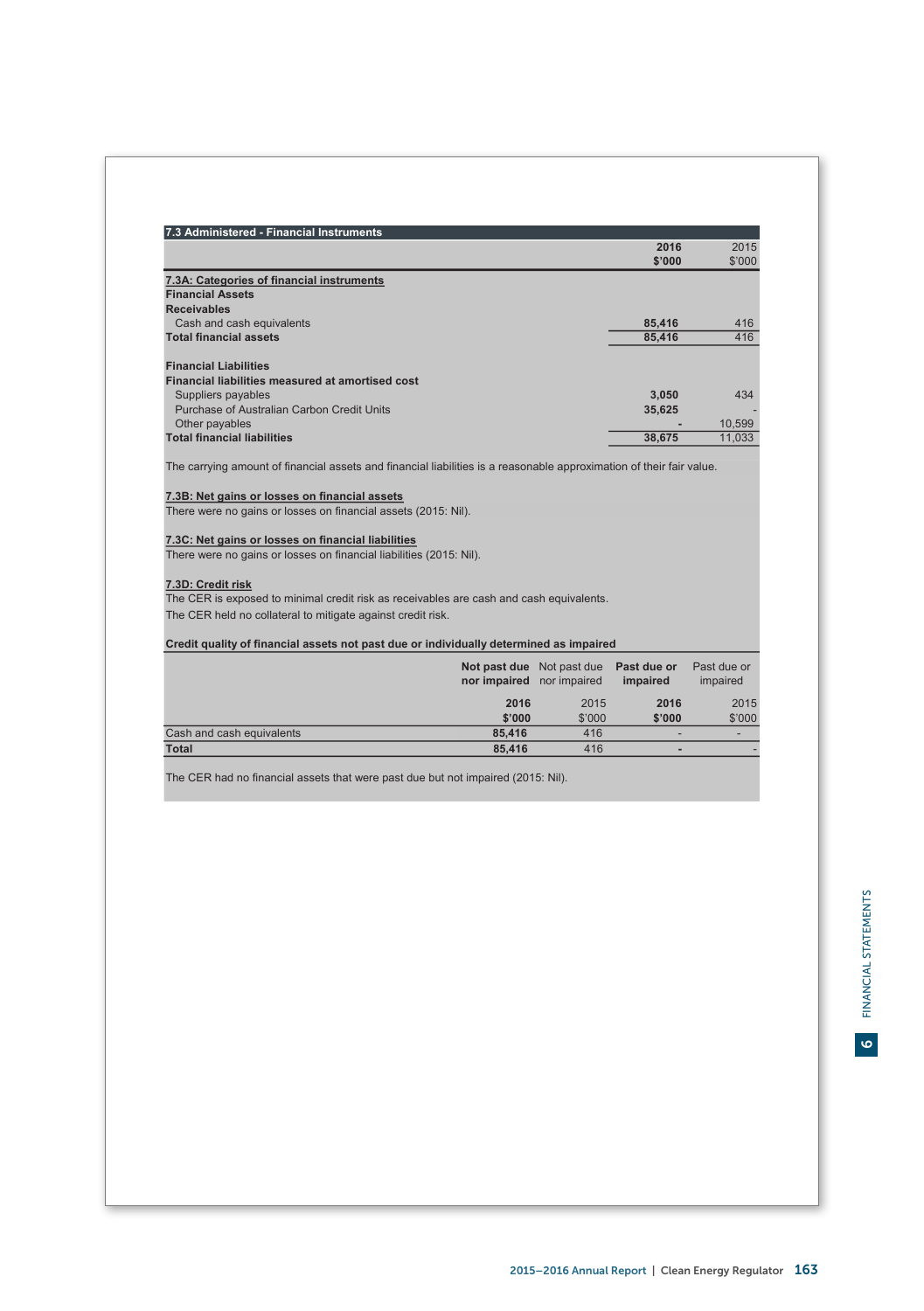FINANCIAL STATEMENTS

6

| Australian Government and the CER manages its budgeted funds to ensure it has adequate funds to meet payments as they fall due. The CER manages its liquidity<br>risk by ensuring that it has policies in place to ensure timely payments are made when due and has no past experience of default.<br>The CER's financial liabiliti<br>the CER will encounter diff<br>7.3E: Liquidity risk | es are suppliers, purchase of Australian Carbon Credit Units and other payables. The exposure to liquidity risk is based on the notion that<br>ñculty in meeting its obligations associated with financial liabilities. This is highly unlikely as the CER is appropriated funding from the |                                                  |         |        |                 |
|--------------------------------------------------------------------------------------------------------------------------------------------------------------------------------------------------------------------------------------------------------------------------------------------------------------------------------------------------------------------------------------------|---------------------------------------------------------------------------------------------------------------------------------------------------------------------------------------------------------------------------------------------------------------------------------------------|--------------------------------------------------|---------|--------|-----------------|
| Maturities for non-derivative financial liabilities in 2016                                                                                                                                                                                                                                                                                                                                |                                                                                                                                                                                                                                                                                             |                                                  |         |        |                 |
|                                                                                                                                                                                                                                                                                                                                                                                            | On demand Within 1 year                                                                                                                                                                                                                                                                     | Between 1 to Between 2 to More than 5<br>2 years | 5 years | years  | <b>Total</b>    |
|                                                                                                                                                                                                                                                                                                                                                                                            | \$'000<br>\$'000                                                                                                                                                                                                                                                                            | \$'000                                           | \$'000  | \$'000 | \$'000          |
| Purchase of Australian Carbon Credit Units<br>Suppliers payables                                                                                                                                                                                                                                                                                                                           | 35,625<br>3,050                                                                                                                                                                                                                                                                             |                                                  |         |        | 35,625<br>3,050 |
| Total                                                                                                                                                                                                                                                                                                                                                                                      | 38,675                                                                                                                                                                                                                                                                                      |                                                  |         |        | 38,675          |
| e financial liabilities in 2015<br>Maturities for non-derivativ                                                                                                                                                                                                                                                                                                                            |                                                                                                                                                                                                                                                                                             |                                                  |         |        |                 |
|                                                                                                                                                                                                                                                                                                                                                                                            | On demand Within 1 year                                                                                                                                                                                                                                                                     | Between 1 to Between 2 to More than 5<br>2 years | 5 years | years  | Total           |
|                                                                                                                                                                                                                                                                                                                                                                                            | 000.\$<br>\$'000                                                                                                                                                                                                                                                                            | \$'000                                           | \$'000  | 000.\$ | \$'000          |
| Suppliers payables<br>Other payables                                                                                                                                                                                                                                                                                                                                                       | 10,599<br>434                                                                                                                                                                                                                                                                               |                                                  |         |        | 10,599<br>434   |
| Total                                                                                                                                                                                                                                                                                                                                                                                      | 11,033                                                                                                                                                                                                                                                                                      |                                                  |         |        | 1,033           |

# 164 Clean Energy Regulator | 2015–2016 Annual Report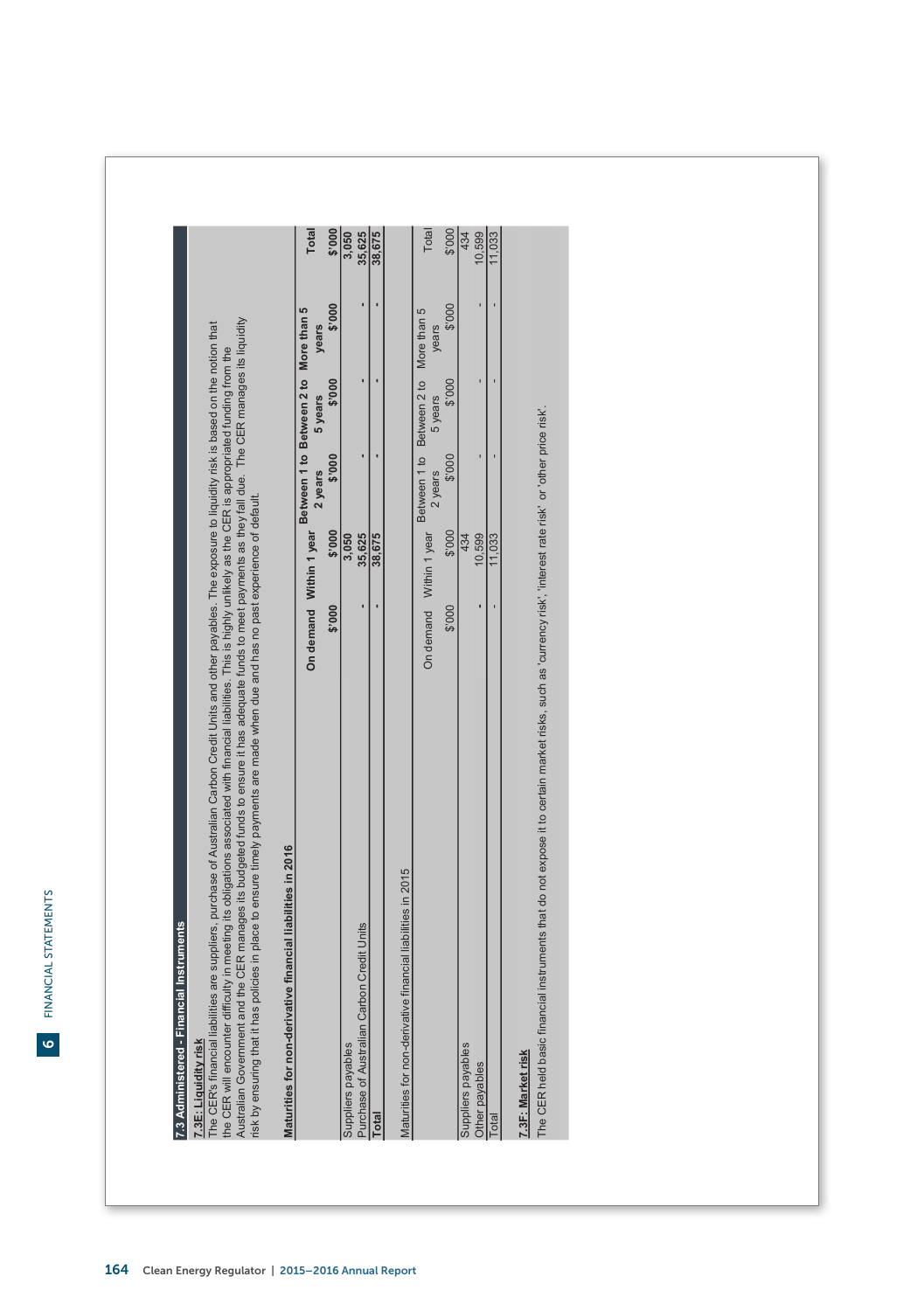| 7.4 Fair Value Measurement                                                                                                                                                                                                                                                                                                                               |                                                               |        |                                   |                                       |                                                                                             |
|----------------------------------------------------------------------------------------------------------------------------------------------------------------------------------------------------------------------------------------------------------------------------------------------------------------------------------------------------------|---------------------------------------------------------------|--------|-----------------------------------|---------------------------------------|---------------------------------------------------------------------------------------------|
| The following tables provide an analysis of assets and liabilities that are measured at fair value. The remaining assets and liabilities disclosed in the statement of financial position do<br>The different levels of the fair value hierarchy are defined below.<br>not apply the fair value hierarchy.                                               |                                                               |        |                                   |                                       |                                                                                             |
| Level 2: Inputs other than quoted prices included within Level 1 that are observable for the asset or liability, either directly or indirectly.<br>Level 1: Quoted prices (unadjusted) in active markets for identical assets or liabilities that the entity can access at measurement date.<br>Level 3: Unobservable inputs for the asset or liability. |                                                               |        |                                   |                                       |                                                                                             |
| 7.4A: Fair value measurement                                                                                                                                                                                                                                                                                                                             |                                                               |        |                                   |                                       |                                                                                             |
|                                                                                                                                                                                                                                                                                                                                                          | at the end of the reporting period<br>Fair value measurements |        |                                   |                                       |                                                                                             |
|                                                                                                                                                                                                                                                                                                                                                          | 2016<br>8.000                                                 | \$'000 | 2015 (Level 1, 2<br>$\frac{1}{5}$ |                                       | Valuation Technique(s) and Inputs Used <sup>2</sup>                                         |
| Non-financial assets <sup>3</sup>                                                                                                                                                                                                                                                                                                                        |                                                               |        |                                   |                                       |                                                                                             |
| Leasehold improvements                                                                                                                                                                                                                                                                                                                                   | 1,956                                                         | 4,083  | Level 3                           | cost (DRC)                            | Depreciated replacement Useful life (consumed economic benefit or<br>obsolescence of asset) |
| Property, plant and equipment                                                                                                                                                                                                                                                                                                                            | 1,744                                                         | 1,022  | Level 3                           | Depreciated replacement<br>cost (DRC) | Useful life (consumed economic benefit or<br>obsolescence of asset)                         |
| 1. Recurring and non-recurring Level 3 fair value measurements - valuation processes.                                                                                                                                                                                                                                                                    |                                                               |        |                                   |                                       |                                                                                             |

The CER has a policy to conduct valuations with sufficient frequency to ensure that the carrying amounts of assets do not materially differ from the assets 'fair values as at reporting<br>date. The regularity of independent v date. The regularity of independent valuations depend upon the volatility of movements in market values for the relevant assets. The agency procured valuation services from Preston The CER has a policy to conduct valuations with sufficient frequency to ensure that the carrying amounts of assets do not materially differ from the assets' fair values as at reporting Rowe Patterson (PRP). PRP provided written assurance to the CER that the valuation method is in compliance with *AASB 13 Fair Value Measurement* .

# 2. No change in valuation technique occurred during the period. **2. No change in valuation technique occurred during the period.**

**3. Fair value measurements.**

3. Fair value measurements.<br>The highest and best use of all non-financial assets are the same as their current use. The highest and best use of all non-financial assets are the same as their current use.